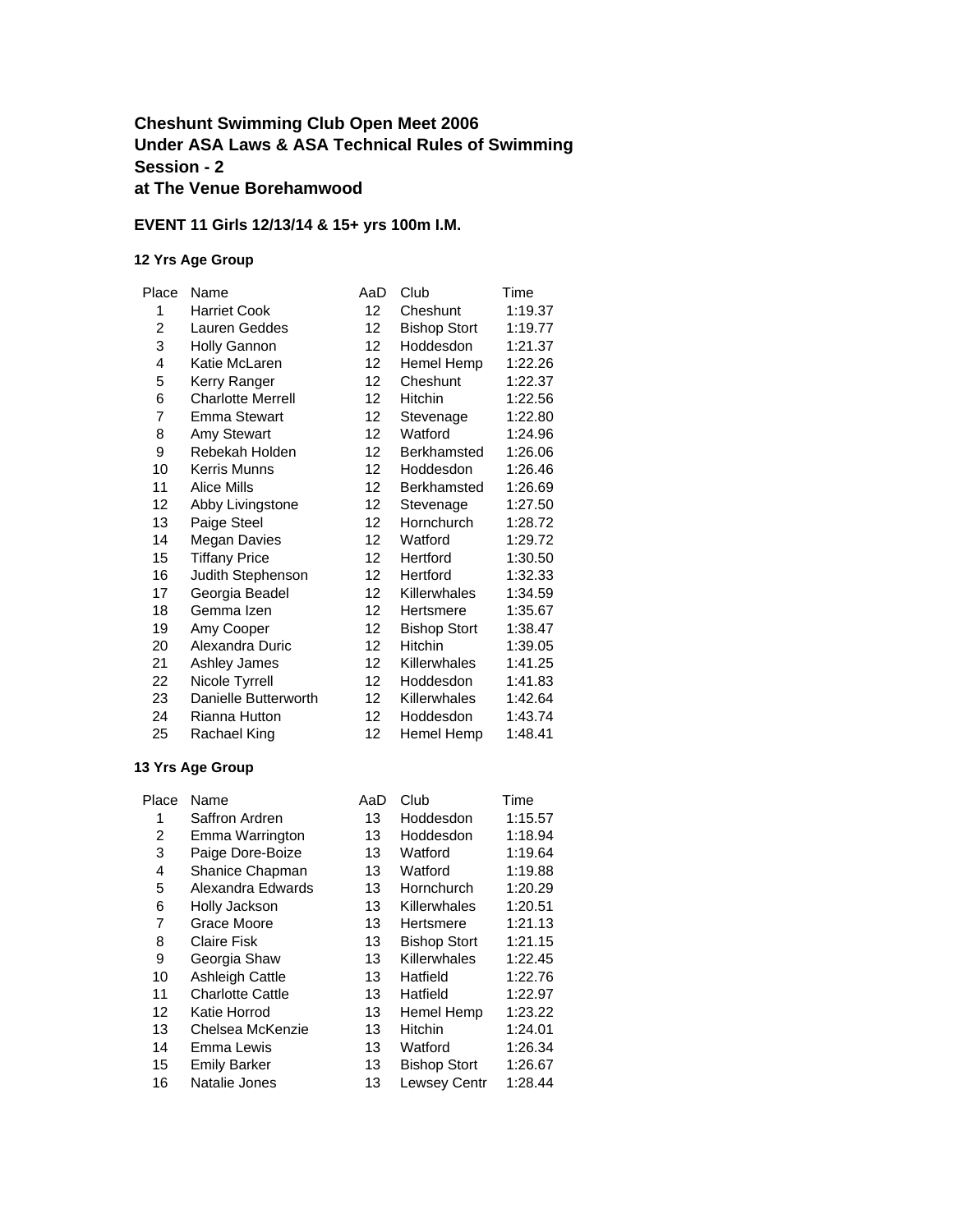| 17 Lauren Swinnerton | 13 Lewsey Centr 1:28.79 |         |
|----------------------|-------------------------|---------|
| 18 Ria Sanders       | 13 Verulam              | 1:29.56 |
| 19 Rebecah Ward      | 13 Hemel Hemp 1:32.58   |         |

| Place | Name                    | AaD | Club                | Time    |     |
|-------|-------------------------|-----|---------------------|---------|-----|
| 1     | Jennifer Holland        | 14  | Hornchurch          | 1:14.77 |     |
| 2     | Carolyn Astbury         | 14  | Watford             | 1:15.21 |     |
| 3     | Katie Miles             | 14  | Killerwhales        | 1:15.67 |     |
| 4     | Kalei Andrews           | 14  | Killerwhales        | 1:16.99 |     |
| 5     | Jenny Kenwell           | 14  | Hatfield            | 1:18.17 |     |
| 6     | Katie Quinn             | 14  | Hatfield            | 1:18.31 |     |
| 7     | Bethan Robb             | 14  | Hitchin             | 1:20.67 |     |
| 8     | Katie Heasman           | 14  | Stevenage           | 1:20.76 |     |
| 9     | Natalie Pigott          | 14  | Hemel Hemp          | 1:21.15 |     |
| 10    | Alexandra McLaren       | 14  | Hemel Hemp          | 1:21.18 |     |
| 11    | Hannah Lewis            | 14  | Watford             | 1:21.60 |     |
| 12    | Emma Tootill            | 14  | Hertsmere           | 1:21.65 |     |
| 13    | Basia Capstick          | 14  | Berkhamsted         | 1:22.37 |     |
| 14    | Claire Wilson           | 14  | Killerwhales        | 1:22.47 |     |
| 15    | Sarah Norton            | 14  | Hemel Hemp          | 1:22.75 |     |
| 16    | Rosie O'Sullivan        | 14  | <b>Hitchin</b>      | 1:22.95 |     |
| 17    | <b>Bethannie Thomas</b> | 14  | Hatfield            | 1:23.78 |     |
| 18    | Amy Hime                | 14  | <b>Killerwhales</b> | 1:25.32 |     |
| 19    | Rebekah Cahill          | 14  | Lewsey Centr        | 1:32.07 |     |
| 20    | Emma Ford               | 14  | Killerwhales        | 1:38.65 |     |
|       | Phoebe Morgan           | 14  | Cheshunt            | DQ      | ST- |

#### **15 Yrs/Over Age Group**

| Place | Name                   | AaD | Club                | Time    |
|-------|------------------------|-----|---------------------|---------|
| 1     | Henny Andrews          | 16  | Killerwhales        | 1:12.98 |
| 2     | Laura West             | 16  | Hitchin             | 1:13.20 |
| 3     | <b>Kelly Sanders</b>   | 18  | Cheshunt            | 1:14.57 |
| 4     | Laura Andrews          | 17  | Killerwhales        | 1:15.83 |
| 5     | Jessica Huggett        | 15  | <b>Bishop Stort</b> | 1:15.86 |
| 6     | Julia Braybrooke       | 19  | Killerwhales        | 1:16.97 |
| 7     | Jade Edwards           | 16  | Hornchurch          | 1:17.03 |
| 8     | Saffee Dineen          | 16  | Cheshunt            | 1:17.29 |
| 9     | Rebecca Allen          | 16  | Hitchin             | 1:17.40 |
| 10    | Leanne Fernandes       | 15  | Hertsmere           | 1:17.65 |
| 11    | Robyn Beadel           | 15  | Killerwhales        | 1:17.82 |
| 12    | Lauren Andrews         | 16  | Killerwhales        | 1:18.27 |
| 13    | Emma Keen              | 15  | Hitchin             | 1:19.52 |
| 14    | Susannah Haynes        | 16  | <b>Killerwhales</b> | 1:20.35 |
| 15    | <b>Ellena Wheatley</b> | 16  | Killerwhales        | 1:20.75 |
| 16    | Katherine Walsh        | 16  | Killerwhales        | 1:21.68 |
| 17    | Emma Simmonds          | 15  | Hornchurch          | 1:22.19 |
| 18    | Rachel Green           | 15  | Killerwhales        | 1:22.39 |
| 19    | <b>Alice Dawkins</b>   | 15  | Berkhamsted         | 1:22.59 |
| 20    | Ami Shah               | 15  | Hertsmere           | 1:24.30 |
| 21    | Victoria Beaumont      | 15  | Killerwhales        | 1:26.56 |
| 22    | Meghan Thomas          | 17  | Bournem'th D        | 1:28.15 |
| 23    | Nicola Shepherd        | 15  | Stevenage           | 1:34.87 |
| 24    | Jessica Fensome        | 15  | Lewsey Centr        | 1:39.59 |
|       |                        |     |                     |         |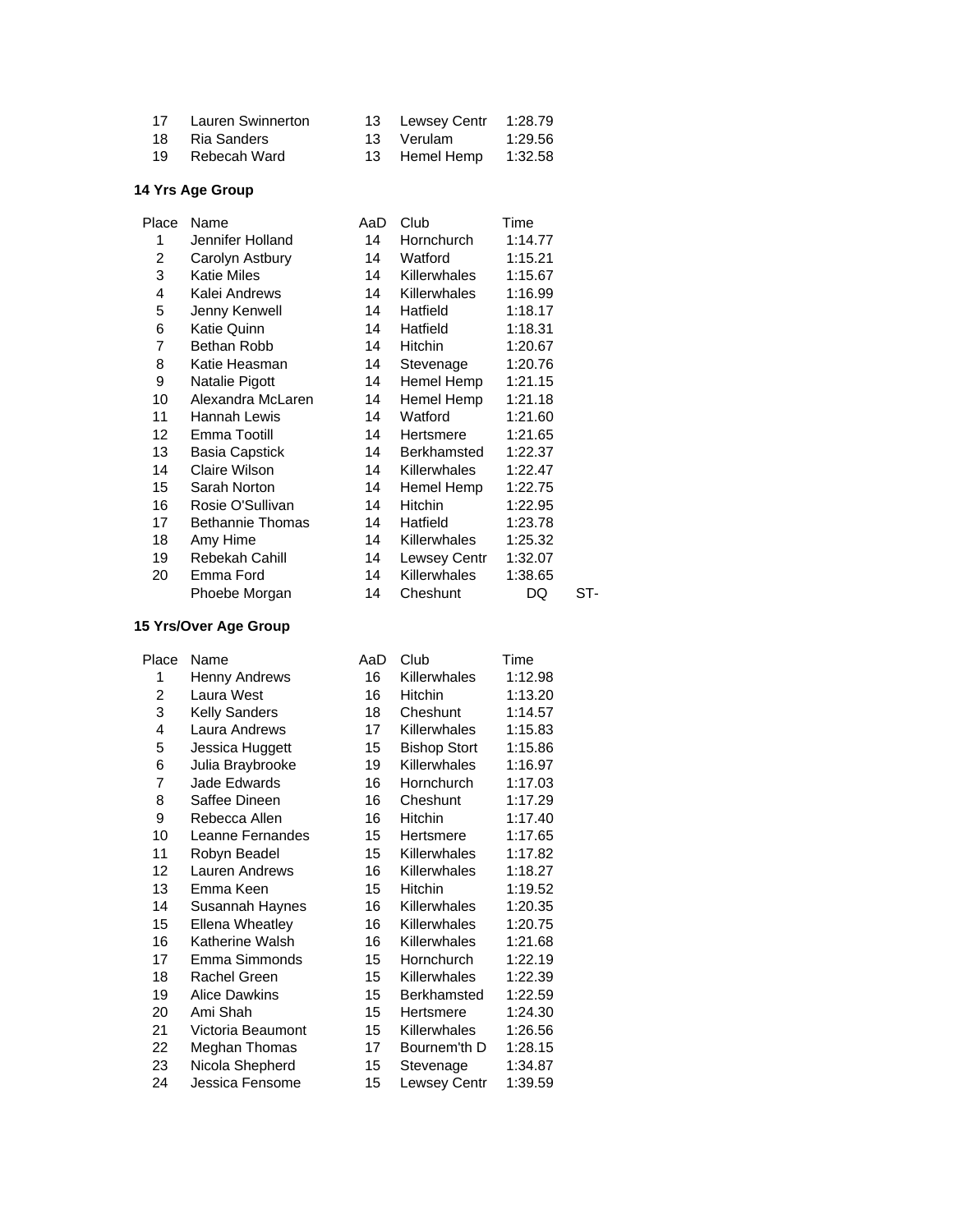| Place          | Name                                | AaD             | Club                | Time               |
|----------------|-------------------------------------|-----------------|---------------------|--------------------|
| 1              | <b>Henny Andrews</b>                | 16              | Killerwhales        | 1:12.98            |
| $\overline{c}$ | Laura West                          | 16              | Hitchin             | 1:13.20            |
| 3              | <b>Kelly Sanders</b>                | 18              | Cheshunt            | 1:14.57            |
| 4              | Jennifer Holland                    | 14              | Hornchurch          | 1:14.77            |
| 5              | Carolyn Astbury                     | 14              | Watford             | 1:15.21            |
| 6              | Saffron Ardren                      | 13              | Hoddesdon           | 1:15.57            |
| 7              | <b>Katie Miles</b>                  | 14              | Killerwhales        | 1:15.67            |
| 8              | Laura Andrews                       | 17              | Killerwhales        | 1:15.83            |
| 9              | Jessica Huggett                     | 15              | <b>Bishop Stort</b> | 1:15.86            |
| 10             | Julia Braybrooke                    | 19              | Killerwhales        | 1:16.97            |
| 11             | Kalei Andrews                       | 14              | Killerwhales        | 1:16.99            |
| 12             | Jade Edwards                        | 16              | Hornchurch          | 1:17.03            |
| 13             | Saffee Dineen                       | 16              | Cheshunt            | 1:17.29            |
| 14             | Rebecca Allen                       | 16              | Hitchin             | 1:17.40            |
| 15             | Leanne Fernandes                    | 15              | Hertsmere           | 1:17.65            |
| 16             | Robyn Beadel                        | 15              | Killerwhales        | 1:17.82            |
| 17             | Jenny Kenwell                       | 14              | Hatfield            | 1:18.17            |
| 18             | Lauren Andrews                      | 16              | Killerwhales        | 1:18.27            |
| 19             | Katie Quinn                         | 14              | Hatfield            | 1:18.31            |
| 20             | Emma Warrington                     | 13              | Hoddesdon           | 1:18.94            |
| 21             | <b>Harriet Cook</b>                 | 12              | Cheshunt            | 1:19.37            |
| 22             | Emma Keen                           | 15              | Hitchin             | 1:19.52            |
| 23             | Paige Dore-Boize                    | 13              | Watford             | 1:19.64            |
| 24             | Lauren Geddes                       | 12              | <b>Bishop Stort</b> | 1:19.77            |
| 25             | Shanice Chapman                     | 13              | Watford             | 1:19.88            |
| 26             | Alexandra Edwards                   | 13              | Hornchurch          | 1:20.29            |
| 27             | Susannah Haynes                     | 16              | Killerwhales        | 1:20.35            |
| 28             | Holly Jackson                       | 13              | Killerwhales        | 1:20.51            |
| 29             | Bethan Robb                         | 14              | Hitchin             | 1:20.67            |
| 30             | Ellena Wheatley                     | 16              | Killerwhales        | 1:20.75            |
| 31             | Katie Heasman                       | 14              | Stevenage           | 1:20.76            |
| 32             | Grace Moore                         | 13              | Hertsmere           | 1:21.13            |
| 33             | <b>Claire Fisk</b>                  | 13              |                     | 1:21.15            |
|                |                                     | 14              | <b>Bishop Stort</b> |                    |
| 33             | Natalie Pigott                      |                 | Hemel Hemp          | 1:21.15<br>1:21.18 |
| 35             | Alexandra McLaren                   | 14              | Hemel Hemp          |                    |
| 36             | Holly Gannon<br><b>Hannah Lewis</b> | 12<br>14        | Hoddesdon           | 1:21.37            |
| 37             |                                     |                 | Watford             | 1:21.60            |
| 38             | Emma Tootill                        | 14              | Hertsmere           | 1:21.65            |
| 39             | Katherine Walsh                     | 16              | Killerwhales        | 1:21.68            |
| 40             | Emma Simmonds                       | 15              | Hornchurch          | 1:22.19            |
| 41             | Katie McLaren                       | 12              | Hemel Hemp          | 1:22.26            |
| 42             | Kerry Ranger                        | 12 <sub>2</sub> | Cheshunt            | 1:22.37            |
| 42             | <b>Basia Capstick</b>               | 14              | <b>Berkhamsted</b>  | 1:22.37            |
| 44             | Rachel Green                        | 15              | Killerwhales        | 1:22.39            |
| 45             | Georgia Shaw                        | 13              | Killerwhales        | 1:22.45            |
| 46             | Claire Wilson                       | 14              | Killerwhales        | 1:22.47            |
| 47             | <b>Charlotte Merrell</b>            | 12              | Hitchin             | 1:22.56            |
| 48             | <b>Alice Dawkins</b>                | 15              | Berkhamsted         | 1:22.59            |
| 49             | Sarah Norton                        | 14              | Hemel Hemp          | 1:22.75            |
| 50             | Ashleigh Cattle                     | 13              | Hatfield            | 1:22.76            |
| 51             | <b>Emma Stewart</b>                 | 12              | Stevenage           | 1:22.80            |
| 52             | Rosie O'Sullivan                    | 14              | Hitchin             | 1:22.95            |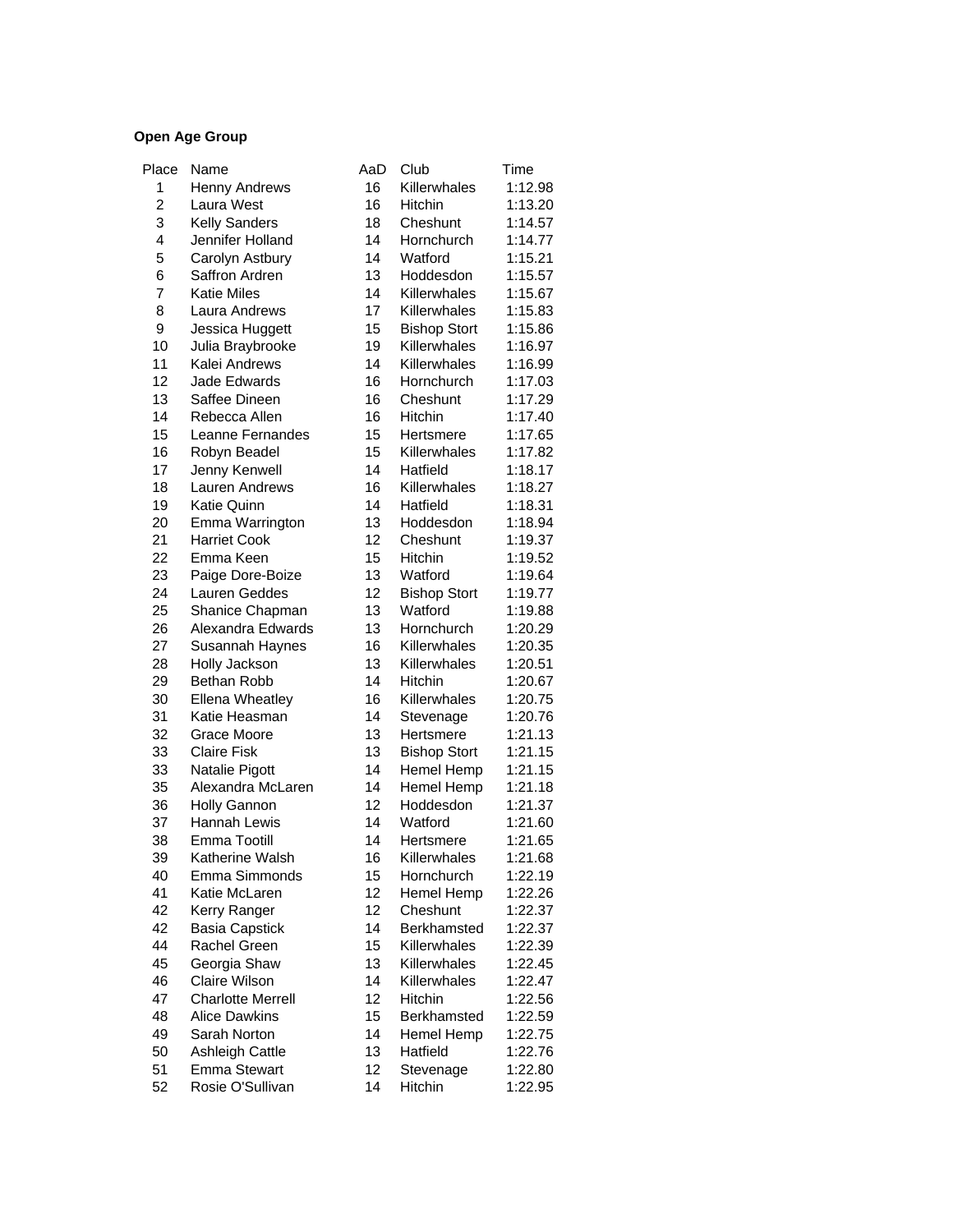| 53 | <b>Charlotte Cattle</b> | 13 | Hatfield            | 1:22.97 |     |
|----|-------------------------|----|---------------------|---------|-----|
| 54 | Katie Horrod            | 13 | Hemel Hemp          | 1:23.22 |     |
| 55 | <b>Bethannie Thomas</b> | 14 | Hatfield            | 1:23.78 |     |
| 56 | Chelsea McKenzie        | 13 | <b>Hitchin</b>      | 1:24.01 |     |
| 57 | Ami Shah                | 15 | Hertsmere           | 1:24.30 |     |
| 58 | Amy Stewart             | 12 | Watford             | 1:24.96 |     |
| 59 | Amy Hime                | 14 | Killerwhales        | 1:25.32 |     |
| 60 | Rebekah Holden          | 12 | Berkhamsted         | 1:26.06 |     |
| 61 | Emma Lewis              | 13 | Watford             | 1:26.34 |     |
| 62 | <b>Kerris Munns</b>     | 12 | Hoddesdon           | 1:26.46 |     |
| 63 | Victoria Beaumont       | 15 | Killerwhales        | 1:26.56 |     |
| 64 | <b>Emily Barker</b>     | 13 | <b>Bishop Stort</b> | 1:26.67 |     |
| 65 | <b>Alice Mills</b>      | 12 | <b>Berkhamsted</b>  | 1:26.69 |     |
| 66 | Abby Livingstone        | 12 | Stevenage           | 1:27.50 |     |
| 67 | Meghan Thomas           | 17 | Bournem'th D        | 1:28.15 |     |
| 68 | Natalie Jones           | 13 | Lewsey Centr        | 1:28.44 |     |
| 69 | Paige Steel             | 12 | Hornchurch          | 1:28.72 |     |
| 70 | Lauren Swinnerton       | 13 | <b>Lewsey Centr</b> | 1:28.79 |     |
| 71 | <b>Ria Sanders</b>      | 13 | Verulam             | 1:29.56 |     |
| 72 | Megan Davies            | 12 | Watford             | 1:29.72 |     |
| 73 | <b>Tiffany Price</b>    | 12 | Hertford            | 1:30.50 |     |
| 74 | Rebekah Cahill          | 14 | <b>Lewsey Centr</b> | 1:32.07 |     |
| 75 | Judith Stephenson       | 12 | Hertford            | 1:32.33 |     |
| 76 | Rebecah Ward            | 13 | Hemel Hemp          | 1:32.58 |     |
| 77 | Georgia Beadel          | 12 | Killerwhales        | 1:34.59 |     |
| 78 | Nicola Shepherd         | 15 | Stevenage           | 1:34.87 |     |
| 79 | Gemma Izen              | 12 | Hertsmere           | 1:35.67 |     |
| 80 | Amy Cooper              | 12 | <b>Bishop Stort</b> | 1:38.47 |     |
| 81 | Emma Ford               | 14 | Killerwhales        | 1:38.65 |     |
| 82 | Alexandra Duric         | 12 | Hitchin             | 1:39.05 |     |
| 83 | Jessica Fensome         | 15 | <b>Lewsey Centr</b> | 1:39.59 |     |
| 84 | Ashley James            | 12 | Killerwhales        | 1:41.25 |     |
| 85 | Nicole Tyrrell          | 12 | Hoddesdon           | 1:41.83 |     |
| 86 | Danielle Butterworth    | 12 | Killerwhales        | 1:42.64 |     |
| 87 | Rianna Hutton           | 12 | Hoddesdon           | 1:43.74 |     |
| 88 | Rachael King            | 12 | Hemel Hemp          | 1:48.41 |     |
|    | Phoebe Morgan           | 14 | Cheshunt            | DQ      | ST- |
|    |                         |    |                     |         |     |

# **EVENT 12 Boys 12/13/14 & 15+ yrs 100m I.M.**

| Place | Name                  | AaD | Club                | Time    |
|-------|-----------------------|-----|---------------------|---------|
| 1     | Jake Robinson         | 12  | Stevenage           | 1:16.39 |
| 2     | Kieran Huggett        | 12  | <b>Bishop Stort</b> | 1:19.63 |
| 3     | Tom Webb              | 12  | Killerwhales        | 1:20.01 |
| 4     | Jay Munkley           | 12  | Hertsmere           | 1:21.39 |
| 5     | <b>Oliver Barker</b>  | 12  | <b>Bishop Stort</b> | 1:22.73 |
| 6     | Josh Arnold           | 12  | Hoddesdon           | 1:23.06 |
| 7     | Jack Noble            | 12  | Hitchin             | 1:24.16 |
| 8     | <b>Oliver Taffs</b>   | 12  | <b>Bishop Stort</b> | 1:25.42 |
| 9     | <b>Matthew Harris</b> | 12  | Cheshunt            | 1:25.56 |
| 10    | George Farrell        | 12  | Hatfield            | 1:25.57 |
| 11    | Sam Sparks            | 12  | Killerwhales        | 1:25.79 |
| 12    | Oliver Allen          | 12  | <b>Bishop Stort</b> | 1:25.84 |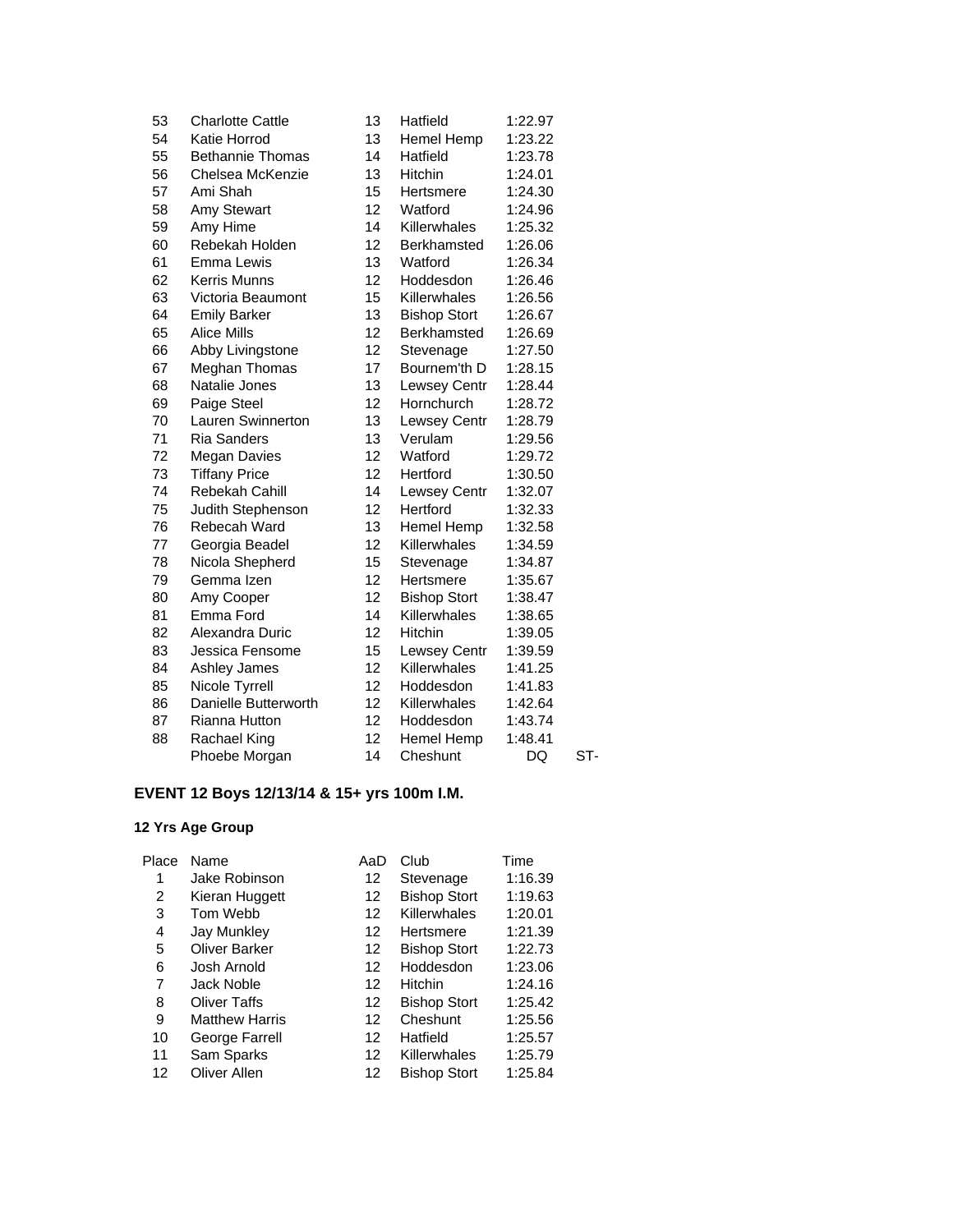| 13 | <b>Toby Andrews</b>     | 12               | Killerwhales        | 1:26.70 |    |
|----|-------------------------|------------------|---------------------|---------|----|
| 14 | Simon Emerson           | 12 <sup>2</sup>  | <b>Hitchin</b>      | 1:26.79 |    |
| 15 | Sam Pigott              | 12 <sup>2</sup>  | Hemel Hemp          | 1:27.54 |    |
| 16 | <b>Ben Cotton</b>       | 12 <sup>12</sup> | <b>Hitchin</b>      | 1:27.84 |    |
| 17 | Tom Skingsley           | 12 <sup>12</sup> | <b>Killerwhales</b> | 1:28.32 |    |
| 18 | <b>Fraser Chivers</b>   | 12 <sup>2</sup>  | Hitchin             | 1:28.38 |    |
| 19 | Jed Ardren              | 12 <sup>12</sup> | Hoddesdon           | 1:28.41 |    |
| 20 | Callum Bedding          | 12 <sup>12</sup> | Hoddesdon           | 1:28.84 |    |
| 21 | Thomas Hall             | 12.              | Watford             | 1:29.64 |    |
| 22 | Aaron Fletcher          | 12               | Cheshunt            | 1:29.70 |    |
| 23 | Adam Edwards            | 12 <sup>12</sup> | Hornchurch          | 1:30.35 |    |
| 24 | Michael Burman          | 12 <sup>12</sup> | <b>Bishop Stort</b> | 1:32.00 |    |
| 25 | Danny Buckley           | 12               | Stevenage           | 1:32.88 |    |
| 26 | Jordan Santos           | 12 <sup>2</sup>  | Cheshunt            | 1:33.20 |    |
| 27 | Jared Baker             | 12               | Hertsmere           | 1:33.38 |    |
| 28 | Mitchell Doubleday      | 12 <sup>12</sup> | Cheshunt            | 1:37.39 |    |
| 29 | <b>Matthew Costello</b> | 12               | Stevenage           | 1:37.54 |    |
| 30 | Ellis Wiley             | 12 <sup>2</sup>  | Killerwhales        | 1:37.75 |    |
| 31 | Jack Burchell           | 12               | Hitchin             | 1:39.27 |    |
| 32 | <b>Bradley Turner</b>   | 12 <sup>12</sup> | <b>Bishop Stort</b> | 1:42.14 |    |
|    | Aaron Parcell-Jones     | 12               | Lewsey Centr        | DQ      | т- |
|    | Daniel Golland          | 12               | Hertsmere           | DQ      | т- |

| Place | Name                          | AaD | Club                | Time    |    |
|-------|-------------------------------|-----|---------------------|---------|----|
| 1     | David Kelleway                | 13  | <b>Bishop Stort</b> | 1:11.17 |    |
| 2     | Alex Baker                    | 13  | <b>Hitchin</b>      | 1:12.80 |    |
| 3     | Lewis Clifford-Stephen        | 13  | Killerwhales        | 1:16.42 |    |
| 4     | John Ayres                    | 13  | Hoddesdon           | 1:17.83 |    |
| 5     | <b>Christopher Cox</b>        | 13  | Hertsmere           | 1:19.34 |    |
| 6     | <b>Nik Spears</b>             | 13  | Watford             | 1:19.62 |    |
| 7     | Glenn Kennedy                 | 13  | <b>Killerwhales</b> | 1:19.63 |    |
| 8     | <b>Brett Harding</b>          | 13  | Hertford            | 1:20.69 |    |
| 9     | Joe Sisson                    | 13  | Killerwhales        | 1:24.91 |    |
| 10    | Ben Murphy                    | 13  | Stevenage           | 1:25.09 |    |
| 11    | <b>Matthew Barton</b>         | 13  | <b>Bishop Stort</b> | 1:25.49 |    |
| 12    | Tom Ward                      | 13  | Stevenage           | 1:25.51 |    |
| 13    | Paul Spicer                   | 13  | Stevenage           | 1:26.44 |    |
| 14    | Lewis Childs                  | 13  | Verulam             | 1:26.68 |    |
| 15    | <b>Tom Marsland</b>           | 13  | Stevenage           | 1:27.01 |    |
| 16    | Ryan Smith                    | 13  | <b>Killerwhales</b> | 1:27.43 |    |
| 17    | Max Robinson                  | 13  | Stevenage           | 1:29.37 |    |
| 18    | Joseph Mahon                  | 13  | Stevenage           | 1:31.29 |    |
| 19    | <b>Edward Rudge</b>           | 13  | <b>Bishop Stort</b> | 1:31.54 |    |
| 20    | Michael Imrie                 | 13  | Berkham SCen        | 1:34.16 |    |
| 21    | James Evans                   | 13  | Lewsey Centr        | 1:36.51 |    |
| 22    | <b>Terence Holness-Wright</b> | 13  | Watford             | 1:37.24 |    |
|       | Michael Walsh                 | 13  | Killerwhales        | DQ      | т- |
|       |                               |     |                     |         |    |

|   | Place Name       | AaD Club        | Time    |
|---|------------------|-----------------|---------|
|   | 1 Daniel Stepton | 14 Becontree    | 1:04.33 |
|   | 2 Craig Ross     | 14 Bishop Stort | 1:06.62 |
| 3 | Lee Parker       | 14 Killerwhales | 1:14.57 |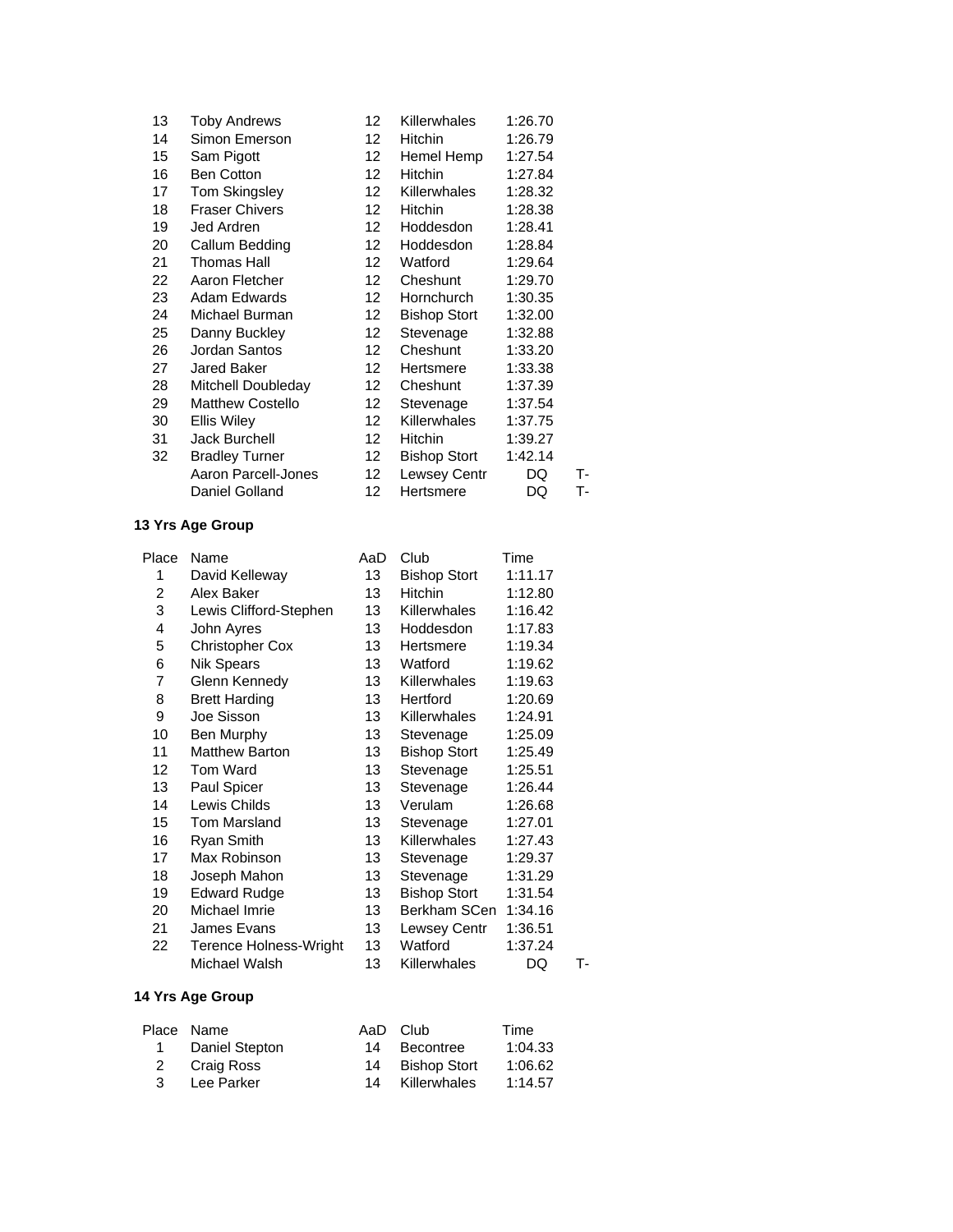| 4  | Ben King                  | 14 | Cheshunt            | 1:14.95 |
|----|---------------------------|----|---------------------|---------|
| 5  | Shaun Dempsey             | 14 | Stevenage           | 1:16.13 |
| 6  | Michael Jordan            | 14 | <b>Bishop Stort</b> | 1:16.79 |
| 7  | Thomas Lee                | 14 | <b>Bishop Stort</b> | 1:17.62 |
| 8  | Alexander Geddes          | 14 | <b>Bishop Stort</b> | 1:19.58 |
| 9  | Nick Wright               | 14 | <b>Bishop Stort</b> | 1:19.78 |
| 10 | Dan Cotton                | 14 | <b>Hitchin</b>      | 1:20.18 |
| 11 | Charlie Wood              | 14 | Killerwhales        | 1:21.06 |
| 12 | <b>Ben Davies</b>         | 14 | Verulam             | 1:22.95 |
| 13 | <b>Martin Butterworth</b> | 14 | Killerwhales        | 1:25.88 |
| 14 | Oliver Wiseman            | 14 | <b>Bishop Stort</b> | 1:26.43 |
| 15 | <b>Alexander Trew</b>     | 14 | Cheshunt            | 1:27.25 |
| 16 | Adam Spicer               | 14 | Stevenage           | 1:32.22 |

### **15 Yrs/Over Age Group**

| Place | Name                    | AaD             | Club                | Time    |
|-------|-------------------------|-----------------|---------------------|---------|
| 1     | <b>Richard Molloy</b>   | 16              | <b>Bishop Stort</b> | 1:04.96 |
| 2     | Joe Giggins             | 15              | Hornchurch          | 1:07.73 |
| 3     | Adam Raw                | 15              | Watford             | 1:08.88 |
| 4     | Liam Rogers             | 17              | Hitchin             | 1:10.79 |
| 5     | <b>Mat Vickers</b>      | 16              | Cheshunt            | 1:10.81 |
| 6     | Sam Munkley             | 15              | Hertsmere           | 1:10.92 |
| 7     | Tom Bircham             | 15              | Killerwhales        | 1:11.83 |
| 8     | Adam Conway             | 16              | Killerwhales        | 1:12.01 |
| 9     | Dayne Lunn              | 16              | Cheshunt            | 1:12.63 |
| 10    | James Croxon            | 16              | Killerwhales        | 1:13.07 |
| 10    | Daniel Bleach           | 15              | Killerwhales        | 1:13.07 |
| 12    | <b>Christopher Tate</b> | 15              | Cheshunt            | 1:13.28 |
| 13    | <b>Tony Keast</b>       | 15              | Stevenage           | 1:13.51 |
| 14    | Robert Van Tromp        | 15 <sup>1</sup> | Verulam             | 1:13.75 |
| 15    | <b>Ben Golland</b>      | 15              | Hertsmere           | 1:13.81 |
| 16    | <b>Jake Sanders</b>     | 15              | Verulam             | 1:14.22 |
| 17    | John Pickford           | 15              | Watford             | 1:15.64 |
| 18    | Paolo Merrifield        | 17              | Hoddesdon           | 1:16.67 |
| 19    | <b>Matthew Duric</b>    | 15              | <b>Hitchin</b>      | 1:17.80 |
| 20    | Scott Jackson           | 15              | Killerwhales        | 1:18.62 |
| 21    | Sam Colby               | 15              | Cheshunt            | 1:18.85 |
| 22    | <b>Mikey Warr</b>       | 15              | Berkham SCen        | 1:18.92 |
| 23    | <b>Daniel Fellows</b>   | 15              | Enfield             | 1:20.22 |
| 24    | <b>Andrew Dawkins</b>   | 15              | Killerwhales        | 1:22.11 |

| Place | Name                  | AaD | Club                | Time    |
|-------|-----------------------|-----|---------------------|---------|
| 1     | Daniel Stepton        | 14  | <b>Becontree</b>    | 1:04.33 |
| 2     | <b>Richard Mollov</b> | 16  | <b>Bishop Stort</b> | 1:04.96 |
| 3     | Craig Ross            | 14  | <b>Bishop Stort</b> | 1:06.62 |
| 4     | Joe Giggins           | 15  | Hornchurch          | 1:07.73 |
| 5     | Adam Raw              | 15  | Watford             | 1:08.88 |
| 6     | Liam Rogers           | 17  | <b>Hitchin</b>      | 1:10.79 |
| 7     | <b>Mat Vickers</b>    | 16  | Cheshunt            | 1:10.81 |
| 8     | Sam Munkley           | 15  | Hertsmere           | 1:10.92 |
| 9     | David Kelleway        | 13  | <b>Bishop Stort</b> | 1:11.17 |
| 10    | Tom Bircham           | 15  | Killerwhales        | 1:11.83 |
| 11    | Adam Conway           | 16  | Killerwhales        | 1:12.01 |
|       |                       |     |                     |         |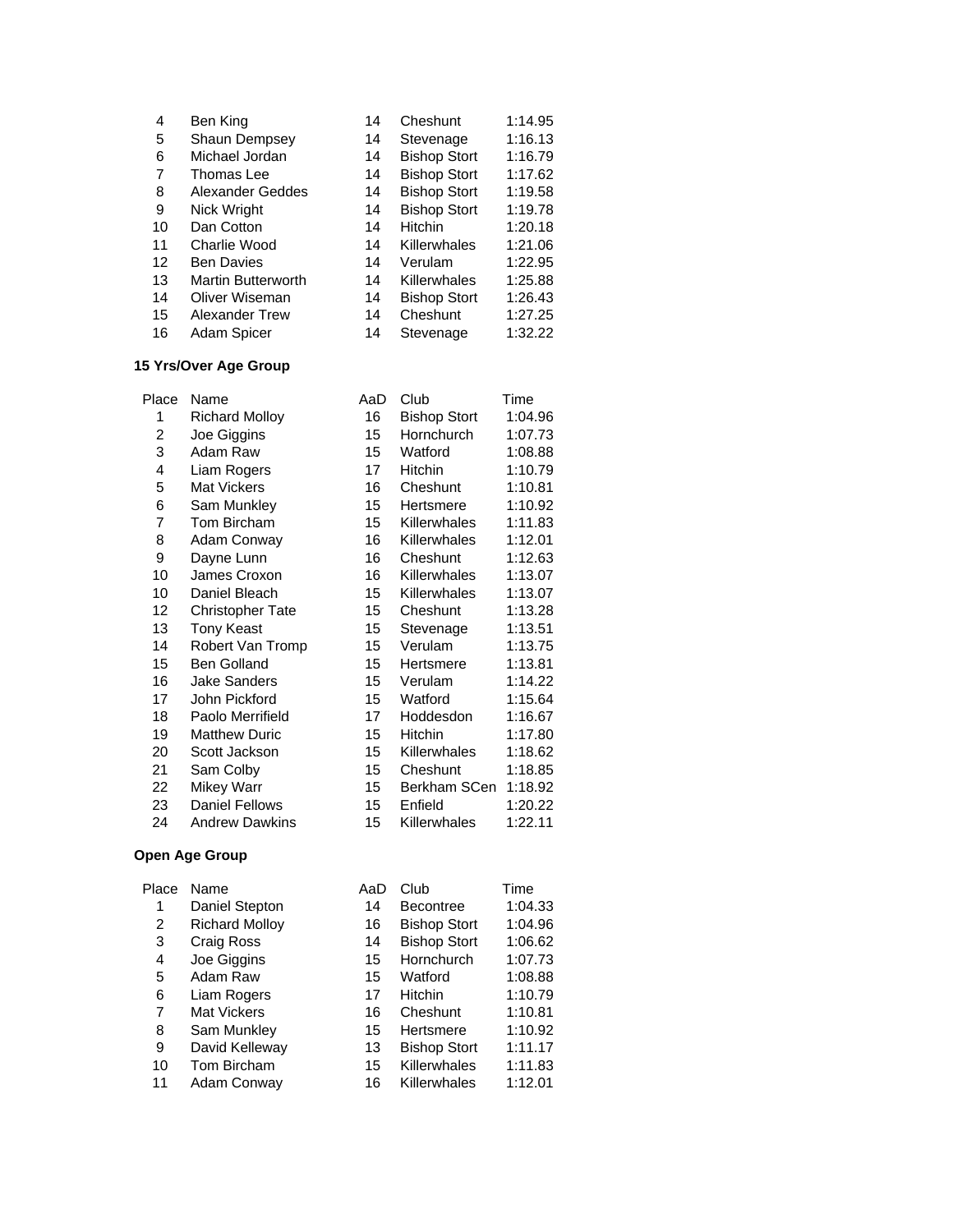| 12       | Dayne Lunn                  | 16       | Cheshunt             | 1:12.63 |
|----------|-----------------------------|----------|----------------------|---------|
| 13       | Alex Baker                  | 13       | Hitchin              | 1:12.80 |
| 14       | James Croxon                | 16       | Killerwhales         | 1:13.07 |
| 14       | Daniel Bleach               | 15       | Killerwhales         | 1:13.07 |
| 16       | <b>Christopher Tate</b>     | 15       | Cheshunt             | 1:13.28 |
| 17       | <b>Tony Keast</b>           | 15       | Stevenage            | 1:13.51 |
| 18       | Robert Van Tromp            | 15       | Verulam              | 1:13.75 |
| 19       | <b>Ben Golland</b>          | 15       | Hertsmere            | 1:13.81 |
| 20       | Jake Sanders                | 15       | Verulam              | 1:14.22 |
| 21       | Lee Parker                  | 14       | Killerwhales         | 1:14.57 |
| 22       | Ben King                    | 14       | Cheshunt             | 1:14.95 |
| 23       | John Pickford               | 15       | Watford              | 1:15.64 |
| 24       | <b>Shaun Dempsey</b>        | 14       | Stevenage            | 1:16.13 |
| 25       | Jake Robinson               | 12       | Stevenage            | 1:16.39 |
| 26       | Lewis Clifford-Stephen      | 13       | Killerwhales         | 1:16.42 |
| 27       | Paolo Merrifield            | 17       | Hoddesdon            | 1:16.67 |
| 28       | Michael Jordan              | 14       | <b>Bishop Stort</b>  | 1:16.79 |
| 29       | Thomas Lee                  | 14       | <b>Bishop Stort</b>  | 1:17.62 |
| 30       | <b>Matthew Duric</b>        | 15       | Hitchin              | 1:17.80 |
| 31       | John Ayres                  | 13       | Hoddesdon            | 1:17.83 |
| 32       | Scott Jackson               | 15       | Killerwhales         | 1:18.62 |
| 33       | Sam Colby                   | 15       | Cheshunt             | 1:18.85 |
| 34       | Mikey Warr                  | 15       | Berkham SCen         | 1:18.92 |
| 35       | <b>Christopher Cox</b>      | 13       | Hertsmere            | 1:19.34 |
| 36       | <b>Alexander Geddes</b>     | 14       | <b>Bishop Stort</b>  | 1:19.58 |
| 37       | <b>Nik Spears</b>           | 13       | Watford              | 1:19.62 |
| 38       | Kieran Huggett              | 12       | <b>Bishop Stort</b>  | 1:19.63 |
| 38       | Glenn Kennedy               | 13       | Killerwhales         | 1:19.63 |
| 40       | Nick Wright                 | 14       | <b>Bishop Stort</b>  | 1:19.78 |
| 41       | Tom Webb                    | 12       | Killerwhales         | 1:20.01 |
| 42       | Dan Cotton                  | 14       | Hitchin              | 1:20.18 |
| 43       | <b>Daniel Fellows</b>       | 15       | Enfield              | 1:20.22 |
| 44       | <b>Brett Harding</b>        | 13       | Hertford             | 1:20.69 |
| 45       | Charlie Wood                | 14       | Killerwhales         | 1:21.06 |
| 46       | <b>Jay Munkley</b>          | 12       | Hertsmere            | 1:21.39 |
| 47       | <b>Andrew Dawkins</b>       | 15       | Killerwhales         | 1:22.11 |
| 48       | <b>Oliver Barker</b>        | 12       | <b>Bishop Stort</b>  | 1:22.73 |
| 49       | <b>Ben Davies</b>           | 14       | Verulam              | 1:22.95 |
| 50       | Josh Arnold                 | 12       | Hoddesdon            | 1:23.06 |
| 51       | <b>Jack Noble</b>           | 12       | Hitchin              | 1:24.16 |
| 52       | Joe Sisson                  | 13       | Killerwhales         | 1:24.91 |
| 53       | Ben Murphy                  | 13       | Stevenage            | 1:25.09 |
| 54       | <b>Oliver Taffs</b>         | 12       | <b>Bishop Stort</b>  | 1:25.42 |
| 55       | <b>Matthew Barton</b>       | 13       | <b>Bishop Stort</b>  | 1:25.49 |
| 56       | Tom Ward                    | 13       | Stevenage            | 1:25.51 |
| 57       | <b>Matthew Harris</b>       | 12       | Cheshunt             | 1:25.56 |
| 58       | <b>George Farrell</b>       | 12       | Hatfield             | 1:25.57 |
| 59       | Sam Sparks                  | 12       | Killerwhales         | 1:25.79 |
| 60       | Oliver Allen                | 12       | <b>Bishop Stort</b>  | 1:25.84 |
|          | <b>Martin Butterworth</b>   | 14       | Killerwhales         |         |
| 61       | Oliver Wiseman              | 14       |                      | 1:25.88 |
| 62       |                             |          | <b>Bishop Stort</b>  | 1:26.43 |
| 63<br>64 | Paul Spicer<br>Lewis Childs | 13<br>13 | Stevenage<br>Verulam | 1:26.44 |
|          |                             | 12       | Killerwhales         | 1:26.68 |
| 65       | <b>Toby Andrews</b>         |          |                      | 1:26.70 |
| 66       | Simon Emerson               | 12       | Hitchin              | 1:26.79 |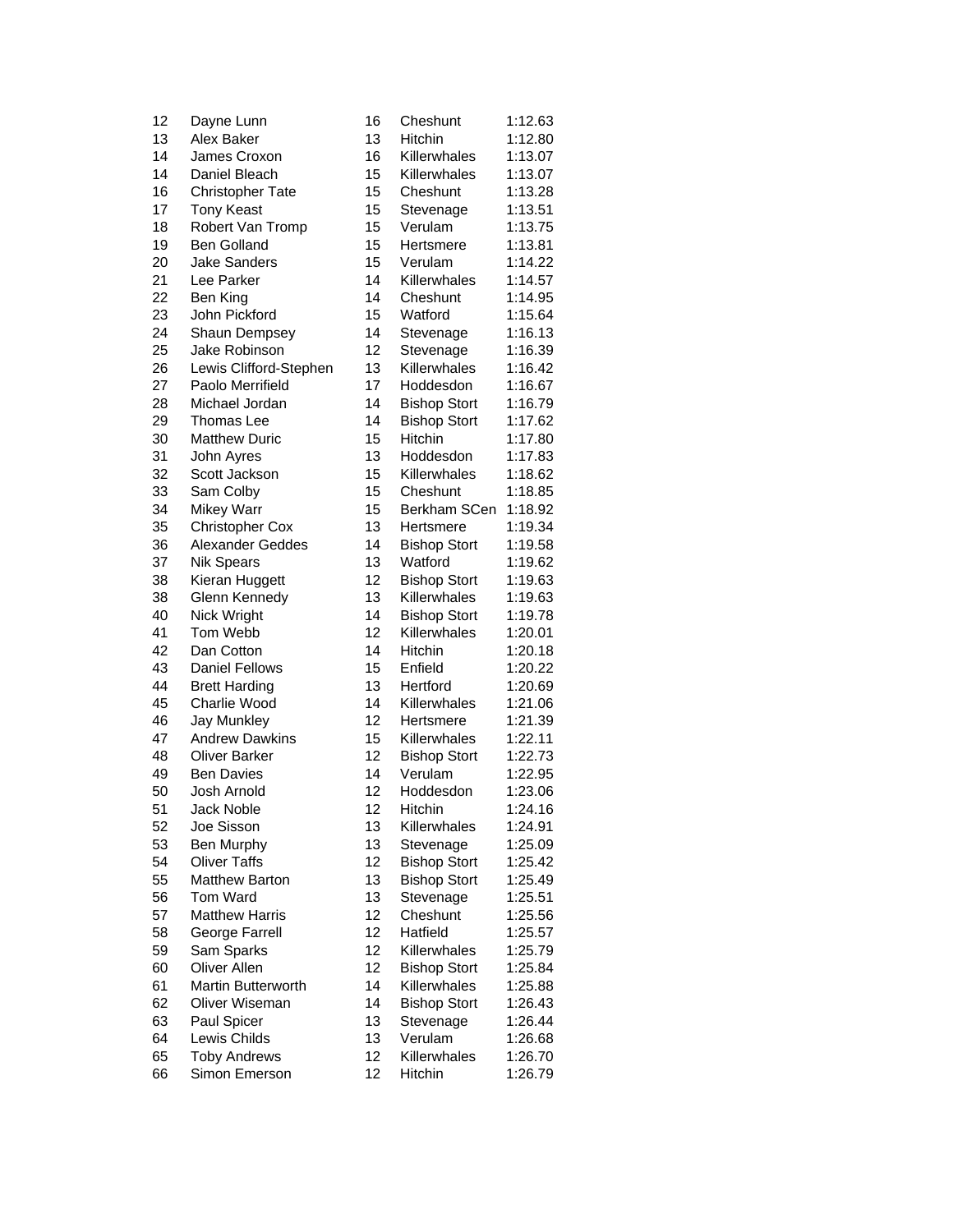| 67 | <b>Tom Marsland</b>           | 13              | Stevenage           | 1:27.01 |    |
|----|-------------------------------|-----------------|---------------------|---------|----|
| 68 | Alexander Trew                | 14              | Cheshunt            | 1:27.25 |    |
| 69 | <b>Ryan Smith</b>             | 13              | Killerwhales        | 1:27.43 |    |
| 70 | Sam Pigott                    | 12              | Hemel Hemp          | 1:27.54 |    |
| 71 | <b>Ben Cotton</b>             | 12              | Hitchin             | 1:27.84 |    |
| 72 | <b>Tom Skingsley</b>          | 12              | Killerwhales        | 1:28.32 |    |
| 73 | <b>Fraser Chivers</b>         | 12 <sup>2</sup> | <b>Hitchin</b>      | 1:28.38 |    |
| 74 | Jed Ardren                    | 12              | Hoddesdon           | 1:28.41 |    |
| 75 | Callum Bedding                | 12              | Hoddesdon           | 1:28.84 |    |
| 76 | Max Robinson                  | 13              | Stevenage           | 1:29.37 |    |
| 77 | Thomas Hall                   | 12              | Watford             | 1:29.64 |    |
| 78 | Aaron Fletcher                | 12 <sup>2</sup> | Cheshunt            | 1:29.70 |    |
| 79 | <b>Adam Edwards</b>           | 12              | Hornchurch          | 1:30.35 |    |
| 80 | Joseph Mahon                  | 13              | Stevenage           | 1:31.29 |    |
| 81 | <b>Edward Rudge</b>           | 13              | <b>Bishop Stort</b> | 1:31.54 |    |
| 82 | Michael Burman                | 12              | <b>Bishop Stort</b> | 1:32.00 |    |
| 83 | Adam Spicer                   | 14              | Stevenage           | 1:32.22 |    |
| 84 | Danny Buckley                 | 12              | Stevenage           | 1:32.88 |    |
| 85 | Jordan Santos                 | 12              | Cheshunt            | 1:33.20 |    |
| 86 | Jared Baker                   | 12              | Hertsmere           | 1:33.38 |    |
| 87 | Michael Imrie                 | 13              | Berkham SCen        | 1:34.16 |    |
| 88 | James Evans                   | 13              | <b>Lewsey Centr</b> | 1:36.51 |    |
| 89 | <b>Terence Holness-Wright</b> | 13              | Watford             | 1:37.24 |    |
| 90 | Mitchell Doubleday            | 12              | Cheshunt            | 1:37.39 |    |
| 91 | <b>Matthew Costello</b>       | 12              | Stevenage           | 1:37.54 |    |
| 92 | <b>Ellis Wiley</b>            | 12              | Killerwhales        | 1:37.75 |    |
| 93 | <b>Jack Burchell</b>          | 12              | <b>Hitchin</b>      | 1:39.27 |    |
| 94 | <b>Bradley Turner</b>         | 12              | <b>Bishop Stort</b> | 1:42.14 |    |
|    | Aaron Parcell-Jones           | 12              | <b>Lewsey Centr</b> | DQ      | т- |
|    | Michael Walsh                 | 13              | Killerwhales        | DQ      | т. |
|    | Daniel Golland                | 12              | Hertsmere           | DQ      | т. |
|    |                               |                 |                     |         |    |

# **EVENT 13 Girls 9, 10 & 11 yrs 50m Butterfly**

### **09 Yrs Age Group**

| Place | Name                     | AaD | Club         | Time      |
|-------|--------------------------|-----|--------------|-----------|
| 1     | <b>Christie Bays</b>     | 9   | Stevenage    | 42.78     |
| 2     | <b>Charlotte Ballard</b> | 9   | Hemel Hemp   | 44.72     |
| 3     | Danielle Murphy          | 9   | Stevenage    | 45.74     |
| 4     | Amy Chung                | 9   | Watford      | 47.15     |
| 5     | Mikaela Kennedy          | 9   | Killerwhales | 48.50     |
| 6     | Zoe Munkley              | 9   | Hertsmere    | 48.59     |
| 7     | <b>Elly Pereira</b>      | 9   | Hornchurch   | 54.65     |
| 8     | <b>Sarah Cutts</b>       | 9   | Hoddesdon    | 1:00.89   |
| 9     | Alana Ward               | 9   | Hemel Hemp   | 1:16.08   |
|       | <b>Brock Whiston</b>     | 9   | Enfield      | ST-<br>DQ |

|   | Place Name          | AaD | Club          | Time  |
|---|---------------------|-----|---------------|-------|
| 1 | Abigail Smith       | 10  | Hertsmere     | 40.49 |
| 2 | Megan Brett         | 10. | Berkhamsted   | 40.54 |
| 3 | Ashley Ransome      | 10  | Hertford      | 41.73 |
| 4 | <b>Alison Binns</b> | 10  | <b>Bushey</b> | 42.06 |
| 5 | <b>Molly Sparks</b> | 10  | Killerwhales  | 42.36 |
|   |                     |     |               |       |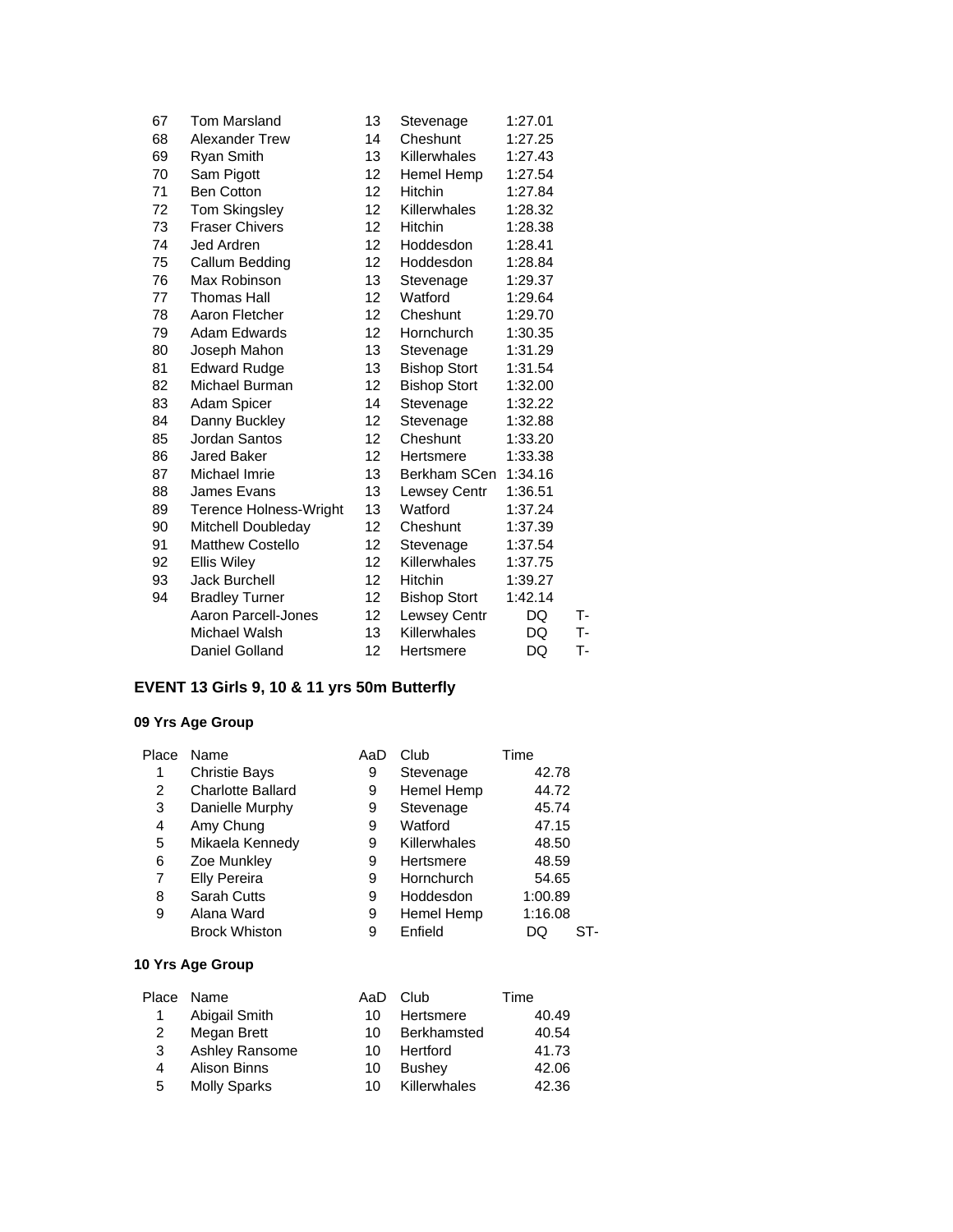| 6  | Katie McGarry          | 10 | <b>Bishop Stort</b> | 42.63     |
|----|------------------------|----|---------------------|-----------|
| 7  | Kasharna Staines       | 10 | Stevenage           | 42.86     |
| 8  | Evie Millar            | 10 | Hertford            | 45.51     |
| 9  | Madeleine Churchman    | 10 | <b>Hitchin</b>      | 46.11     |
| 10 | Zoe Hague              | 10 | <b>Hitchin</b>      | 47.65     |
| 11 | Naomi Raw              | 10 | <b>Bushey</b>       | 47.72     |
| 12 | Molly McKenzie         | 10 | Hitchin             | 48.35     |
| 13 | Hannah Mason           | 10 | Hoddesdon           | 48.92     |
| 14 | Danielle Rooke         | 10 | <b>Killerwhales</b> | 49.84     |
| 15 | Hannah Thomas          | 10 | Enfield             | 50.11     |
| 16 | Demi Smith             | 10 | <b>Killerwhales</b> | 52.79     |
| 17 | Cassie Beadel          | 10 | Killerwhales        | 53.27     |
| 18 | Jessica Cato           | 10 | Hertsmere           | 54.38     |
| 19 | <b>Kelsey Doyle</b>    | 10 | Hemel Hemp          | 54.99     |
| 20 | Darcy Holmes           | 10 | Hemel Hemp          | 55.96     |
| 21 | <b>Shavonne Cooper</b> | 10 | <b>Bishop Stort</b> | 58.81     |
|    | Jade Short             | 10 | <b>Broxbourne</b>   | ST-<br>DQ |
|    | Jessica Wacey          | 10 | <b>Bishop Stort</b> | ST-<br>DQ |

| Place | Name                    | AaD | Club                | Time       |
|-------|-------------------------|-----|---------------------|------------|
| 1     | Lydia Smith             | 11  | Hatfield            | 36.10      |
| 2     | Grace Lee               | 11  | <b>Bishop Stort</b> | 36.32      |
| 3     | Liane Kennedy           | 11  | Killerwhales        | 37.56      |
| 4     | Carina Bays             | 11  | Stevenage           | 39.82      |
| 5     | Ashley Wareing          | 11  | Modernians          | 39.97      |
| 6     | <b>Charlotte Reid</b>   | 11  | Hitchin             | 41.37      |
| 7     | Zoe Stewart             | 11  | Watford             | 41.55      |
| 8     | <b>Charlotte Barton</b> | 11  | <b>Bishop Stort</b> | 42.37      |
| 9     | Rebecca Welch           | 11  | Cheshunt            | 42.95      |
| 10    | Keira Sullivan          | 11  | Cheshunt            | 43.81      |
| 11    | Tanya Teasdale          | 11  | Hemel Hemp          | 44.13      |
| 12    | Ellie Shearman          | 11  | Berkhamsted         | 44.17      |
| 13    | Kira Doyle              | 11  | Hemel Hemp          | 44.31      |
| 14    | Abbie Barnes            | 11  | <b>Berkhamsted</b>  | 44.37      |
| 15    | Jessica Waters          | 11  | Hoddesdon           | 45.75      |
| 16    | Emma Fisk               | 11  | <b>Bishop Stort</b> | 46.32      |
| 17    | Jennifer Seress         | 11  | Hitchin             | 46.47      |
| 18    | <b>Suzanne Pitts</b>    | 11  | Hemel Hemp          | 46.85      |
| 19    | Broghan McGeoghegan     | 11  | Lewsey Centr        | 46.86      |
| 20    | Tara Keswick            | 11  | <b>Hitchin</b>      | 47.44      |
| 21    | <b>Chloe Harris</b>     | 11  | Hoddesdon           | 48.47      |
| 22    | Natasha Vadher          | 11  | Berkhamsted         | 55.67      |
|       | Katharine Insull        | 11  | Hitchin             | <b>DNC</b> |

| Place | Name           | AaD | Club                | Time  |
|-------|----------------|-----|---------------------|-------|
|       | Lydia Smith    | 11  | Hatfield            | 36.10 |
| 2     | Grace Lee      | 11  | <b>Bishop Stort</b> | 36.32 |
| 3     | Liane Kennedy  | 11  | Killerwhales        | 37.56 |
| 4     | Carina Bays    | 11  | Stevenage           | 39.82 |
| 5     | Ashley Wareing | 11  | Modernians          | 39.97 |
| 6     | Abigail Smith  | 10  | Hertsmere           | 40.49 |
| 7     | Megan Brett    | 10  | Berkhamsted         | 40.54 |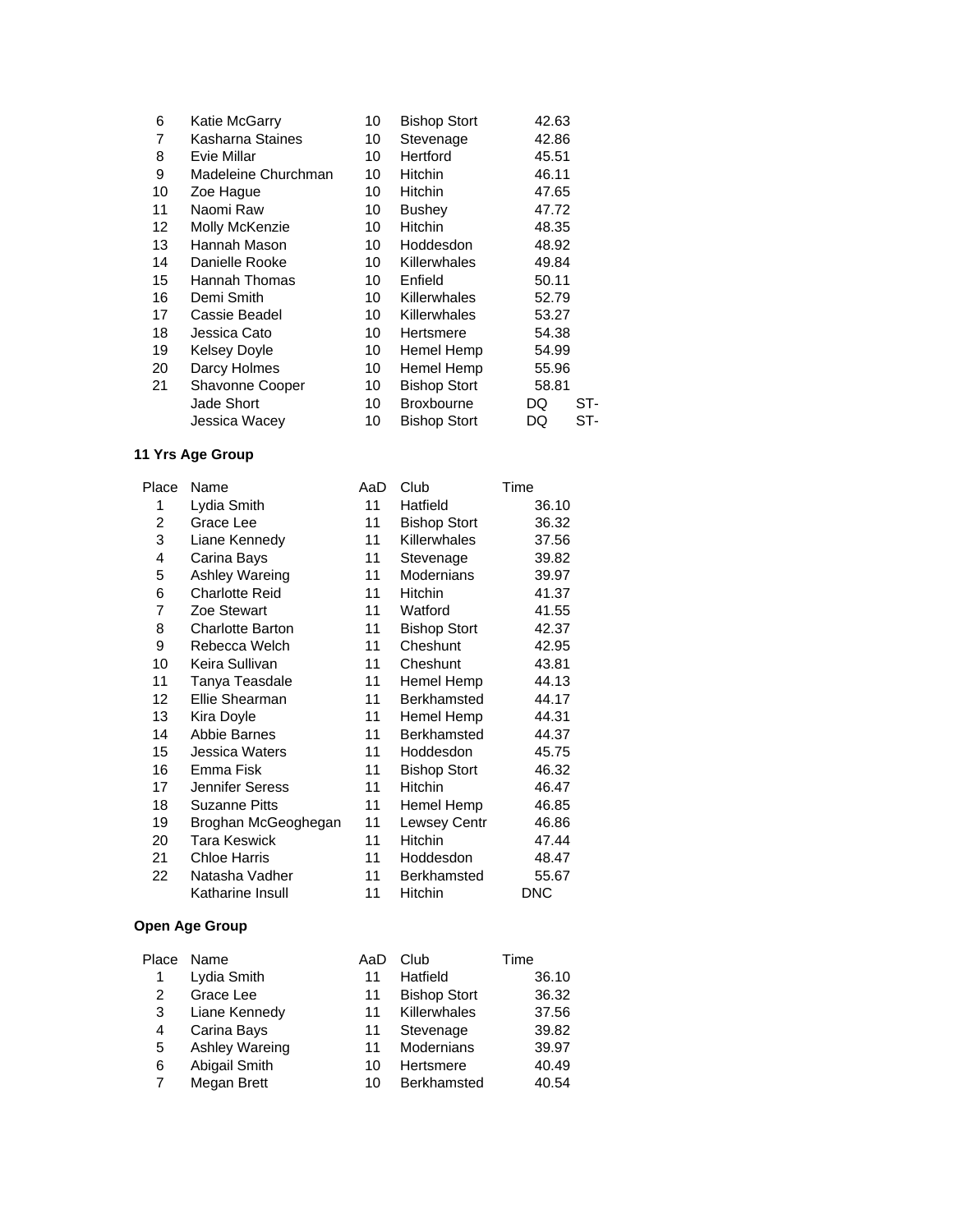| 8  | <b>Charlotte Reid</b>    | 11 | Hitchin             | 41.37      |
|----|--------------------------|----|---------------------|------------|
| 9  | Zoe Stewart              | 11 | Watford             | 41.55      |
| 10 | Ashley Ransome           | 10 | Hertford            | 41.73      |
| 11 | <b>Alison Binns</b>      | 10 | <b>Bushey</b>       | 42.06      |
| 12 | <b>Molly Sparks</b>      | 10 | Killerwhales        | 42.36      |
| 13 | <b>Charlotte Barton</b>  | 11 | <b>Bishop Stort</b> | 42.37      |
| 14 | Katie McGarry            | 10 | <b>Bishop Stort</b> | 42.63      |
| 15 | <b>Christie Bays</b>     | 9  | Stevenage           | 42.78      |
| 16 | Kasharna Staines         | 10 | Stevenage           | 42.86      |
| 17 | Rebecca Welch            | 11 | Cheshunt            | 42.95      |
| 18 | Keira Sullivan           | 11 | Cheshunt            | 43.81      |
| 19 | Tanya Teasdale           | 11 | Hemel Hemp          | 44.13      |
| 20 | Ellie Shearman           | 11 | Berkhamsted         | 44.17      |
| 21 | Kira Doyle               | 11 | Hemel Hemp          | 44.31      |
| 22 | Abbie Barnes             | 11 | <b>Berkhamsted</b>  | 44.37      |
| 23 | <b>Charlotte Ballard</b> | 9  | Hemel Hemp          | 44.72      |
| 24 | Evie Millar              | 10 | Hertford            | 45.51      |
| 25 | Danielle Murphy          | 9  | Stevenage           | 45.74      |
| 26 | Jessica Waters           | 11 | Hoddesdon           | 45.75      |
| 27 | Madeleine Churchman      | 10 | Hitchin             | 46.11      |
| 28 | Emma Fisk                | 11 | <b>Bishop Stort</b> | 46.32      |
| 29 | Jennifer Seress          | 11 | Hitchin             | 46.47      |
| 30 | <b>Suzanne Pitts</b>     | 11 | Hemel Hemp          | 46.85      |
| 31 | Broghan McGeoghegan      | 11 | Lewsey Centr        | 46.86      |
| 32 | Amy Chung                | 9  | Watford             | 47.15      |
| 33 | <b>Tara Keswick</b>      | 11 | Hitchin             | 47.44      |
| 34 | Zoe Hague                | 10 | Hitchin             | 47.65      |
| 35 | Naomi Raw                | 10 | <b>Bushey</b>       | 47.72      |
| 36 | Molly McKenzie           | 10 | Hitchin             | 48.35      |
| 37 | <b>Chloe Harris</b>      | 11 | Hoddesdon           | 48.47      |
| 38 | Mikaela Kennedy          | 9  | Killerwhales        | 48.50      |
| 39 | Zoe Munkley              | 9  | Hertsmere           | 48.59      |
| 40 | Hannah Mason             | 10 | Hoddesdon           | 48.92      |
| 41 | Danielle Rooke           | 10 | Killerwhales        | 49.84      |
| 42 | <b>Hannah Thomas</b>     | 10 | Enfield             | 50.11      |
| 43 | Demi Smith               | 10 | Killerwhales        | 52.79      |
| 44 | Cassie Beadel            | 10 | Killerwhales        | 53.27      |
| 45 | Jessica Cato             | 10 | Hertsmere           | 54.38      |
| 46 | <b>Elly Pereira</b>      | 9  | Hornchurch          | 54.65      |
| 47 | <b>Kelsey Doyle</b>      | 10 | Hemel Hemp          | 54.99      |
| 48 | Natasha Vadher           | 11 | Berkhamsted         | 55.67      |
| 49 | Darcy Holmes             | 10 | Hemel Hemp          | 55.96      |
| 50 | Shavonne Cooper          | 10 | <b>Bishop Stort</b> | 58.81      |
| 51 | Sarah Cutts              | 9  | Hoddesdon           | 1:00.89    |
| 52 | Alana Ward               | 9  | Hemel Hemp          | 1:16.08    |
|    | Katharine Insull         | 11 | Hitchin             | <b>DNC</b> |
|    | Jade Short               | 10 | <b>Broxbourne</b>   | DQ<br>ST-  |
|    | <b>Brock Whiston</b>     | 9  | Enfield             | DQ<br>ST-  |
|    | Jessica Wacey            | 10 | <b>Bishop Stort</b> | DQ<br>ST-  |

# **EVENT 14 Boys 9, 10 & 11 yrs 50m Butterfly**

| Place Name | AaD Club | Time |
|------------|----------|------|
|            |          |      |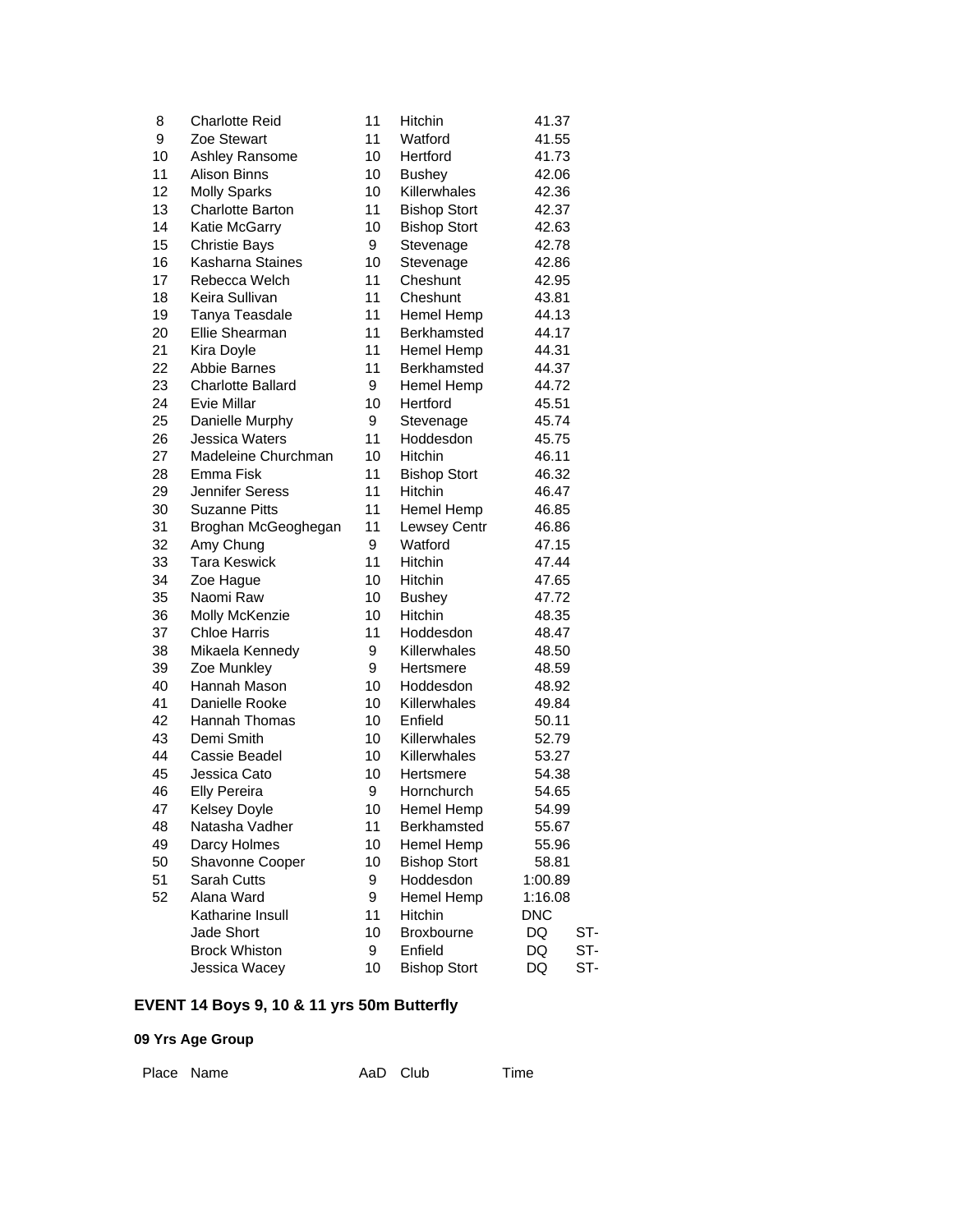|   | Benjamin Purcell    | 9 | Hatfield          | 45.31   |
|---|---------------------|---|-------------------|---------|
| 2 | David Spicer        | 9 | Stevenage         | 46.02   |
| 3 | Ranishka Kumarage   | 9 | Hemel Hemp        | 46.51   |
| 4 | Kyle Vadher         | 9 | Berkhamsted       | 49.86   |
| 5 | <b>Oliver Adams</b> | 9 | Hatfield          | 50.54   |
| 6 | Ethan Lamb          | 9 | Hatfield          | 51.91   |
| 7 | Peter Pickford      | 9 | Watford           | 56.61   |
| 8 | Jonathan Pitts      | 9 | Hemel Hemp        | 1:03.75 |
| 9 | <b>Rhys Short</b>   | 9 | <b>Broxbourne</b> | 1:07.04 |

| Place | Name                    | AaD | Club                | Time  |
|-------|-------------------------|-----|---------------------|-------|
| 1     | <b>Matthew Williams</b> | 10  | Cheshunt            | 39.11 |
| 2     | Liam Doonan             | 10  | Stevenage           | 39.81 |
| 3     | Luke Jones              | 10  | Hertsmere           | 45.05 |
| 4     | Ashley Holness-Wright   | 10  | Watford             | 45.11 |
| 5     | Joseph Mileusnic        | 10  | Stevenage           | 45.54 |
| 6     | Philip Murphy           | 10  | Hertford            | 48.61 |
| 7     | Sam Ditchfield          | 10  | Hertford            | 48.83 |
| 8     | Aiden Robinson          | 10  | Killerwhales        | 51.97 |
| 9     | Alex Mason              | 10  | <b>Lewsey Centr</b> | 53.69 |
|       | Daniel Laffey           | 10  | Killerwhales        | DQ    |

#### **11 Yrs Age Group**

| Place | Name                 | AaD | Club         | Time  |
|-------|----------------------|-----|--------------|-------|
| 1     | <b>Stephen Mears</b> | 11  | Hatfield     | 38.77 |
| 2     | Jack Spence          | 11  | Watford      | 39.59 |
| 3     | <b>Thomas Warbey</b> | 11  | Stevenage    | 39.80 |
| 4     | Sean Houlihan        | 11  | Killerwhales | 40.55 |
| 5     | Tim Warr             | 11  | Berkham SCen | 43.18 |
| 6     | George Crow          | 11  | Killerwhales | 43.56 |
| 7     | Jack Jarrett         | 11  | Stevenage    | 43.74 |
| 8     | Alex Bramley         | 11  | Berkham SCen | 44.27 |
| 9     | Matthew Chapman      | 11  | Watford      | 44.51 |
| 10    | Luke Ames            | 11  | Stevenage    | 53.26 |

| Place | Name                    | AaD | Club                | Time  |
|-------|-------------------------|-----|---------------------|-------|
| 1     | <b>Stephen Mears</b>    | 11  | Hatfield            | 38.77 |
| 2     | <b>Matthew Williams</b> | 10  | Cheshunt            | 39.11 |
| 3     | Jack Spence             | 11  | Watford             | 39.59 |
| 4     | <b>Thomas Warbey</b>    | 11  | Stevenage           | 39.80 |
| 5     | Liam Doonan             | 10  | Stevenage           | 39.81 |
| 6     | Sean Houlihan           | 11  | Killerwhales        | 40.55 |
| 7     | Tim Warr                | 11  | <b>Berkham SCen</b> | 43.18 |
| 8     | George Crow             | 11  | Killerwhales        | 43.56 |
| 9     | <b>Jack Jarrett</b>     | 11  | Stevenage           | 43.74 |
| 10    | Alex Bramley            | 11  | Berkham SCen        | 44.27 |
| 11    | Matthew Chapman         | 11  | Watford             | 44.51 |
| 12    | Luke Jones              | 10  | Hertsmere           | 45.05 |
| 13    | Ashley Holness-Wright   | 10  | Watford             | 45.11 |
| 14    | <b>Benjamin Purcell</b> | 9   | Hatfield            | 45.31 |
| 15    | Joseph Mileusnic        | 10  | Stevenage           | 45.54 |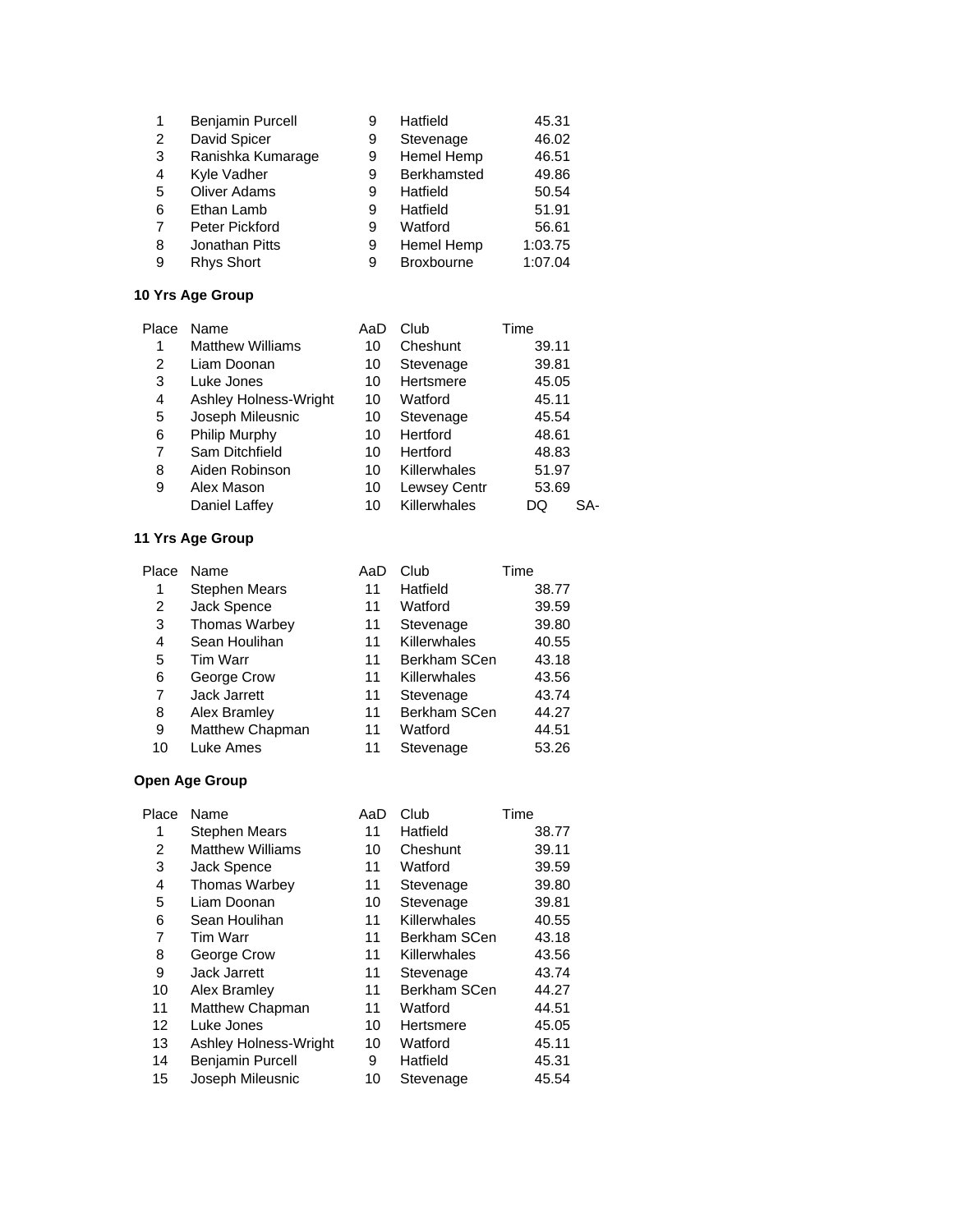| 16 | David Spicer         | 9  | Stevenage         | 46.02     |
|----|----------------------|----|-------------------|-----------|
| 17 | Ranishka Kumarage    | 9  | Hemel Hemp        | 46.51     |
| 18 | <b>Philip Murphy</b> | 10 | Hertford          | 48.61     |
| 19 | Sam Ditchfield       | 10 | Hertford          | 48.83     |
| 20 | Kyle Vadher          | 9  | Berkhamsted       | 49.86     |
| 21 | Oliver Adams         | 9  | Hatfield          | 50.54     |
| 22 | Ethan Lamb           | 9  | Hatfield          | 51.91     |
| 23 | Aiden Robinson       | 10 | Killerwhales      | 51.97     |
| 24 | Luke Ames            | 11 | Stevenage         | 53.26     |
| 25 | Alex Mason           | 10 | Lewsey Centr      | 53.69     |
| 26 | Peter Pickford       | 9  | Watford           | 56.61     |
| 27 | Jonathan Pitts       | 9  | Hemel Hemp        | 1:03.75   |
| 28 | <b>Rhys Short</b>    | 9  | <b>Broxbourne</b> | 1:07.04   |
|    | Daniel Laffey        | 10 | Killerwhales      | SA-<br>DQ |
|    |                      |    |                   |           |

# **EVENT 15 Girls 12/13/14 & 15+ yrs 100m Back**

### **12 Yrs Age Group**

| Place | Name                     | AaD               | Club                | Time    |
|-------|--------------------------|-------------------|---------------------|---------|
| 1     | Katie McLaren            | $12 \overline{ }$ | Hemel Hemp          | 1:19.42 |
| 2     | <b>Harriet Cook</b>      | 12                | Cheshunt            | 1:19.61 |
| 3     | <b>Holly Gannon</b>      | $12 \overline{ }$ | Hoddesdon           | 1:20.25 |
| 4     | <b>Charlotte Merrell</b> | 12                | <b>Hitchin</b>      | 1:20.33 |
| 5     | Lauren Geddes            | 12                | <b>Bishop Stort</b> | 1:23.52 |
| 6     | Kerry Ranger             | $12 \overline{ }$ | Cheshunt            | 1:23.78 |
| 7     | Amy Stewart              | 12                | Watford             | 1:23.86 |
| 8     | Kerris Munns             | $12 \overline{ }$ | Hoddesdon           | 1:25.28 |
| 9     | Alice Mills              | $12 \overline{ }$ | Berkhamsted         | 1:26.05 |
| 10    | <b>Tiffany Price</b>     | 12                | Hertford            | 1:26.17 |
| 11    | <b>Sharn Verrier</b>     | 12                | Hoddesdon           | 1:26.63 |
| 12    | Rebekah Holden           | 12                | Berkhamsted         | 1:27.44 |
| 13    | <b>Emma Stewart</b>      | $12 \overline{ }$ | Stevenage           | 1:28.21 |
| 14    | Megan Davies             | 12                | Watford             | 1:29.27 |
| 15    | Paige Steel              | $12 \overline{ }$ | Hornchurch          | 1:30.65 |
| 16    | Rebecca Pritchard        | $12 \overline{ }$ | Hatfield            | 1:33.74 |
| 17    | Amy Cooper               | 12                | <b>Bishop Stort</b> | 1:34.90 |
| 18    | Georgia Beadel           | 12                | Killerwhales        | 1:35.35 |
| 19    | <b>Rianna Hutton</b>     | 12                | Hoddesdon           | 1:38.65 |
| 20    | Ashley James             | $12 \overline{ }$ | Killerwhales        | 1:39.31 |
| 21    | Danielle Butterworth     | 12                | Killerwhales        | 1:46.68 |

| Place | Name                   | AaD | Club                | Time    |
|-------|------------------------|-----|---------------------|---------|
| 1     | Paige Dore-Boize       | 13  | Watford             | 1:16.95 |
| 2     | Saffron Ardren         | 13  | Hoddesdon           | 1:16.99 |
| 3     | Alexandra Edwards      | 13  | Hornchurch          | 1:18.66 |
| 4     | <b>Ashleigh Cattle</b> | 13  | Hatfield            | 1:20.36 |
| 5     | Grace Moore            | 13  | Hertsmere           | 1:20.46 |
| 6     | Shanice Chapman        | 13  | Watford             | 1:20.68 |
| 7     | <b>Claire Fisk</b>     | 13  | <b>Bishop Stort</b> | 1:22.10 |
| 8     | Katie Horrod           | 13  | Hemel Hemp          | 1:23.69 |
| 9     | <b>Emily Barker</b>    | 13  | <b>Bishop Stort</b> | 1:25.28 |
| 10    | Rebecah Ward           | 13  | Hemel Hemp          | 1:31.27 |
| 11    | <b>Ria Sanders</b>     | 13  | Verulam             | 1:31.44 |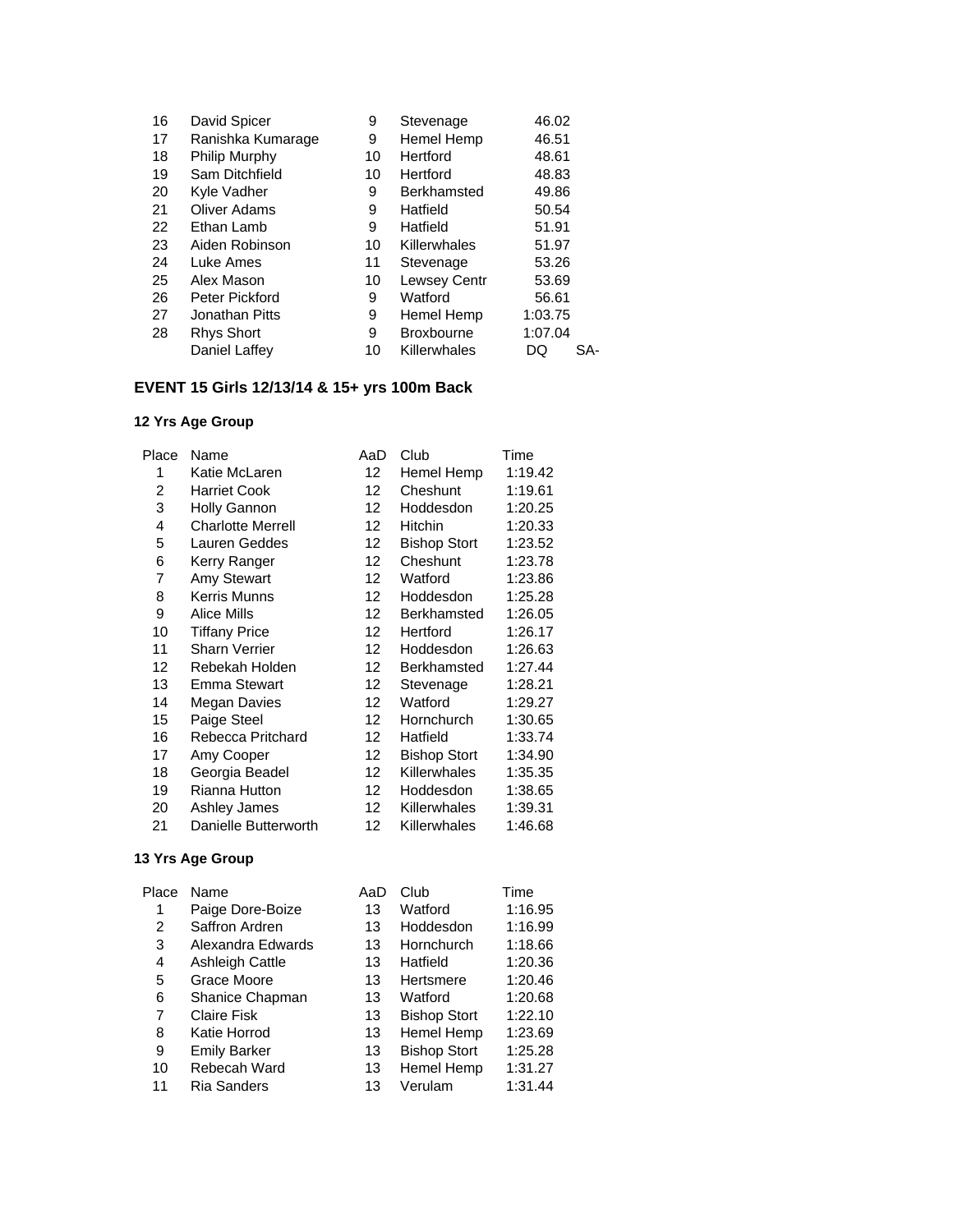| 12 Daisy Yeomans     | 13 Verulam      | 1:31.75 |
|----------------------|-----------------|---------|
| 13 Lauren Swinnerton | 13 Lewsey Centr | 1:36.37 |
| Georgia Shaw         | 13 Killerwhales | DNC.    |

| Place | Name                  | AaD | Club                | Time    |
|-------|-----------------------|-----|---------------------|---------|
| 1     | Carolyn Astbury       | 14  | Watford             | 1:14.19 |
| 2     | Kalei Andrews         | 14  | Killerwhales        | 1:15.16 |
| 3     | <b>Katie Miles</b>    | 14  | Killerwhales        | 1:15.51 |
| 4     | Bethan Robb           | 14  | <b>Hitchin</b>      | 1:16.18 |
| 5     | <b>Holly Weddle</b>   | 14  | <b>Broxbourne</b>   | 1:16.62 |
| 6     | Jennifer Holland      | 14  | Hornchurch          | 1:16.83 |
| 7     | Natalie Pigott        | 14  | Hemel Hemp          | 1:18.97 |
| 8     | Jenny Kenwell         | 14  | Hatfield            | 1:20.20 |
| 9     | Katie Quinn           | 14  | Hatfield            | 1:20.40 |
| 10    | <b>Basia Capstick</b> | 14  | Berkhamsted         | 1:21.49 |
| 11    | Sarah Norton          | 14  | Hemel Hemp          | 1:24.17 |
| 12    | Hannah Lewis          | 14  | Watford             | 1:25.32 |
| 13    | Priya Dave            | 14  | Hatfield            | 1:25.48 |
| 14    | Katie Heasman         | 14  | Stevenage           | 1:26.55 |
| 15    | Joanna Johnstone      | 14  | Hornchurch          | 1:27.03 |
| 16    | Amy Hime              | 14  | <b>Killerwhales</b> | 1:27.19 |
| 17    | Emma Tootill          | 14  | Hertsmere           | 1:27.96 |
| 18    | Rebekah Cahill        | 14  | Lewsey Centr        | 1:38.04 |
| 19    | Emma Ford             | 14  | Killerwhales        | 1:48.33 |
|       | Claire Wilson         | 14  | Killerwhales        | DNC     |
|       |                       |     |                     |         |

### **15 Yrs/Over Age Group**

| Place | Name                 | AaD | Club               | Time    |
|-------|----------------------|-----|--------------------|---------|
| 1     | <b>Kelly Sanders</b> | 18  | Cheshunt           | 1:13.30 |
| 2     | Robyn Beadel         | 15  | Killerwhales       | 1:13.92 |
| 3     | Leanne Fernandes     | 15  | Hertsmere          | 1:15.06 |
| 4     | Laura West           | 16  | Hitchin            | 1:15.47 |
| 5     | <b>Henny Andrews</b> | 16  | Killerwhales       | 1:16.29 |
| 6     | Rebecca Allen        | 16  | <b>Hitchin</b>     | 1:16.60 |
| 7     | Rachel Green         | 15  | Killerwhales       | 1:20.04 |
| 8     | Susannah Haynes      | 16  | Killerwhales       | 1:21.35 |
| 9     | Julia Braybrooke     | 19  | Killerwhales       | 1:21.37 |
| 10    | <b>Alice Dawkins</b> | 15  | <b>Berkhamsted</b> | 1:24.01 |
| 11    | Ellena Wheatley      | 16  | Killerwhales       | 1:24.98 |
| 12    | Katherine Walsh      | 16  | Killerwhales       | 1:25.47 |
| 13    | Victoria Beaumont    | 15  | Killerwhales       | 1:29.64 |
| 14    | Ami Shah             | 15  | Hertsmere          | 1:32.19 |
| 15    | Nicola Shepherd      | 15  | Stevenage          | 1:35.43 |
| 16    | Jessica Fensome      | 15  | Lewsey Centr       | 1:43.21 |

|   | Place Name           | AaD | Club         | Time    |
|---|----------------------|-----|--------------|---------|
| 1 | <b>Kelly Sanders</b> | 18  | Cheshunt     | 1:13.30 |
| 2 | Robyn Beadel         | 15  | Killerwhales | 1:13.92 |
| 3 | Carolyn Astbury      | 14  | Watford      | 1:14.19 |
| 4 | Leanne Fernandes     | 15. | Hertsmere    | 1:15.06 |
| 5 | Kalei Andrews        | 14  | Killerwhales | 1:15.16 |
|   |                      |     |              |         |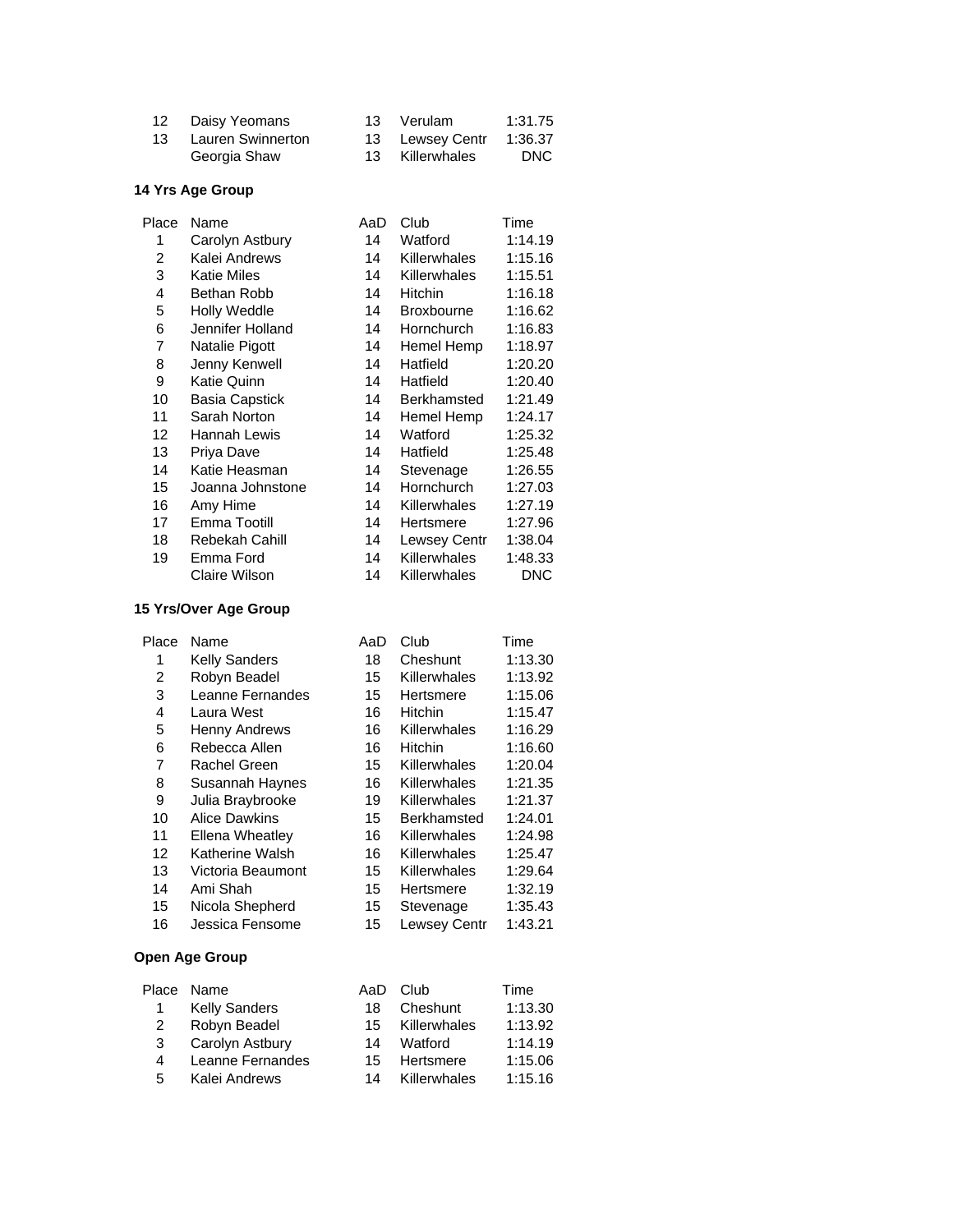| 6        | Laura West                       | 16 | Hitchin              | 1:15.47 |
|----------|----------------------------------|----|----------------------|---------|
| 7        | <b>Katie Miles</b>               | 14 | Killerwhales         | 1:15.51 |
| 8        | Bethan Robb                      | 14 | <b>Hitchin</b>       | 1:16.18 |
| 9        | <b>Henny Andrews</b>             | 16 | Killerwhales         | 1:16.29 |
| 10       | Rebecca Allen                    | 16 | Hitchin              | 1:16.60 |
| 11       | <b>Holly Weddle</b>              | 14 | <b>Broxbourne</b>    | 1:16.62 |
| 12       | Jennifer Holland                 | 14 | Hornchurch           | 1:16.83 |
| 13       | Paige Dore-Boize                 | 13 | Watford              | 1:16.95 |
| 14       | Saffron Ardren                   | 13 | Hoddesdon            | 1:16.99 |
| 15       | Alexandra Edwards                | 13 | Hornchurch           | 1:18.66 |
| 16       | Natalie Pigott                   | 14 | Hemel Hemp           | 1:18.97 |
| 17       | Katie McLaren                    | 12 | Hemel Hemp           | 1:19.42 |
| 18       | <b>Harriet Cook</b>              | 12 | Cheshunt             | 1:19.61 |
| 19       | Rachel Green                     | 15 | Killerwhales         | 1:20.04 |
| 20       | Jenny Kenwell                    | 14 | Hatfield             | 1:20.20 |
| 21       | Holly Gannon                     | 12 | Hoddesdon            | 1:20.25 |
| 22       | <b>Charlotte Merrell</b>         | 12 | Hitchin              | 1:20.33 |
| 23       | Ashleigh Cattle                  | 13 | Hatfield             | 1:20.36 |
| 24       | Katie Quinn                      | 14 | Hatfield             | 1:20.40 |
| 25       | Grace Moore                      | 13 | Hertsmere            | 1:20.46 |
| 26       | Shanice Chapman                  | 13 | Watford              | 1:20.68 |
| 27       | Susannah Haynes                  | 16 | Killerwhales         | 1:21.35 |
| 28       | Julia Braybrooke                 | 19 | Killerwhales         | 1:21.37 |
| 29       | <b>Basia Capstick</b>            | 14 | Berkhamsted          | 1:21.49 |
| 30       | <b>Claire Fisk</b>               | 13 | <b>Bishop Stort</b>  | 1:22.10 |
| 31       | Lauren Geddes                    | 12 | <b>Bishop Stort</b>  | 1:23.52 |
| 32       | Katie Horrod                     | 13 | Hemel Hemp           | 1:23.69 |
| 33       | Kerry Ranger                     | 12 | Cheshunt             | 1:23.78 |
| 34       | Amy Stewart                      | 12 | Watford              | 1:23.86 |
| 35       | <b>Alice Dawkins</b>             | 15 | Berkhamsted          | 1:24.01 |
| 36       | Sarah Norton                     | 14 | Hemel Hemp           | 1:24.17 |
| 37       | <b>Ellena Wheatley</b>           | 16 | Killerwhales         | 1:24.98 |
| 38       | Kerris Munns                     | 12 | <b>Hoddesdon</b>     | 1:25.28 |
| 38       | <b>Emily Barker</b>              | 13 | <b>Bishop Stort</b>  | 1:25.28 |
| 40       | <b>Hannah Lewis</b>              | 14 | Watford              | 1:25.32 |
| 41       | Katherine Walsh                  | 16 | Killerwhales         | 1:25.47 |
| 42       | Priya Dave                       | 14 | Hatfield             | 1:25.48 |
| 43       | <b>Alice Mills</b>               | 12 | Berkhamsted          | 1:26.05 |
| 44       | <b>Tiffany Price</b>             | 12 | Hertford             | 1:26.17 |
| 45       | Katie Heasman                    | 14 | Stevenage            | 1:26.55 |
| 46       | <b>Sharn Verrier</b>             | 12 | Hoddesdon            | 1:26.63 |
| 47       | Joanna Johnstone                 | 14 | Hornchurch           | 1:27.03 |
| 48       | Amy Hime                         | 14 | Killerwhales         | 1:27.19 |
| 49       | Rebekah Holden                   | 12 | Berkhamsted          | 1:27.44 |
| 50       | Emma Tootill                     | 14 | Hertsmere            | 1:27.96 |
| 51       | <b>Emma Stewart</b>              | 12 |                      | 1:28.21 |
| 52       | Megan Davies                     | 12 | Stevenage<br>Watford | 1:29.27 |
|          |                                  | 15 | Killerwhales         | 1:29.64 |
| 53<br>54 | Victoria Beaumont<br>Paige Steel | 12 | Hornchurch           |         |
|          |                                  |    |                      | 1:30.65 |
| 55       | Rebecah Ward                     | 13 | Hemel Hemp           | 1:31.27 |
| 56       | <b>Ria Sanders</b>               | 13 | Verulam              | 1:31.44 |
| 57       | Daisy Yeomans                    | 13 | Verulam              | 1:31.75 |
| 58       | Ami Shah                         | 15 | Hertsmere            | 1:32.19 |
| 59       | Rebecca Pritchard                | 12 | Hatfield             | 1:33.74 |
| 60       | Amy Cooper                       | 12 | <b>Bishop Stort</b>  | 1:34.90 |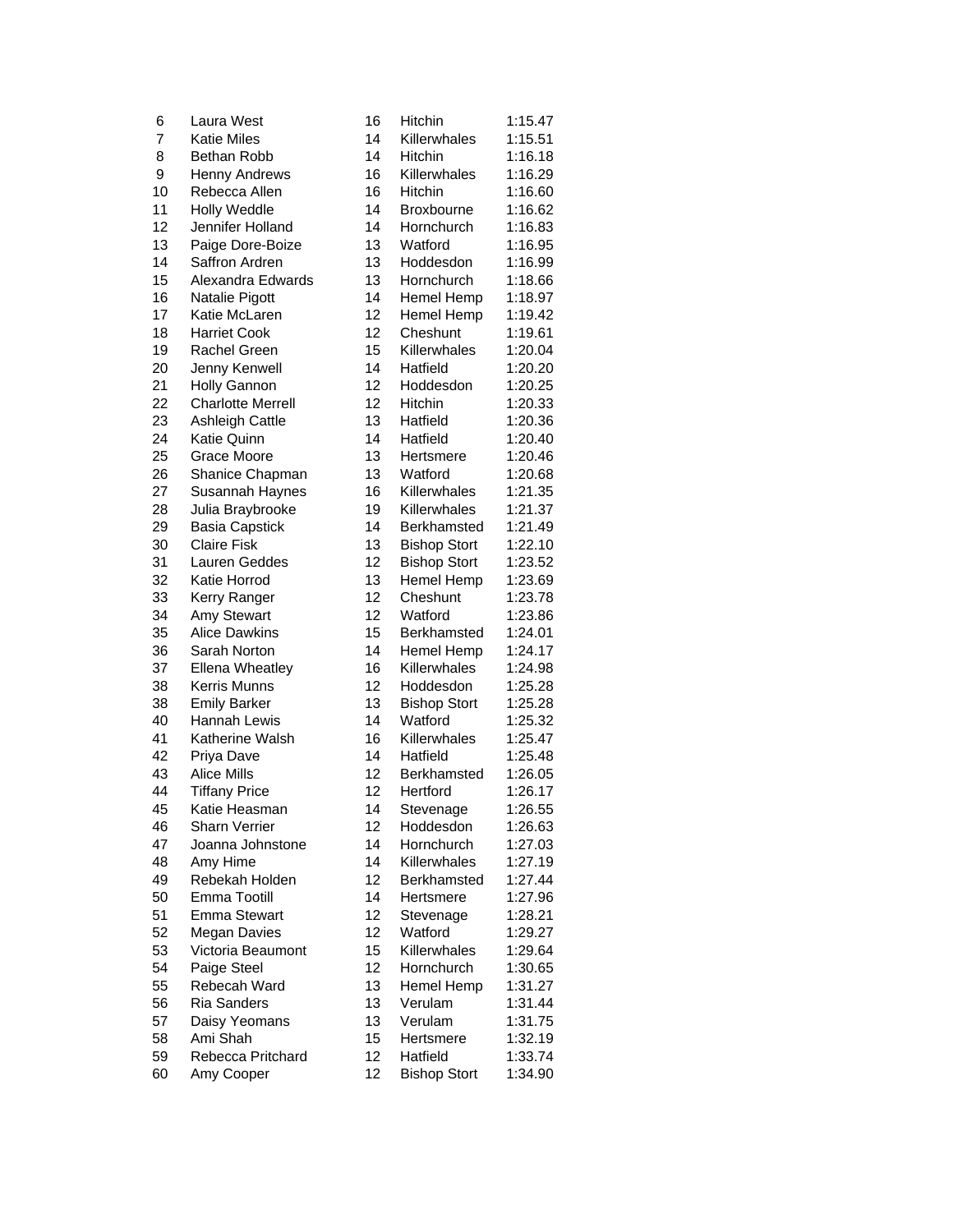| 61 | Georgia Beadel       | 12 | Killerwhales        | 1:35.35    |
|----|----------------------|----|---------------------|------------|
| 62 | Nicola Shepherd      | 15 | Stevenage           | 1:35.43    |
| 63 | Lauren Swinnerton    | 13 | <b>Lewsey Centr</b> | 1:36.37    |
| 64 | Rebekah Cahill       | 14 | Lewsey Centr        | 1:38.04    |
| 65 | Rianna Hutton        | 12 | Hoddesdon           | 1:38.65    |
| 66 | Ashley James         | 12 | Killerwhales        | 1:39.31    |
| 67 | Jessica Fensome      | 15 | <b>Lewsey Centr</b> | 1:43.21    |
| 68 | Danielle Butterworth | 12 | Killerwhales        | 1:46.68    |
| 69 | Emma Ford            | 14 | Killerwhales        | 1:48.33    |
|    | Claire Wilson        | 14 | Killerwhales        | <b>DNC</b> |
|    | Georgia Shaw         | 13 | Killerwhales        | <b>DNC</b> |
|    |                      |    |                     |            |

# **EVENT 16 Boys 12/13/14 & 15+ yrs 100m Back**

### **12 Yrs Age Group**

| Place | Name                    | AaD               | Club                | Time    |    |
|-------|-------------------------|-------------------|---------------------|---------|----|
| 1     | Jake Robinson           | 12                | Stevenage           | 1:16.59 |    |
| 2     | <b>Oliver Barker</b>    | 12 <sup>2</sup>   | <b>Bishop Stort</b> | 1:18.69 |    |
| 3     | Josh Arnold             | 12 <sup>2</sup>   | Hoddesdon           | 1:20.09 |    |
| 4     | Jay Munkley             | 12                | Hertsmere           | 1:20.38 |    |
| 5     | Tom Webb                | 12 <sub>2</sub>   | Killerwhales        | 1:24.40 |    |
| 6     | Danny Buckley           | 12 <sup>2</sup>   | Stevenage           | 1:24.45 |    |
| 7     | Oliver Allen            | 12 <sup>2</sup>   | <b>Bishop Stort</b> | 1:24.55 |    |
| 8     | <b>Oliver Taffs</b>     | 12                | <b>Bishop Stort</b> | 1:25.73 |    |
| 9     | Aaron Fletcher          | 12 <sup>2</sup>   | Cheshunt            | 1:27.74 |    |
| 10    | <b>Matthew Harris</b>   | 12                | Cheshunt            | 1:27.94 |    |
| 11    | <b>Toby Andrews</b>     | 12 <sup>2</sup>   | Killerwhales        | 1:27.96 |    |
| 12    | Sam Pigott              | 12 <sup>2</sup>   | Hemel Hemp          | 1:28.06 |    |
| 13    | <b>Matthew Costello</b> | 12 <sup>12</sup>  | Stevenage           | 1:28.09 |    |
| 14    | Sam Sparks              | 12 <sup>12</sup>  | <b>Killerwhales</b> | 1:28.98 |    |
| 15    | Callum Bedding          | 12 <sup>12</sup>  | Hoddesdon           | 1:29.42 |    |
| 16    | Michael Burman          | 12 <sup>2</sup>   | <b>Bishop Stort</b> | 1:30.67 |    |
| 17    | Daniel Golland          | 12 <sup>2</sup>   | Hertsmere           | 1:31.11 |    |
| 18    | <b>Adam Edwards</b>     | 12 <sup>2</sup>   | <b>Hornchurch</b>   | 1:31.54 |    |
| 19    | <b>Tom Skingsley</b>    | 12 <sup>2</sup>   | <b>Killerwhales</b> | 1:31.75 |    |
| 20    | <b>Jack Noble</b>       | 12 <sup>2</sup>   | <b>Hitchin</b>      | 1:31.95 |    |
| 21    | <b>Fraser Chivers</b>   | 12 <sup>2</sup>   | <b>Hitchin</b>      | 1:34.65 |    |
| 22    | Tobie Van Zwieten       | 12                | Stevenage           | 1:41.30 |    |
| 23    | Mitchell Doubleday      | 12 <sup>12</sup>  | Cheshunt            | 1:41.68 |    |
| 24    | <b>Ellis Wiley</b>      | 12                | <b>Killerwhales</b> | 1:42.01 |    |
|       | Simon Emerson           | $12 \overline{ }$ | Hitchin             | DQ      | т. |

| Place | Name                   | AaD | Club                | Time    |
|-------|------------------------|-----|---------------------|---------|
| 1     | David Kelleway         | 13  | <b>Bishop Stort</b> | 1:09.80 |
| 2     | Alex Baker             | 13  | <b>Hitchin</b>      | 1:13.39 |
| 3     | <b>Christopher Cox</b> | 13  | Hertsmere           | 1:15.54 |
| 4     | <b>Nik Spears</b>      | 13  | Watford             | 1:18.80 |
| 5     | John Ayres             | 13  | Hoddesdon           | 1:18.95 |
| 6     | <b>Brett Harding</b>   | 13  | Hertford            | 1:19.96 |
| 7     | Lewis Clifford-Stephen | 13  | Killerwhales        | 1:21.04 |
| 8     | Glenn Kennedy          | 13  | Killerwhales        | 1:23.46 |
| 9     | Paul Spicer            | 13  | Stevenage           | 1:24.90 |
| 10    | Tom Ward               | 13  | Stevenage           | 1:26.76 |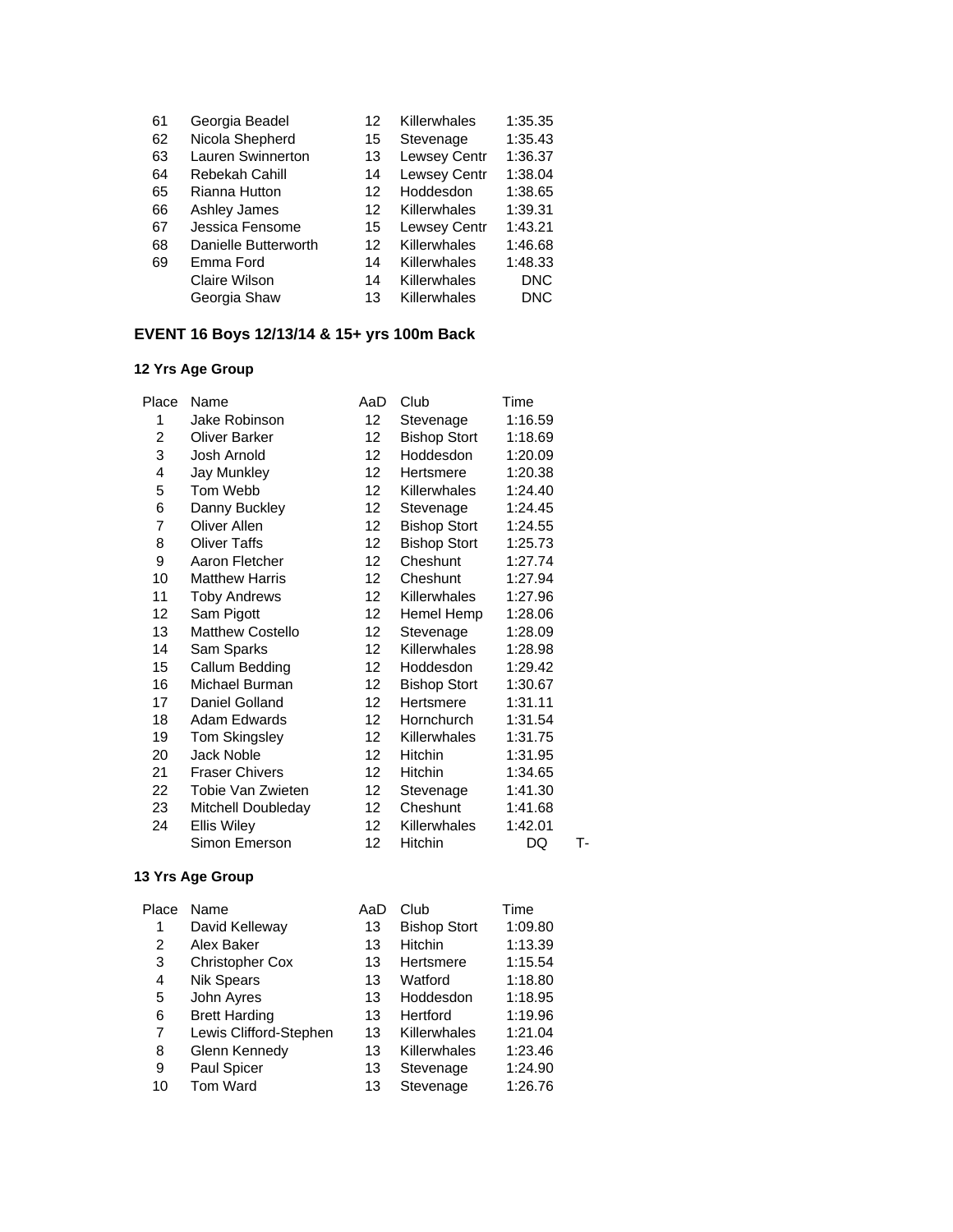| 11 | Max Robinson                  | 13 | Stevenage           | 1:28.83 |    |
|----|-------------------------------|----|---------------------|---------|----|
| 12 | Ben Murphy                    | 13 | Stevenage           | 1:29.62 |    |
| 13 | Ryan Smith                    | 13 | Killerwhales        | 1:29.86 |    |
| 14 | Joe Sisson                    | 13 | Killerwhales        | 1:30.50 |    |
| 15 | <b>Matthew Barton</b>         | 13 | <b>Bishop Stort</b> | 1:31.04 |    |
| 16 | <b>Edward Rudge</b>           | 13 | <b>Bishop Stort</b> | 1:32.44 |    |
| 17 | James Evans                   | 13 | Lewsey Centr        | 1:37.06 |    |
| 18 | <b>Terence Holness-Wright</b> | 13 | Watford             | 1:37.24 |    |
|    | Michael Walsh                 | 13 | Killerwhales        | DQ      | т. |
|    |                               |    |                     |         |    |

| Place | Name                      | AaD | Club                | Time    |
|-------|---------------------------|-----|---------------------|---------|
| 1     | Daniel Stepton            | 14  | <b>Becontree</b>    | 1:02.40 |
| 2     | Craig Ross                | 14  | <b>Bishop Stort</b> | 1:07.04 |
| 3     | Ben King                  | 14  | Cheshunt            | 1:17.01 |
| 4     | Thomas Lee                | 14  | <b>Bishop Stort</b> | 1:17.61 |
| 5     | Michael Jordan            | 14  | <b>Bishop Stort</b> | 1:17.69 |
| 6     | Charlie Wood              | 14  | Killerwhales        | 1:18.09 |
| 7     | Alexander Geddes          | 14  | <b>Bishop Stort</b> | 1:18.47 |
| 8     | Lee Parker                | 14  | Killerwhales        | 1:18.88 |
| 9     | Nick Wright               | 14  | <b>Bishop Stort</b> | 1:19.30 |
| 10    | <b>Martin Butterworth</b> | 14  | Killerwhales        | 1:22.08 |
| 11    | Oliver Wiseman            | 14  | <b>Bishop Stort</b> | 1:25.60 |
| 12    | Alexander Trew            | 14  | Cheshunt            | 1:29.26 |
| 13    | <b>Adam Spicer</b>        | 14  | Stevenage           | 1:37.64 |

# **15 Yrs/Over Age Group**

| Place | Name                    | AaD | Club                | Time    |
|-------|-------------------------|-----|---------------------|---------|
| 1     | <b>Richard Molloy</b>   | 16  | <b>Bishop Stort</b> | 1:04.59 |
| 2     | Adam Raw                | 15  | Watford             | 1:08.79 |
| 3     | Mat Vickers             | 16  | Cheshunt            | 1:09.67 |
| 4     | James Croxon            | 16  | Killerwhales        | 1:10.92 |
| 5     | <b>Christopher Tate</b> | 15  | Cheshunt            | 1:11.65 |
| 6     | Daniel Bleach           | 15  | Killerwhales        | 1:12.56 |
| 7     | Sam Munkley             | 15  | Hertsmere           | 1:12.97 |
| 8     | <b>Ben Golland</b>      | 15  | Hertsmere           | 1:13.49 |
| 9     | Robert Van Tromp        | 15  | Verulam             | 1:14.44 |
| 10    | <b>Matthew Duric</b>    | 15  | <b>Hitchin</b>      | 1:16.15 |
| 11    | Adam Conway             | 16  | Killerwhales        | 1:16.26 |
| 12    | <b>Jake Sanders</b>     | 15  | Verulam             | 1:16.49 |
| 13    | Tony Keast              | 15  | Stevenage           | 1:16.61 |
| 14    | Scott Jackson           | 15  | <b>Killerwhales</b> | 1:18.57 |
| 15    | Liam Rogers             | 17  | Hitchin             | 1:20.64 |
| 16    | Sam Colby               | 15  | Cheshunt            | 1:21.53 |
| 17    | <b>Andrew Dawkins</b>   | 15  | <b>Killerwhales</b> | 1:22.39 |
| 18    | Mikey Warr              | 15  | Berkham SCen        | 1:22.49 |
|       | Tom Bircham             | 15  | Killerwhales        | DNC     |
|       |                         |     |                     |         |

| Place Name            |  | Time                                                           |
|-----------------------|--|----------------------------------------------------------------|
| Daniel Stepton        |  | 1:02.40                                                        |
| <b>Richard Molloy</b> |  | 1:04.59                                                        |
| 3 Craig Ross          |  | 1:07.04                                                        |
|                       |  | AaD Club<br>14 Becontree<br>16 Bishop Stort<br>14 Bishop Stort |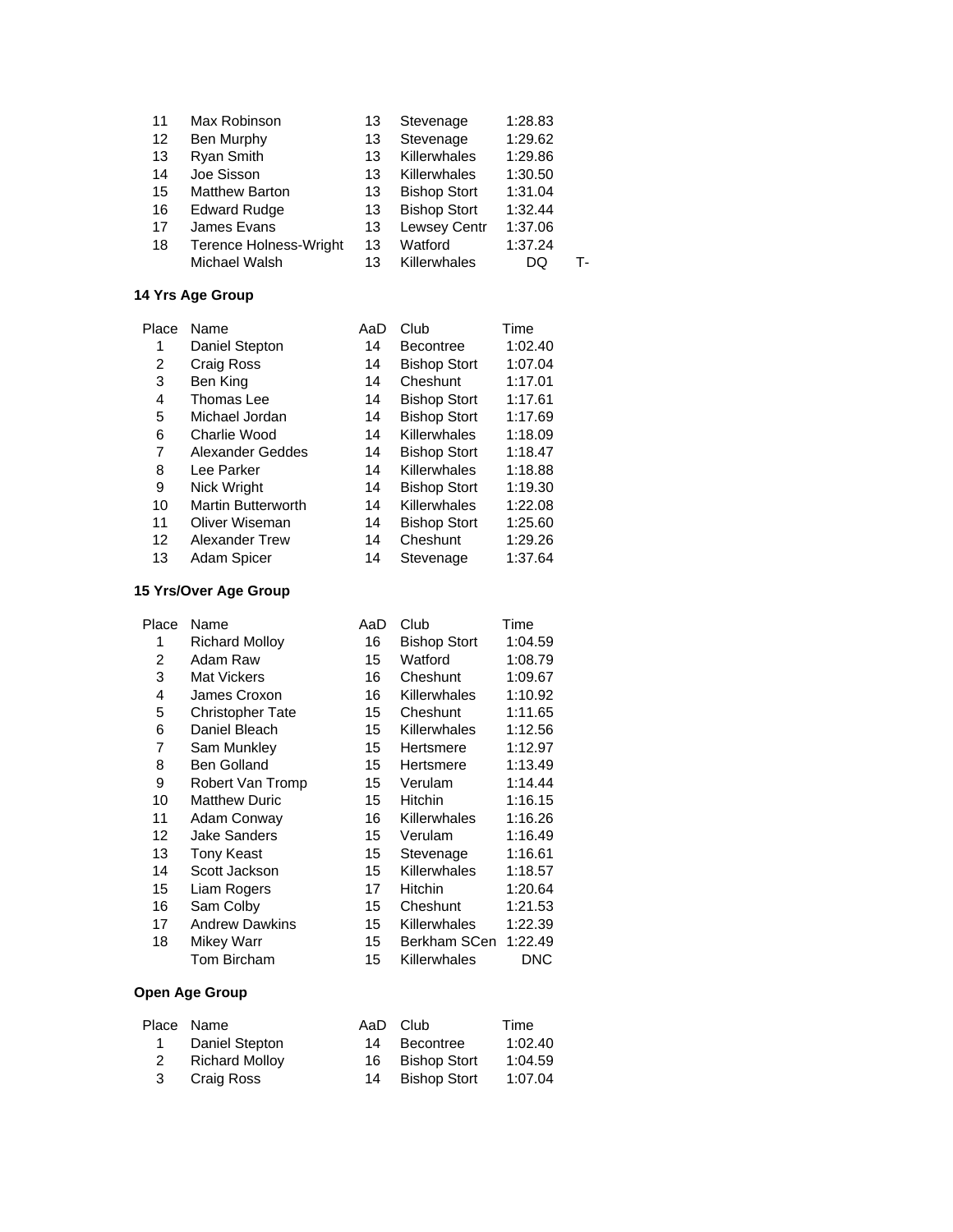| 4  | Adam Raw                  | 15 | Watford                   | 1:08.79 |
|----|---------------------------|----|---------------------------|---------|
| 5  | <b>Mat Vickers</b>        | 16 | Cheshunt                  | 1:09.67 |
| 6  | David Kelleway            | 13 | <b>Bishop Stort</b>       | 1:09.80 |
| 7  | James Croxon              | 16 | Killerwhales              | 1:10.92 |
| 8  | <b>Christopher Tate</b>   | 15 | Cheshunt                  | 1:11.65 |
| 9  | Daniel Bleach             | 15 | Killerwhales              | 1:12.56 |
| 10 | Sam Munkley               | 15 | Hertsmere                 | 1:12.97 |
| 11 | Alex Baker                | 13 | Hitchin                   | 1:13.39 |
| 12 | <b>Ben Golland</b>        | 15 | Hertsmere                 | 1:13.49 |
| 13 | Robert Van Tromp          | 15 | Verulam                   | 1:14.44 |
| 14 | <b>Christopher Cox</b>    | 13 | Hertsmere                 | 1:15.54 |
| 15 | <b>Matthew Duric</b>      | 15 | Hitchin                   | 1:16.15 |
| 16 | Adam Conway               | 16 | Killerwhales              | 1:16.26 |
| 17 | <b>Jake Sanders</b>       | 15 | Verulam                   | 1:16.49 |
| 18 | Jake Robinson             | 12 | Stevenage                 | 1:16.59 |
| 19 | <b>Tony Keast</b>         | 15 | Stevenage                 | 1:16.61 |
| 20 | Ben King                  | 14 | Cheshunt                  | 1:17.01 |
| 21 | Thomas Lee                | 14 | <b>Bishop Stort</b>       | 1:17.61 |
| 22 | Michael Jordan            | 14 | <b>Bishop Stort</b>       | 1:17.69 |
| 23 | Charlie Wood              | 14 | Killerwhales              | 1:18.09 |
| 24 | <b>Alexander Geddes</b>   | 14 | <b>Bishop Stort</b>       | 1:18.47 |
| 25 | Scott Jackson             | 15 | Killerwhales              | 1:18.57 |
| 26 | <b>Oliver Barker</b>      | 12 | <b>Bishop Stort</b>       | 1:18.69 |
| 27 | <b>Nik Spears</b>         | 13 | Watford                   | 1:18.80 |
| 28 | Lee Parker                | 14 | Killerwhales              | 1:18.88 |
| 29 | John Ayres                | 13 | Hoddesdon                 | 1:18.95 |
| 30 | Nick Wright               | 14 | <b>Bishop Stort</b>       | 1:19.30 |
| 31 | <b>Brett Harding</b>      | 13 | Hertford                  | 1:19.96 |
| 32 | Josh Arnold               | 12 | Hoddesdon                 | 1:20.09 |
| 33 | Jay Munkley               | 12 | Hertsmere                 | 1:20.38 |
| 34 | Liam Rogers               | 17 | Hitchin                   | 1:20.64 |
| 35 | Lewis Clifford-Stephen    | 13 | Killerwhales              | 1:21.04 |
| 36 | Sam Colby                 | 15 | Cheshunt                  | 1:21.53 |
| 37 | <b>Martin Butterworth</b> | 14 | Killerwhales              | 1:22.08 |
| 38 | <b>Andrew Dawkins</b>     | 15 | Killerwhales              | 1:22.39 |
| 39 | <b>Mikey Warr</b>         | 15 | Berkham SCen              | 1:22.49 |
| 40 | Glenn Kennedy             | 13 | Killerwhales              | 1:23.46 |
| 41 | Tom Webb                  | 12 | Killerwhales              | 1:24.40 |
| 42 | Danny Buckley             | 12 | Stevenage                 | 1:24.45 |
| 43 | Oliver Allen              | 12 | <b>Bishop Stort</b>       | 1:24.55 |
| 44 | Paul Spicer               | 13 | Stevenage                 | 1:24.90 |
| 45 | <b>Oliver Wiseman</b>     | 14 | <b>Bishop Stort</b>       | 1:25.60 |
| 46 | <b>Oliver Taffs</b>       | 12 | <b>Bishop Stort</b>       | 1:25.73 |
| 47 | <b>Tom Ward</b>           | 13 | Stevenage                 | 1:26.76 |
| 48 | Aaron Fletcher            | 12 | Cheshunt                  | 1:27.74 |
| 49 | <b>Matthew Harris</b>     | 12 | Cheshunt                  | 1:27.94 |
| 50 | <b>Toby Andrews</b>       | 12 | Killerwhales              | 1:27.96 |
| 51 | Sam Pigott                | 12 | Hemel Hemp                | 1:28.06 |
| 52 | <b>Matthew Costello</b>   | 12 | Stevenage                 | 1:28.09 |
| 53 | Max Robinson              | 13 |                           | 1:28.83 |
| 54 | Sam Sparks                | 12 | Stevenage<br>Killerwhales | 1:28.98 |
| 55 | <b>Alexander Trew</b>     | 14 | Cheshunt                  | 1:29.26 |
| 56 | Callum Bedding            | 12 | Hoddesdon                 | 1:29.42 |
| 57 | Ben Murphy                | 13 | Stevenage                 | 1:29.62 |
| 58 | Ryan Smith                | 13 | Killerwhales              | 1:29.86 |
|    |                           |    |                           |         |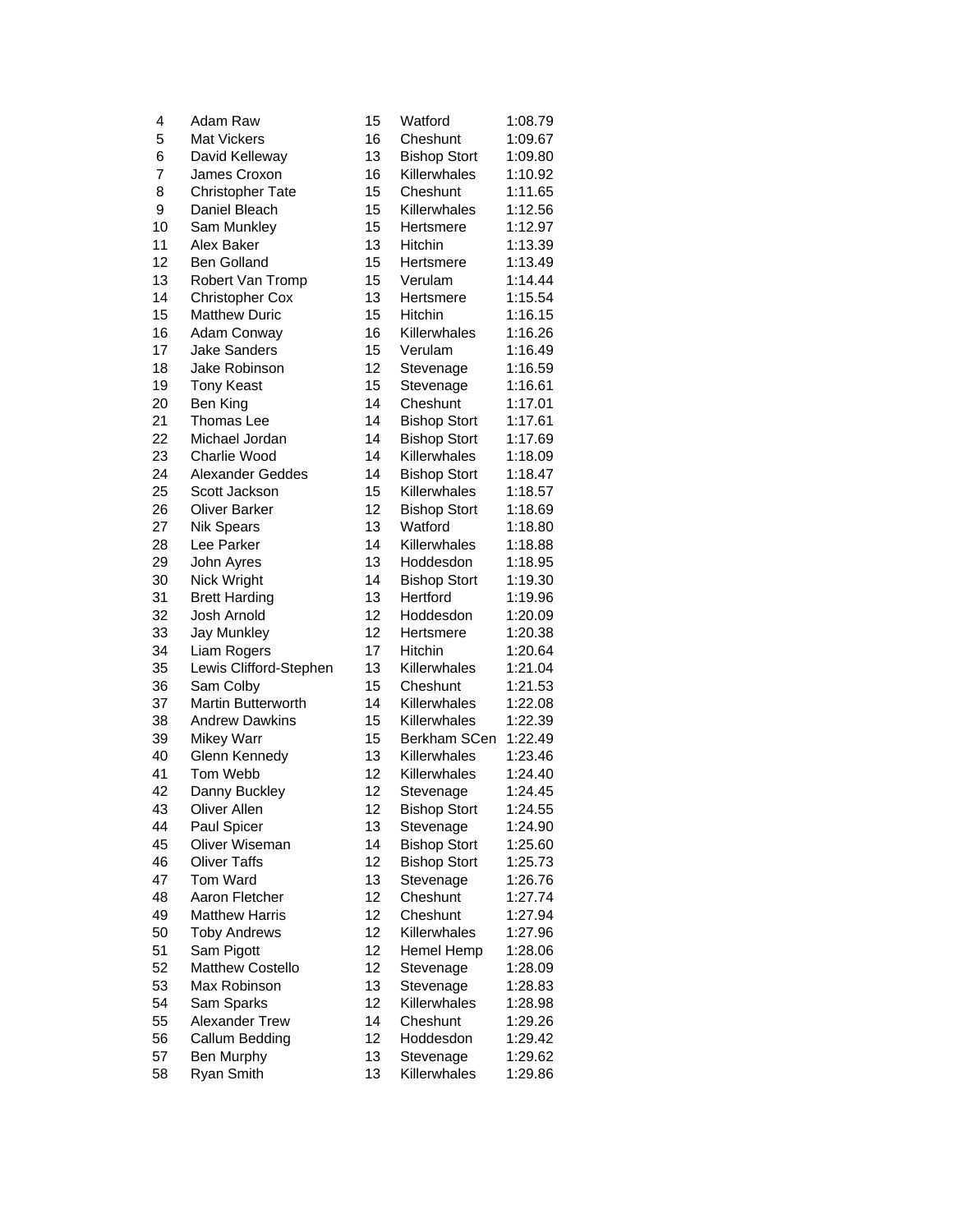| 59 | Joe Sisson                    | 13                | Killerwhales        | 1:30.50    |    |
|----|-------------------------------|-------------------|---------------------|------------|----|
| 60 | Michael Burman                | $12 \overline{ }$ | <b>Bishop Stort</b> | 1:30.67    |    |
| 61 | <b>Matthew Barton</b>         | 13                | <b>Bishop Stort</b> | 1:31.04    |    |
| 62 | Daniel Golland                | 12 <sup>12</sup>  | Hertsmere           | 1:31.11    |    |
| 63 | Adam Edwards                  | 12 <sup>12</sup>  | Hornchurch          | 1:31.54    |    |
| 64 | Tom Skingsley                 | 12 <sup>2</sup>   | <b>Killerwhales</b> | 1:31.75    |    |
| 65 | Jack Noble                    | 12                | Hitchin             | 1:31.95    |    |
| 66 | <b>Edward Rudge</b>           | 13                | <b>Bishop Stort</b> | 1:32.44    |    |
| 67 | <b>Fraser Chivers</b>         | 12                | <b>Hitchin</b>      | 1:34.65    |    |
| 68 | James Evans                   | 13                | <b>Lewsey Centr</b> | 1:37.06    |    |
| 69 | <b>Terence Holness-Wright</b> | 13                | Watford             | 1:37.24    |    |
| 70 | Adam Spicer                   | 14                | Stevenage           | 1:37.64    |    |
| 71 | Tobie Van Zwieten             | 12                | Stevenage           | 1:41.30    |    |
| 72 | Mitchell Doubleday            | 12                | Cheshunt            | 1:41.68    |    |
| 73 | <b>Ellis Wiley</b>            | 12                | <b>Killerwhales</b> | 1:42.01    |    |
|    | Tom Bircham                   | 15                | <b>Killerwhales</b> | <b>DNC</b> |    |
|    | Michael Walsh                 | 13.               | Killerwhales        | DQ         | т- |
|    | Simon Emerson                 | 12                | Hitchin             | DQ         | т. |
|    |                               |                   |                     |            |    |

# **EVENT 17 Girls 9, 10, 11 yrs 50m Breast**

### **09 Yrs Age Group**

| Place | Name                     | AaD | Club               | Time    |
|-------|--------------------------|-----|--------------------|---------|
|       | <b>Christie Bays</b>     | 9   | Stevenage          | 43.66   |
| 2     | <b>Charlotte Ballard</b> | 9   | Hemel Hemp         | 49.47   |
| 3     | <b>Brock Whiston</b>     | 9   | Enfield            | 49.73   |
| 4     | <b>Lily West</b>         | 9   | Stevenage          | 50.60   |
| 5     | Danielle Murphy          | 9   | Stevenage          | 50.76   |
| 6     | Hayley Warrington        | 9   | Hoddesdon          | 51.79   |
| 7     | Zoe Munkley              | 9   | Hertsmere          | 53.33   |
| 8     | Amy Chung                | 9   | Watford            | 53.64   |
| 9     | Mia Keough               | 9   | <b>Berkhamsted</b> | 55.98   |
| 10    | Abby Smith               | 9   | Cheshunt           | 56.17   |
| 11    | Mikaela Kennedy          | 9   | Killerwhales       | 57.19   |
| 12    | Katie Shaw               | 9   | <b>Berkhamsted</b> | 58.07   |
| 13    | Zoe Buckley              | 9   | Stevenage          | 59.03   |
| 14    | Meghan McGeoghegan       | 9   | Lewsey Centr       | 59.13   |
| 15    | Shona Costello           | 9   | Hoddesdon          | 1:01.10 |
| 16    | <b>Sarah Cutts</b>       | 9   | Hoddesdon          | 1:02.87 |
| 17    | Alana Ward               | 9   | Hemel Hemp         | 1:11.52 |
|       | <b>Elly Pereira</b>      | 9   | Hornchurch         | DNC     |

| Place | Name                   | AaD | Club                | Time  |
|-------|------------------------|-----|---------------------|-------|
| 1     | Kasharna Staines       | 10  | Stevenage           | 47.24 |
| 2     | Ashley Ransome         | 10  | Hertford            | 47.29 |
| 3     | Naomi Raw              | 10  | <b>Bushey</b>       | 48.50 |
| 4     | Hannah Jibson          | 10  | Watford             | 48.82 |
| 5     | Demi Smith             | 10  | Killerwhales        | 48.99 |
| 6     | Molly McKenzie         | 10  | <b>Hitchin</b>      | 49.42 |
| 7     | <b>Shavonne Cooper</b> | 10  | <b>Bishop Stort</b> | 49.74 |
| 8     | Madeleine Churchman    | 10  | Hitchin             | 50.33 |
| 9     | <b>Molly Sparks</b>    | 10  | Killerwhales        | 51.06 |
| 10    | Abigail Smith          | 10  | Hertsmere           | 51.37 |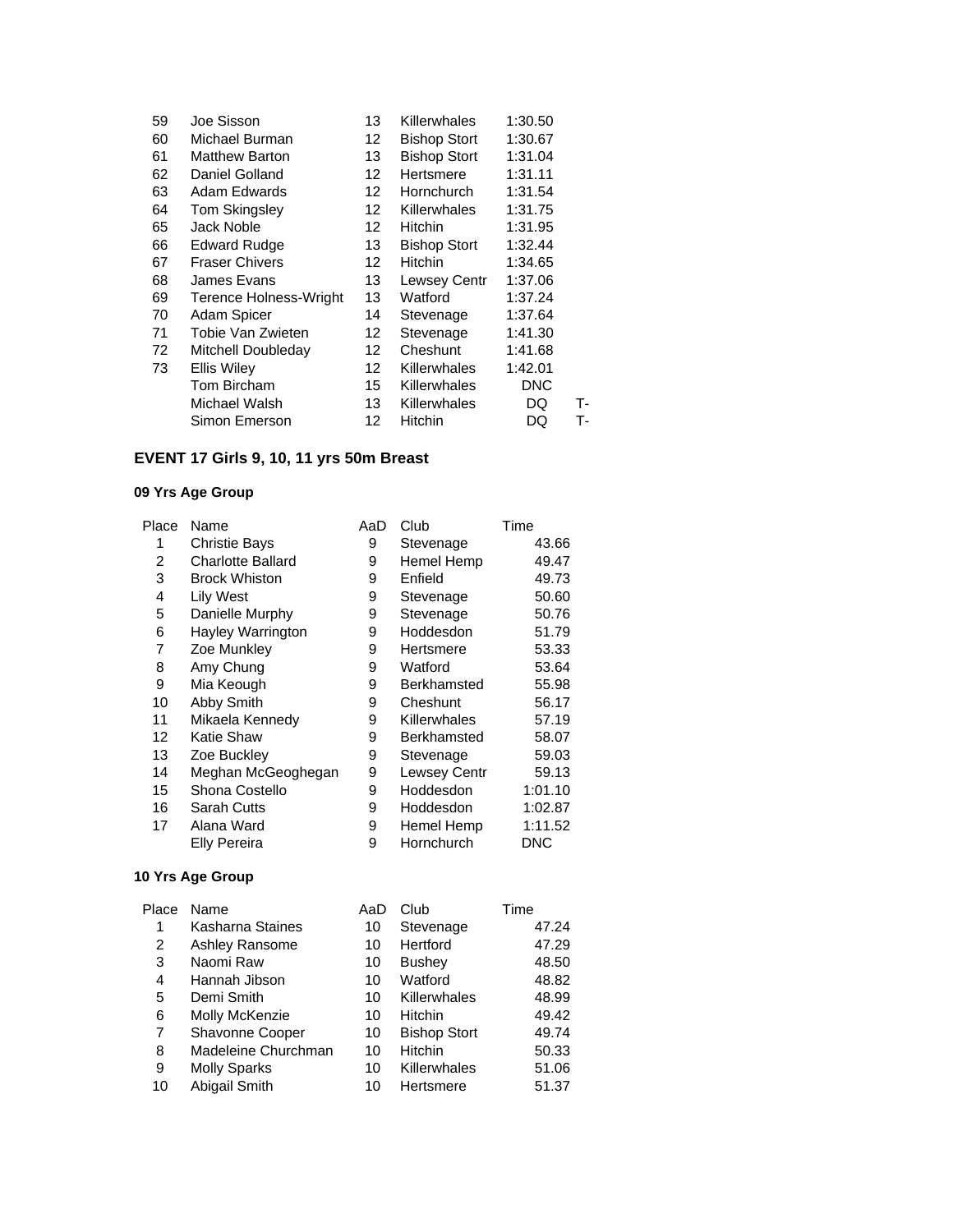| 11 | Zoe Hague            | 10 | Hitchin             | 51.94   |
|----|----------------------|----|---------------------|---------|
| 12 | Cassie Beadel        | 10 | Killerwhales        | 52.16   |
| 13 | Alison Binns         | 10 | <b>Bushey</b>       | 52.56   |
| 14 | <b>Harriet Burns</b> | 10 | <b>Broxbourne</b>   | 52.68   |
| 15 | Megan Brett          | 10 | Berkhamsted         | 52.73   |
| 16 | Jade Short           | 10 | <b>Broxbourne</b>   | 53.11   |
| 16 | Hannah Thomas        | 10 | Enfield             | 53.11   |
| 18 | Evie Millar          | 10 | Hertford            | 54.75   |
| 19 | <b>Kelsey Doyle</b>  | 10 | Hemel Hemp          | 54.76   |
| 20 | Ailish Brown         | 10 | <b>Berkhamsted</b>  | 54.80   |
| 21 | Danielle Rooke       | 10 | Killerwhales        | 55.09   |
| 22 | Sophie Smith         | 10 | <b>Berkham SCen</b> | 56.80   |
| 23 | Louise Donohue       | 10 | <b>Lewsey Centr</b> | 56.87   |
| 24 | Darcy Holmes         | 10 | Hemel Hemp          | 56.94   |
| 25 | Helen Bedi           | 10 | <b>Broxbourne</b>   | 57.20   |
| 26 | Lara Nugent          | 10 | Cheshunt            | 58.83   |
| 27 | Sian Nugent          | 10 | Cheshunt            | 1:00.04 |
| 28 | Jessica Cato         | 10 | Hertsmere           | 1:00.48 |

| Place | Name                      | AaD | Club                | Time       |
|-------|---------------------------|-----|---------------------|------------|
| 1     | Ashley Wareing            | 11  | Modernians          | 40.65      |
| 2     | Lydia Smith               | 11  | Hatfield            | 42.71      |
| 3     | Kathryn Burr              | 11  | Hertford            | 43.19      |
| 4     | <b>Charlotte Reid</b>     | 11  | Hitchin             | 43.49      |
| 5     | Grace Lee                 | 11  | <b>Bishop Stort</b> | 43.91      |
| 6     | Carina Bays               | 11  | Stevenage           | 43.92      |
| 7     | Rebecca Welch             | 11  | Cheshunt            | 45.09      |
| 8     | Emma Fisk                 | 11  | <b>Bishop Stort</b> | 45.51      |
| 9     | <b>Chloe Harris</b>       | 11  | Hoddesdon           | 45.67      |
| 10    | Broghan McGeoghegan       | 11  | <b>Lewsey Centr</b> | 46.11      |
| 11    | <b>Tara Keswick</b>       | 11  | <b>Hitchin</b>      | 46.15      |
| 12    | Jessica Waters            | 11  | Hoddesdon           | 46.95      |
| 13    | Jennifer Seress           | 11  | <b>Hitchin</b>      | 47.07      |
| 14    | <b>Suzanne Pitts</b>      | 11  | Hemel Hemp          | 47.90      |
| 15    | Kira Doyle                | 11  | Hemel Hemp          | 48.06      |
| 16    | Liane Kennedy             | 11  | Killerwhales        | 48.08      |
| 17    | <b>Charlotte Barton</b>   | 11  | <b>Bishop Stort</b> | 48.12      |
| 18    | Zoe Stewart               | 11  | Watford             | 49.08      |
| 19    | Tanya Teasdale            | 11  | <b>Hemel Hemp</b>   | 49.62      |
| 20    | Abbie Barnes              | 11  | Berkhamsted         | 51.02      |
| 21    | <b>Leah Tootill</b>       | 11  | Hertsmere           | 52.25      |
| 22    | Ellie Shearman            | 11  | Berkhamsted         | 52.43      |
| 23    | Hannah Parker             | 11  | Cheshunt            | 52.90      |
| 24    | <b>Beth King</b>          | 11  | Cheshunt            | 53.18      |
| 25    | Sophie Chung              | 11  | Watford             | 53.92      |
| 26    | <b>Madeleine Phillips</b> | 11  | Cheshunt            | 56.15      |
| 27    | <b>Amber Prince</b>       | 11  | Lewsey Centr        | 56.22      |
| 28    | Natasha Vadher            | 11  | Berkhamsted         | 56.96      |
|       | Keira Sullivan            | 11  | Cheshunt            | <b>DNC</b> |
|       | Katharine Insull          | 11  | Hitchin             | <b>DNC</b> |
|       |                           |     |                     |            |

### **Open Age Group**

Place Name **AaD** Club Time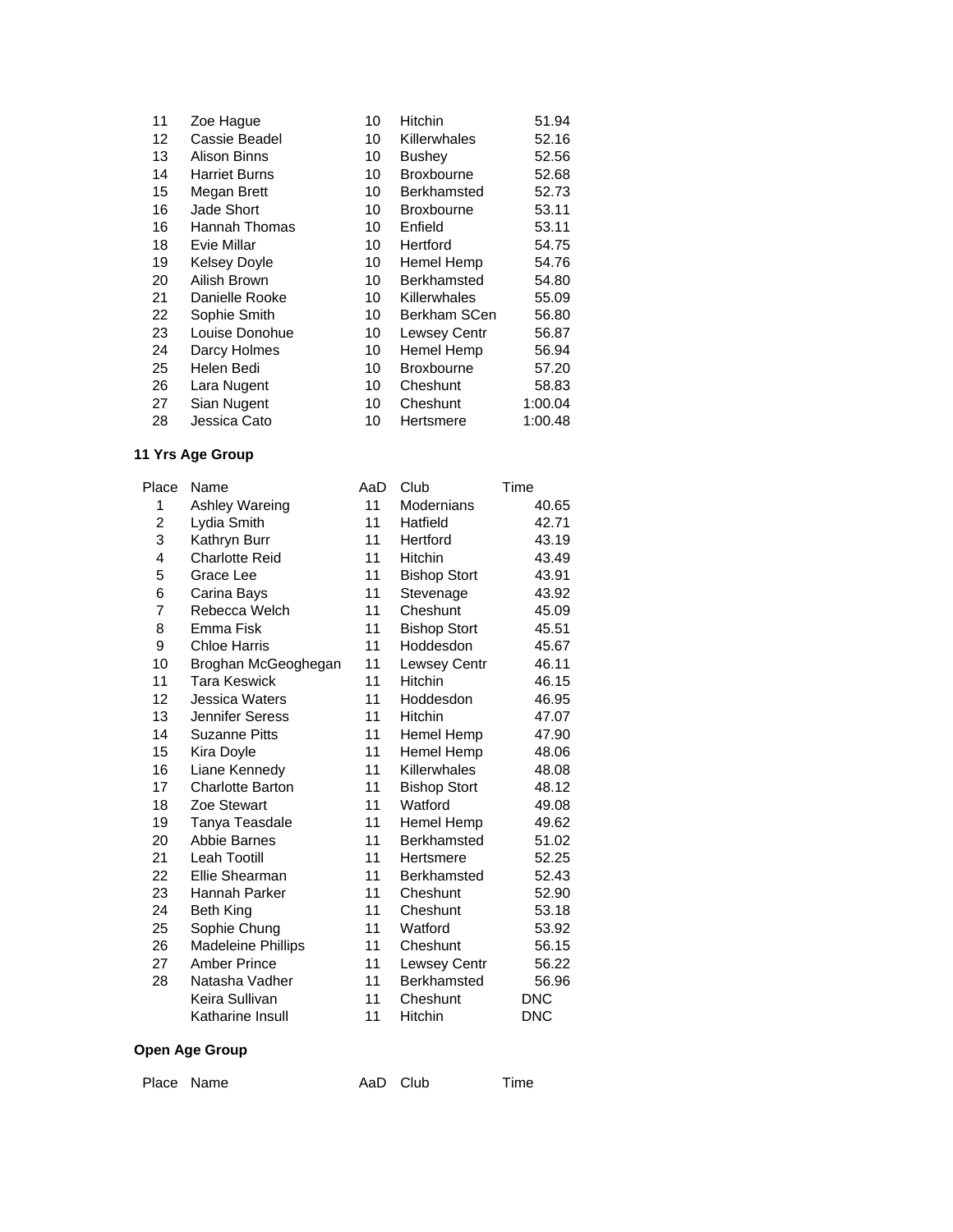| 1                       | Ashley Wareing           | 11 | Modernians          | 40.65 |
|-------------------------|--------------------------|----|---------------------|-------|
| $\overline{\mathbf{c}}$ | Lydia Smith              | 11 | Hatfield            | 42.71 |
| 3                       | Kathryn Burr             | 11 | Hertford            | 43.19 |
| 4                       | <b>Charlotte Reid</b>    | 11 | Hitchin             | 43.49 |
| 5                       | <b>Christie Bays</b>     | 9  | Stevenage           | 43.66 |
| 6                       | Grace Lee                | 11 | <b>Bishop Stort</b> | 43.91 |
| 7                       | Carina Bays              | 11 | Stevenage           | 43.92 |
| 8                       | Rebecca Welch            | 11 | Cheshunt            | 45.09 |
| 9                       | Emma Fisk                | 11 | <b>Bishop Stort</b> | 45.51 |
| 10                      | <b>Chloe Harris</b>      | 11 | Hoddesdon           | 45.67 |
| 11                      | Broghan McGeoghegan      | 11 | Lewsey Centr        | 46.11 |
| 12                      | <b>Tara Keswick</b>      | 11 | Hitchin             | 46.15 |
| 13                      | Jessica Waters           | 11 | Hoddesdon           | 46.95 |
| 14                      | <b>Jennifer Seress</b>   | 11 | <b>Hitchin</b>      | 47.07 |
| 15                      | Kasharna Staines         | 10 | Stevenage           | 47.24 |
| 16                      | Ashley Ransome           | 10 | Hertford            | 47.29 |
| 17                      | <b>Suzanne Pitts</b>     | 11 | Hemel Hemp          | 47.90 |
| 18                      | Kira Doyle               | 11 | Hemel Hemp          | 48.06 |
| 19                      | Liane Kennedy            | 11 | Killerwhales        | 48.08 |
| 20                      | <b>Charlotte Barton</b>  | 11 | <b>Bishop Stort</b> | 48.12 |
| 21                      | Naomi Raw                | 10 | <b>Bushey</b>       | 48.50 |
| 22                      | Hannah Jibson            | 10 | Watford             | 48.82 |
| 23                      | Demi Smith               | 10 | Killerwhales        | 48.99 |
| 24                      | Zoe Stewart              | 11 | Watford             | 49.08 |
| 25                      | Molly McKenzie           | 10 | Hitchin             | 49.42 |
| 26                      | <b>Charlotte Ballard</b> | 9  | Hemel Hemp          | 49.47 |
| 27                      | Tanya Teasdale           | 11 | Hemel Hemp          | 49.62 |
| 28                      | <b>Brock Whiston</b>     | 9  | Enfield             | 49.73 |
| 29                      | Shavonne Cooper          | 10 | <b>Bishop Stort</b> | 49.74 |
| 30                      | Madeleine Churchman      | 10 | Hitchin             | 50.33 |
| 31                      | <b>Lily West</b>         | 9  | Stevenage           | 50.60 |
| 32                      | Danielle Murphy          | 9  | Stevenage           | 50.76 |
| 33                      | <b>Abbie Barnes</b>      | 11 | Berkhamsted         | 51.02 |
| 34                      | <b>Molly Sparks</b>      | 10 | Killerwhales        | 51.06 |
| 35                      | Abigail Smith            | 10 | Hertsmere           | 51.37 |
| 36                      | Hayley Warrington        | 9  | Hoddesdon           | 51.79 |
| 37                      | Zoe Hague                | 10 | Hitchin             | 51.94 |
| 38                      | Cassie Beadel            | 10 | Killerwhales        | 52.16 |
| 39                      | Leah Tootill             | 11 | Hertsmere           | 52.25 |
| 40                      | Ellie Shearman           | 11 | Berkhamsted         | 52.43 |
| 41                      | Alison Binns             | 10 | <b>Bushey</b>       | 52.56 |
| 42                      | <b>Harriet Burns</b>     | 10 | Broxbourne          | 52.68 |
| 43                      | Megan Brett              | 10 | Berkhamsted         | 52.73 |
| 44                      | Hannah Parker            | 11 | Cheshunt            | 52.90 |
| 45                      | Jade Short               | 10 | <b>Broxbourne</b>   | 53.11 |
| 45                      | Hannah Thomas            | 10 | Enfield             | 53.11 |
| 47                      | <b>Beth King</b>         | 11 | Cheshunt            | 53.18 |
| 48                      | Zoe Munkley              | 9  | Hertsmere           | 53.33 |
| 49                      | Amy Chung                | 9  | Watford             | 53.64 |
| 50                      | Sophie Chung             | 11 | Watford             | 53.92 |
| 51                      | Evie Millar              | 10 | Hertford            | 54.75 |
| 52                      | <b>Kelsey Doyle</b>      | 10 | Hemel Hemp          | 54.76 |
| 53                      | Ailish Brown             | 10 | <b>Berkhamsted</b>  | 54.80 |
| 54                      | Danielle Rooke           | 10 | Killerwhales        | 55.09 |
| 55                      | Mia Keough               | 9  | Berkhamsted         | 55.98 |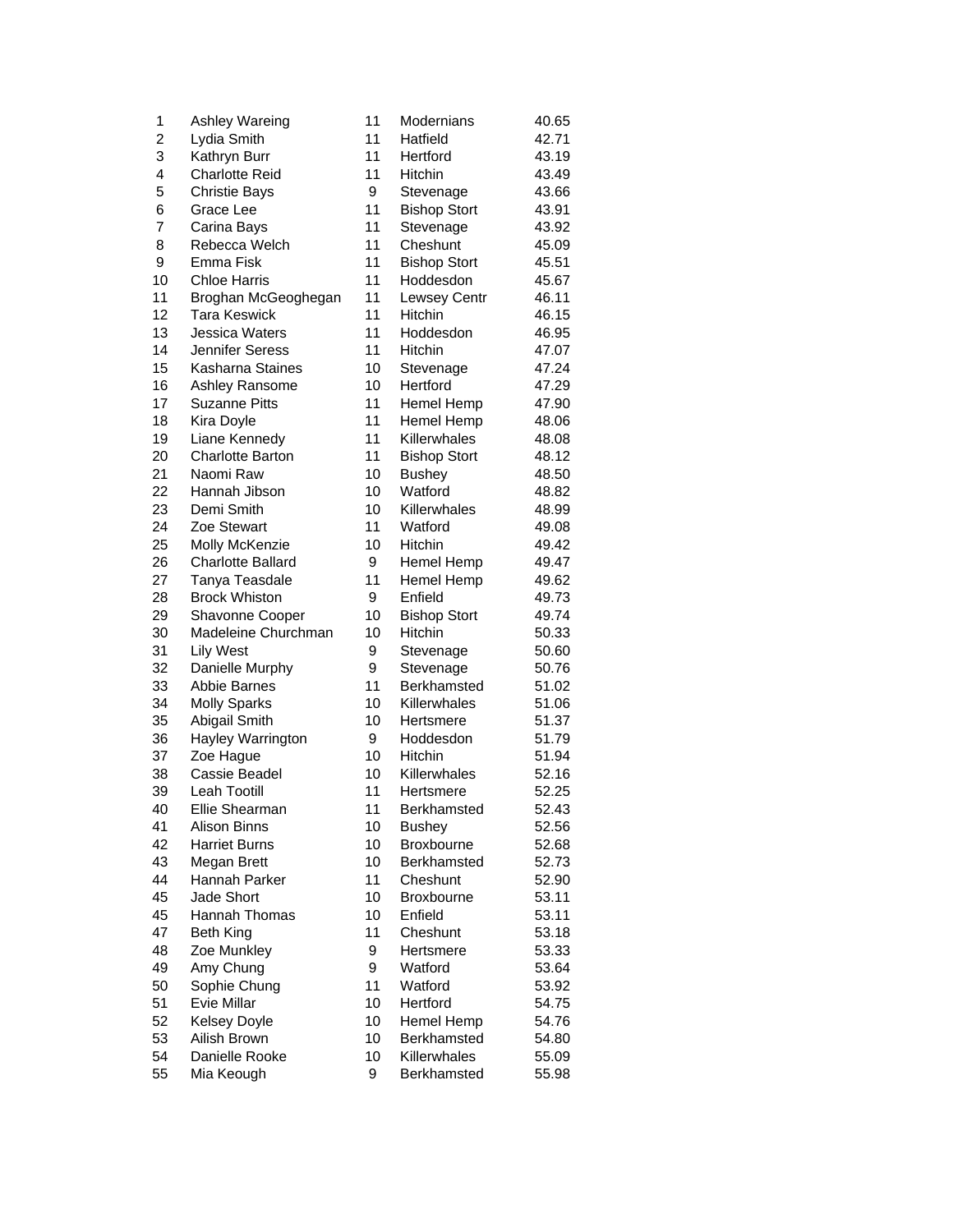| 56 | <b>Madeleine Phillips</b> | 11 | Cheshunt          | 56.15      |
|----|---------------------------|----|-------------------|------------|
| 57 | Abby Smith                | 9  | Cheshunt          | 56.17      |
| 58 | <b>Amber Prince</b>       | 11 | Lewsey Centr      | 56.22      |
| 59 | Sophie Smith              | 10 | Berkham SCen      | 56.80      |
| 60 | Louise Donohue            | 10 | Lewsey Centr      | 56.87      |
| 61 | Darcy Holmes              | 10 | Hemel Hemp        | 56.94      |
| 62 | Natasha Vadher            | 11 | Berkhamsted       | 56.96      |
| 63 | Mikaela Kennedy           | 9  | Killerwhales      | 57.19      |
| 64 | Helen Bedi                | 10 | <b>Broxbourne</b> | 57.20      |
| 65 | Katie Shaw                | 9  | Berkhamsted       | 58.07      |
| 66 | Lara Nugent               | 10 | Cheshunt          | 58.83      |
| 67 | Zoe Buckley               | 9  | Stevenage         | 59.03      |
| 68 | Meghan McGeoghegan        | 9  | Lewsey Centr      | 59.13      |
| 69 | Sian Nugent               | 10 | Cheshunt          | 1:00.04    |
| 70 | Jessica Cato              | 10 | Hertsmere         | 1:00.48    |
| 71 | Shona Costello            | 9  | Hoddesdon         | 1:01.10    |
| 72 | <b>Sarah Cutts</b>        | 9  | Hoddesdon         | 1:02.87    |
| 73 | Alana Ward                | 9  | Hemel Hemp        | 1:11.52    |
|    | <b>Elly Pereira</b>       | 9  | Hornchurch        | <b>DNC</b> |
|    | Keira Sullivan            | 11 | Cheshunt          | <b>DNC</b> |
|    | Katharine Insull          | 11 | <b>Hitchin</b>    | DNC        |

# **EVENT 18 Boys 9, 10, 11 yrs 50m Breast**

### **09 Yrs Age Group**

| Place | Name                    | AaD | Club              | Time      |
|-------|-------------------------|-----|-------------------|-----------|
| 1     | <b>Benjamin Purcell</b> | 9   | Hatfield          | 49.16     |
| 2     | Ranishka Kumarage       | 9   | Hemel Hemp        | 49.28     |
| 3     | Ethan Lamb              | 9   | Hatfield          | 53.01     |
| 4     | <b>Rhys Short</b>       | 9   | <b>Broxbourne</b> | 55.45     |
| 5     | David Spicer            | 9   | Stevenage         | 55.74     |
| 6     | Kyle Vadher             | 9   | Berkhamsted       | 57.01     |
| 7     | Jonathan Pitts          | 9   | Hemel Hemp        | 57.10     |
| 8     | Ryan Ranger             | 9   | Cheshunt          | 57.21     |
| 9     | Peter Pickford          | 9   | Watford           | 58.51     |
| 10    | Jack Pickford           | 9   | Watford           | 1:00.02   |
| 11    | <b>Tyler Rees</b>       | 9   | Lewsey Centr      | 1:04.02   |
| 12    | William Noble           | 9   | <b>Hitchin</b>    | 1:06.42   |
|       | Oscar Holden            | 9   | Berkham SCen      | ST-<br>DQ |
|       | <b>Oliver Adams</b>     | 9   | Hatfield          | т-<br>DQ  |

| Place | Name                    | AaD | Club                | Time  |
|-------|-------------------------|-----|---------------------|-------|
| 1     | Sam Vessey              | 10  | Stevenage           | 46.47 |
| 2     | Luke Jones              | 10  | Hertsmere           | 46.50 |
| 3     | Joseph Mileusnic        | 10  | Stevenage           | 50.03 |
| 4     | <b>Matthew Williams</b> | 10  | Cheshunt            | 51.35 |
| 5     | Liam Doonan             | 10  | Stevenage           | 51.85 |
| 6     | Ashley Holness-Wright   | 10  | Watford             | 52.10 |
| 7     | <b>Jason Trew</b>       | 10  | Cheshunt            | 52.40 |
| 8     | Philip Murphy           | 10  | Hertford            | 53.22 |
| 9     | Daniel Laffey           | 10  | Killerwhales        | 56.27 |
| 10    | Alex Mason              | 10  | <b>Lewsey Centr</b> | 57.17 |
| 11    | Aiden Robinson          | 10  | Killerwhales        | 58.44 |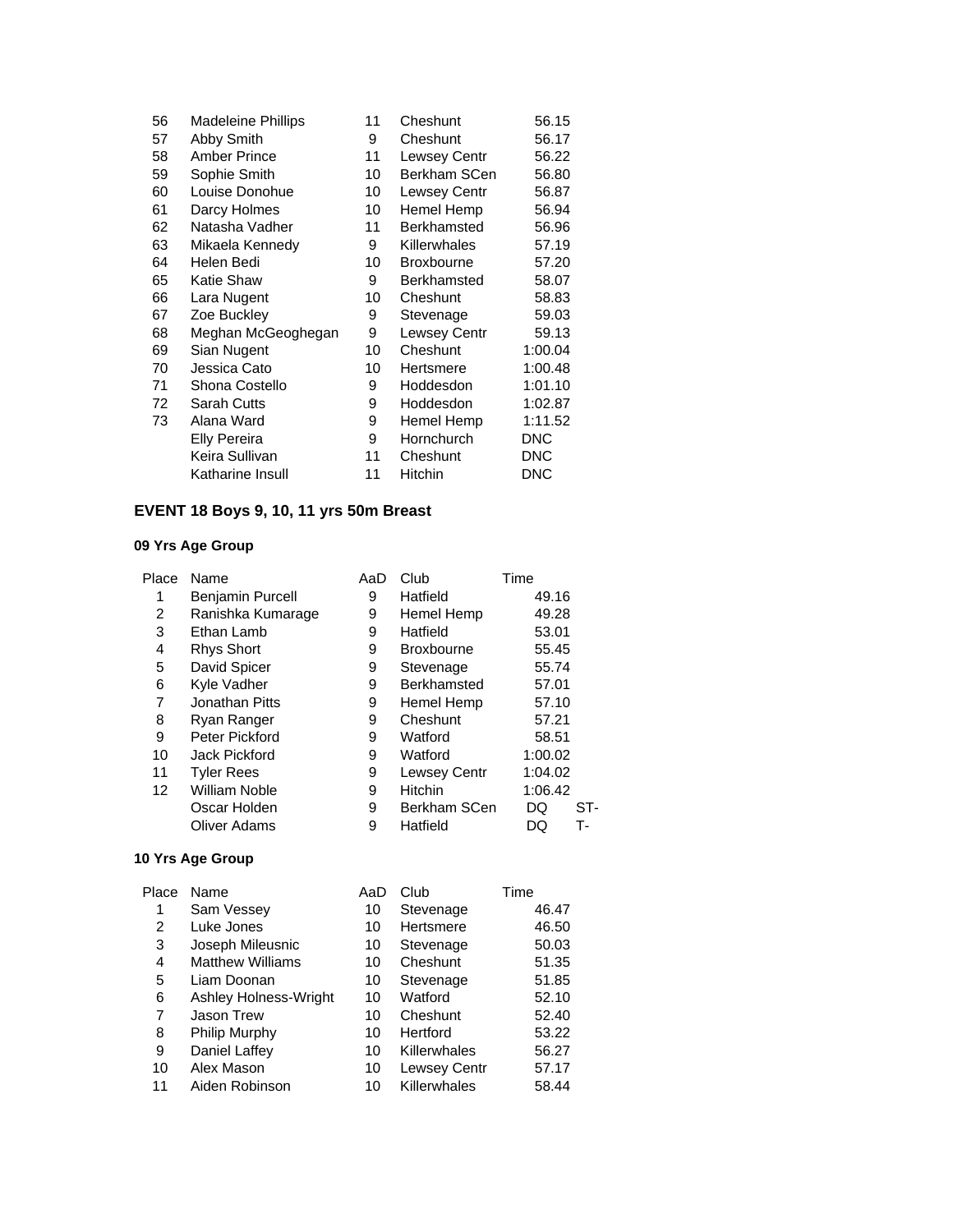| 12 | Tom Caldon      | 10 Lewsey Centr | 1:00.68 |      |
|----|-----------------|-----------------|---------|------|
|    | 13 Alex Merchan | 10 Killerwhales | 1:01.12 |      |
|    | Niall Cahill    | 10 Lewsey Centr | DQ —    | -ST- |

| Name                 | AaD | Club                | Time  |
|----------------------|-----|---------------------|-------|
| Sean Houlihan        | 11  | Killerwhales        | 45.34 |
| <b>Thomas Warbey</b> | 11  | Stevenage           | 46.70 |
| Jack Jarrett         | 11  | Stevenage           | 49.43 |
| Jack Spence          | 11  | Watford             | 49.53 |
| George Crow          | 11  | Killerwhales        | 49.91 |
| <b>Stephen Mears</b> | 11  | Hatfield            | 50.96 |
| Alex Bramley         | 11  | Berkham SCen        | 51.45 |
| James Duke-Smith     | 11  | Cheshunt            | 52.30 |
| David Swinnerton     | 11  | <b>Lewsey Centr</b> | 52.81 |
| Matthew Chapman      | 11  | Watford             | 53.20 |
| <b>Graham Tate</b>   | 11  | Cheshunt            | 54.12 |
| Luke Ames            | 11  | Stevenage           | 54.59 |
|                      |     |                     |       |

| Place | Name                    | AaD | Club               | Time    |
|-------|-------------------------|-----|--------------------|---------|
| 1     | Sean Houlihan           | 11  | Killerwhales       | 45.34   |
| 2     | Sam Vessey              | 10  | Stevenage          | 46.47   |
| 3     | Luke Jones              | 10  | Hertsmere          | 46.50   |
| 4     | Thomas Warbey           | 11  | Stevenage          | 46.70   |
| 5     | <b>Benjamin Purcell</b> | 9   | Hatfield           | 49.16   |
| 6     | Ranishka Kumarage       | 9   | Hemel Hemp         | 49.28   |
| 7     | Jack Jarrett            | 11  | Stevenage          | 49.43   |
| 8     | Jack Spence             | 11  | Watford            | 49.53   |
| 9     | George Crow             | 11  | Killerwhales       | 49.91   |
| 10    | Joseph Mileusnic        | 10  | Stevenage          | 50.03   |
| 11    | <b>Stephen Mears</b>    | 11  | Hatfield           | 50.96   |
| 12    | <b>Matthew Williams</b> | 10  | Cheshunt           | 51.35   |
| 13    | Alex Bramley            | 11  | Berkham SCen       | 51.45   |
| 14    | Liam Doonan             | 10  | Stevenage          | 51.85   |
| 15    | Ashley Holness-Wright   | 10  | Watford            | 52.10   |
| 16    | James Duke-Smith        | 11  | Cheshunt           | 52.30   |
| 17    | Jason Trew              | 10  | Cheshunt           | 52.40   |
| 18    | David Swinnerton        | 11  | Lewsey Centr       | 52.81   |
| 19    | Ethan Lamb              | 9   | Hatfield           | 53.01   |
| 20    | Matthew Chapman         | 11  | Watford            | 53.20   |
| 21    | Philip Murphy           | 10  | Hertford           | 53.22   |
| 22    | <b>Graham Tate</b>      | 11  | Cheshunt           | 54.12   |
| 23    | Luke Ames               | 11  | Stevenage          | 54.59   |
| 24    | <b>Rhys Short</b>       | 9   | <b>Broxbourne</b>  | 55.45   |
| 25    | David Spicer            | 9   | Stevenage          | 55.74   |
| 26    | Daniel Laffey           | 10  | Killerwhales       | 56.27   |
| 27    | Kyle Vadher             | 9   | <b>Berkhamsted</b> | 57.01   |
| 28    | Jonathan Pitts          | 9   | Hemel Hemp         | 57.10   |
| 29    | Alex Mason              | 10  | Lewsey Centr       | 57.17   |
| 30    | Ryan Ranger             | 9   | Cheshunt           | 57.21   |
| 31    | Aiden Robinson          | 10  | Killerwhales       | 58.44   |
| 32    | Peter Pickford          | 9   | Watford            | 58.51   |
| 33    | <b>Jack Pickford</b>    | 9   | Watford            | 1:00.02 |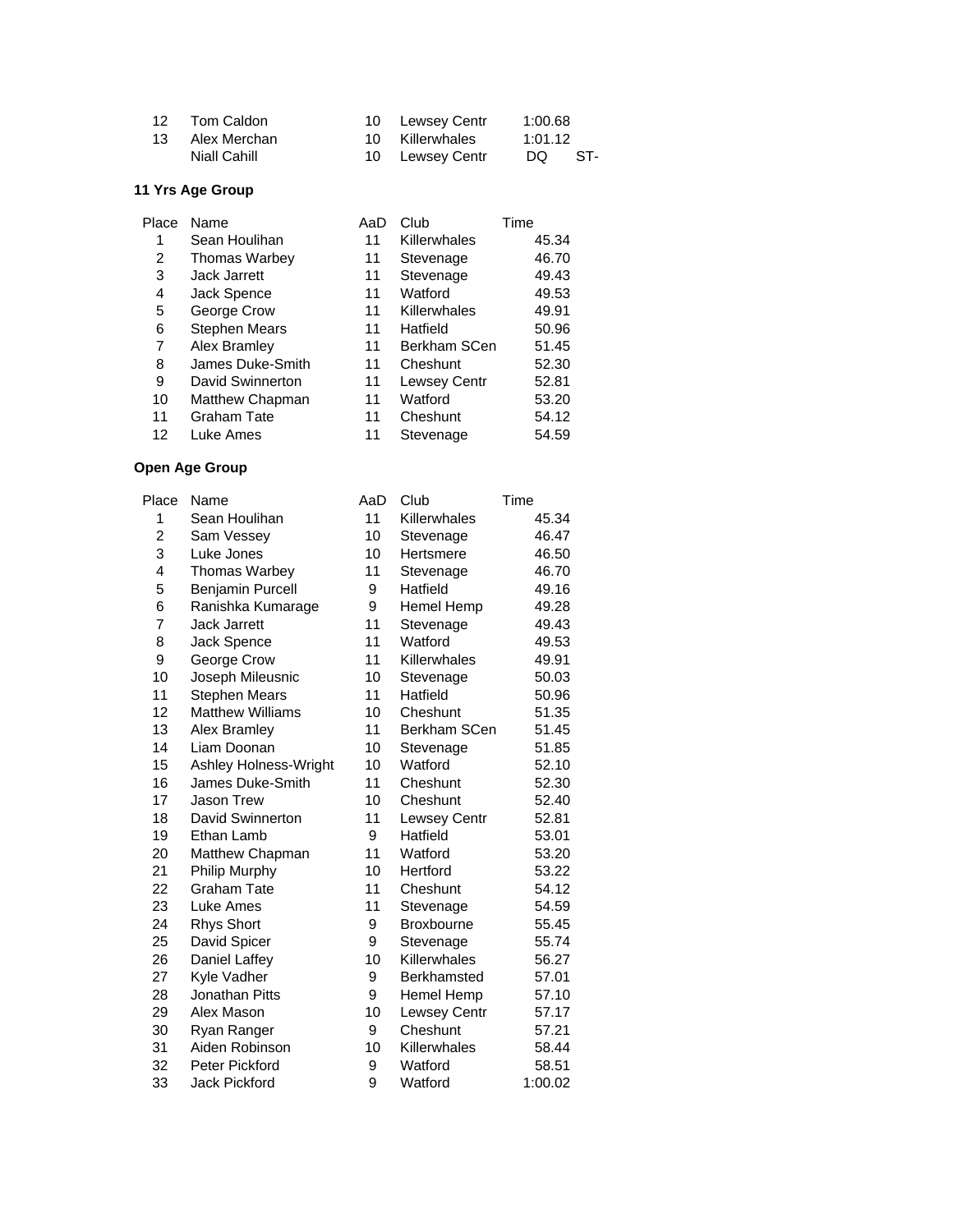| 34  | Tom Caldon           | 10 | <b>Lewsey Centr</b> | 1:00.68 |     |
|-----|----------------------|----|---------------------|---------|-----|
| 35  | Alex Merchan         | 10 | <b>Killerwhales</b> | 1:01.12 |     |
| -36 | <b>Tyler Rees</b>    | 9  | <b>Lewsey Centr</b> | 1:04.02 |     |
| -37 | <b>William Noble</b> | 9  | Hitchin             | 1:06.42 |     |
|     | Oscar Holden         | 9  | Berkham SCen        | DQ      | ST- |
|     | <b>Niall Cahill</b>  | 10 | <b>Lewsey Centr</b> | DQ      | ST- |
|     | <b>Oliver Adams</b>  | 9  | Hatfield            | DQ      | т.  |
|     |                      |    |                     |         |     |

### **EVENT 19 Girls 12/13/14 & 15+ yrs 100m Free**

### **12 Yrs Age Group**

| Place | Name                     | AaD | Club                | Time    |
|-------|--------------------------|-----|---------------------|---------|
| 1     | <b>Holly Gannon</b>      | 12  | Hoddesdon           | 1:08.19 |
| 2     | <b>Harriet Cook</b>      | 12  | Cheshunt            | 1:09.70 |
| 3     | Lauren Geddes            | 12  | <b>Bishop Stort</b> | 1:09.81 |
| 4     | <b>Charlotte Merrell</b> | 12  | Hitchin             | 1:11.90 |
| 5     | Katie McLaren            | 12  | Hemel Hemp          | 1:12.13 |
| 6     | Kerry Ranger             | 12  | Cheshunt            | 1:12.17 |
| 7     | <b>Tiffany Price</b>     | 12  | Hertford            | 1:15.63 |
| 8     | <b>Emma Stewart</b>      | 12  | Stevenage           | 1:15.70 |
| 9     | Amy Stewart              | 12  | Watford             | 1:16.17 |
| 10    | Abby Livingstone         | 12  | Stevenage           | 1:16.22 |
| 11    | <b>Kerris Munns</b>      | 12  | Hoddesdon           | 1:17.06 |
| 12    | Alice Mills              | 12  | Berkhamsted         | 1:17.52 |
| 13    | Rebekah Holden           | 12  | Berkhamsted         | 1:17.90 |
| 14    | Paige Steel              | 12  | Hornchurch          | 1:17.95 |
| 15    | <b>Sharn Verrier</b>     | 12  | Hoddesdon           | 1:18.26 |
| 16    | <b>Megan Davies</b>      | 12  | Watford             | 1:19.68 |
| 17    | Judith Stephenson        | 12  | Hertford            | 1:20.16 |
| 18    | Gemma Izen               | 12  | Hertsmere           | 1:20.49 |
| 19    | Amy Cooper               | 12  | <b>Bishop Stort</b> | 1:23.31 |
| 20    | Rebecca Pritchard        | 12  | Hatfield            | 1:25.48 |
| 21    | Alexandra Duric          | 12  | Hitchin             | 1:27.48 |
| 22    | Georgia Beadel           | 12  | Killerwhales        | 1:27.65 |
| 23    | Nicole Tyrrell           | 12  | Hoddesdon           | 1:31.94 |
| 24    | Ashley James             | 12  | Killerwhales        | 1:34.91 |
| 25    | Rianna Hutton            | 12  | Hoddesdon           | 1:35.93 |
| 26    | Rachael King             | 12  | Hemel Hemp          | 1:39.17 |
| 27    | Danielle Butterworth     | 12  | Killerwhales        | 1:40.35 |
|       |                          |     |                     |         |

| Place | Name                    | AaD | Club                | Time    |
|-------|-------------------------|-----|---------------------|---------|
| 1     | Saffron Ardren          | 13  | Hoddesdon           | 1:07.03 |
| 2     | Shanice Chapman         | 13  | Watford             | 1:09.74 |
| 3     | Paige Dore-Boize        | 13  | Watford             | 1:10.29 |
| 4     | Emma Warrington         | 13  | Hoddesdon           | 1:10.60 |
| 5     | Chelsea McKenzie        | 13  | <b>Hitchin</b>      | 1:11.60 |
| 6     | Grace Moore             | 13  | Hertsmere           | 1:11.77 |
| 7     | <b>Ashleigh Cattle</b>  | 13  | Hatfield            | 1:12.04 |
| 8     | Katie Horrod            | 13  | Hemel Hemp          | 1:12.17 |
| 9     | <b>Charlotte Cattle</b> | 13  | Hatfield            | 1:12.38 |
| 10    | <b>Claire Fisk</b>      | 13  | <b>Bishop Stort</b> | 1:13.34 |
| 11    | Alexandra Edwards       | 13  | Hornchurch          | 1:13.82 |
| 12    | Emma Lewis              | 13  | Watford             | 1:15.17 |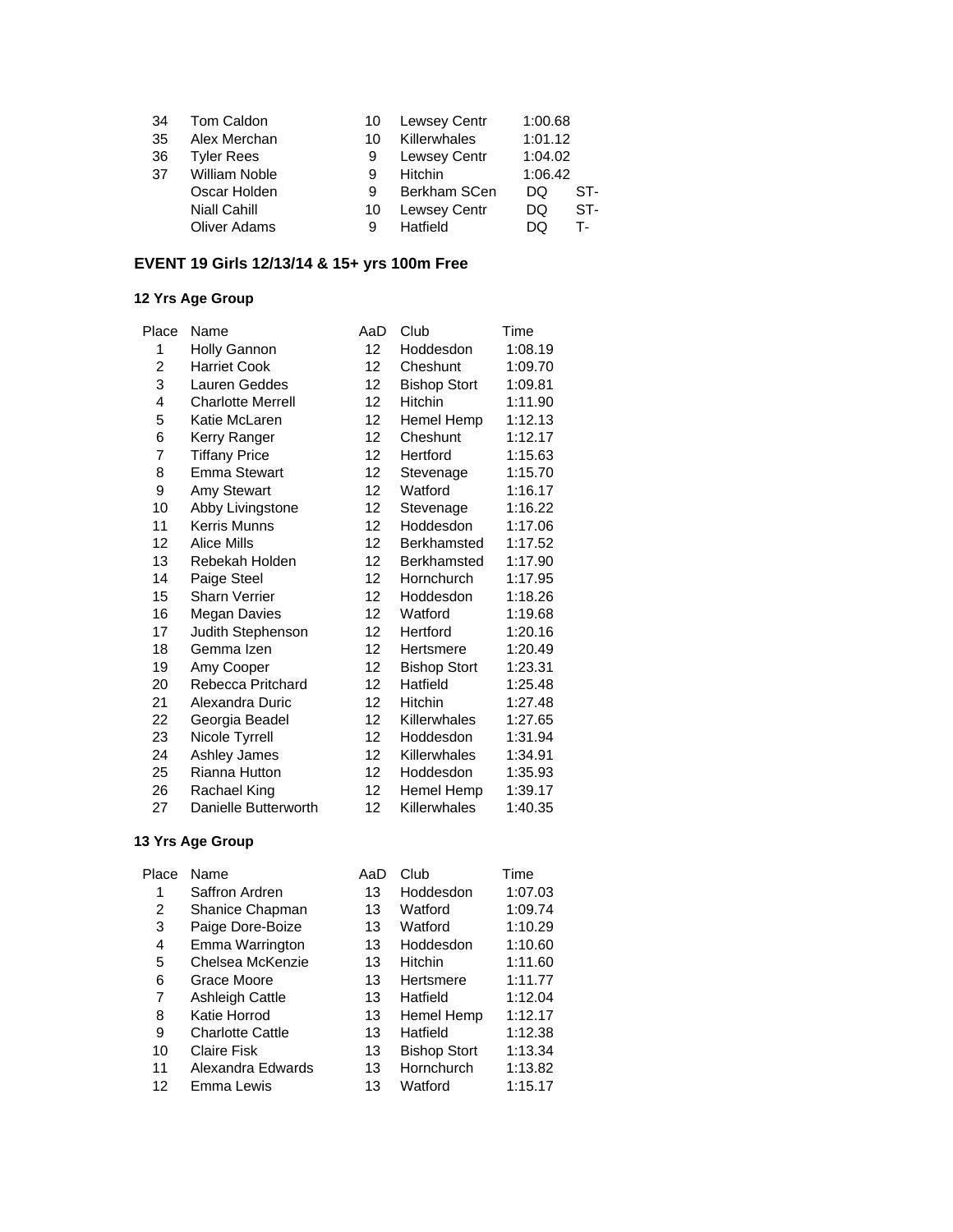| 13 | <b>Ria Sanders</b>       | 13 | Verulam             | 1:16.74    |
|----|--------------------------|----|---------------------|------------|
| 14 | Georgia Larkins          | 13 | Stevenage           | 1:17.29    |
| 15 | <b>Emily Barker</b>      | 13 | <b>Bishop Stort</b> | 1:18.47    |
| 16 | <b>Lauren Swinnerton</b> | 13 | <b>Lewsey Centr</b> | 1:19.71    |
| 17 | Rebecah Ward             | 13 | Hemel Hemp          | 1:23.41    |
| 18 | Daisy Yeomans            | 13 | Verulam             | 1:26.10    |
| 19 | Harriet Wakeman          | 13 | Hatfield            | 1:28.11    |
|    | Georgia Shaw             | 13 | Killerwhales        | <b>DNC</b> |
|    |                          |    |                     |            |

| Place | Name                    | AaD | Club                | Time       |
|-------|-------------------------|-----|---------------------|------------|
| 1     | Katie Miles             | 14  | Killerwhales        | 1:05.88    |
| 2     | Carolyn Astbury         | 14  | Watford             | 1:05.98    |
| 3     | Katie Heasman           | 14  | Stevenage           | 1:07.13    |
| 4     | Jenny Kenwell           | 14  | Hatfield            | 1:07.75    |
| 5     | Alexandra McLaren       | 14  | Hemel Hemp          | 1:08.34    |
| 6     | Jennifer Holland        | 14  | Hornchurch          | 1:08.85    |
| 7     | Katie Quinn             | 14  | Hatfield            | 1:09.11    |
| 8     | Kalei Andrews           | 14  | Killerwhales        | 1:10.71    |
| 9     | Bethan Robb             | 14  | <b>Hitchin</b>      | 1:11.10    |
| 10    | Basia Capstick          | 14  | Berkhamsted         | 1:11.17    |
| 11    | Emma Tootill            | 14  | Hertsmere           | 1:11.42    |
| 12    | Natalie Pigott          | 14  | Hemel Hemp          | 1:11.52    |
| 13    | Phoebe Morgan           | 14  | Cheshunt            | 1:11.88    |
| 14    | <b>Holly Weddle</b>     | 14  | <b>Broxbourne</b>   | 1:12.54    |
| 15    | Rosie O'Sullivan        | 14  | <b>Hitchin</b>      | 1:13.26    |
| 16    | Sarah Norton            | 14  | Hemel Hemp          | 1:13.52    |
| 17    | Amy Hime                | 14  | <b>Killerwhales</b> | 1:13.53    |
| 18    | <b>Bethannie Thomas</b> | 14  | Hatfield            | 1:13.98    |
| 19    | Joanna Johnstone        | 14  | <b>Hornchurch</b>   | 1:16.30    |
| 20    | Rebekah Cahill          | 14  | Lewsey Centr        | 1:19.37    |
| 21    | Emma Ford               | 14  | Killerwhales        | 1:27.05    |
|       | Claire Wilson           | 14  | Killerwhales        | <b>DNC</b> |
|       | Hannah Lewis            | 14  | Watford             | DNC        |
|       |                         |     |                     |            |

### **15 Yrs/Over Age Group**

| Place | Name                 | AaD | Club                | Time    |
|-------|----------------------|-----|---------------------|---------|
| 1     | Laura Andrews        | 17  | Killerwhales        | 1:03.51 |
| 2     | Laura West           | 16  | Hitchin             | 1:03.64 |
| 3     | <b>Henny Andrews</b> | 16  | Killerwhales        | 1:04.66 |
| 4     | Jessica Huggett      | 15  | <b>Bishop Stort</b> | 1:05.23 |
| 5     | <b>Kelly Sanders</b> | 18  | Cheshunt            | 1:05.53 |
| 6     | Lauren Andrews       | 16  | Killerwhales        | 1:07.23 |
| 7     | Jade Edwards         | 16  | Hornchurch          | 1:07.77 |
| 8     | Leanne Fernandes     | 15  | Hertsmere           | 1:07.86 |
| 9     | Susannah Haynes      | 16  | Killerwhales        | 1:07.99 |
| 10    | Emma Keen            | 15  | Hitchin             | 1:08.54 |
| 11    | Ellena Wheatley      | 16  | Killerwhales        | 1:09.34 |
| 12    | Katherine Walsh      | 16  | Killerwhales        | 1:10.10 |
| 13    | Emma Simmonds        | 15  | Hornchurch          | 1:11.34 |
| 14    | Robyn Beadel         | 15  | Killerwhales        | 1:11.79 |
| 15    | Julia Braybrooke     | 19  | Killerwhales        | 1:12.55 |
| 16    | Rachel Green         | 15  | Killerwhales        | 1:12.71 |
| 17    | Ami Shah             | 15  | Hertsmere           | 1:14.51 |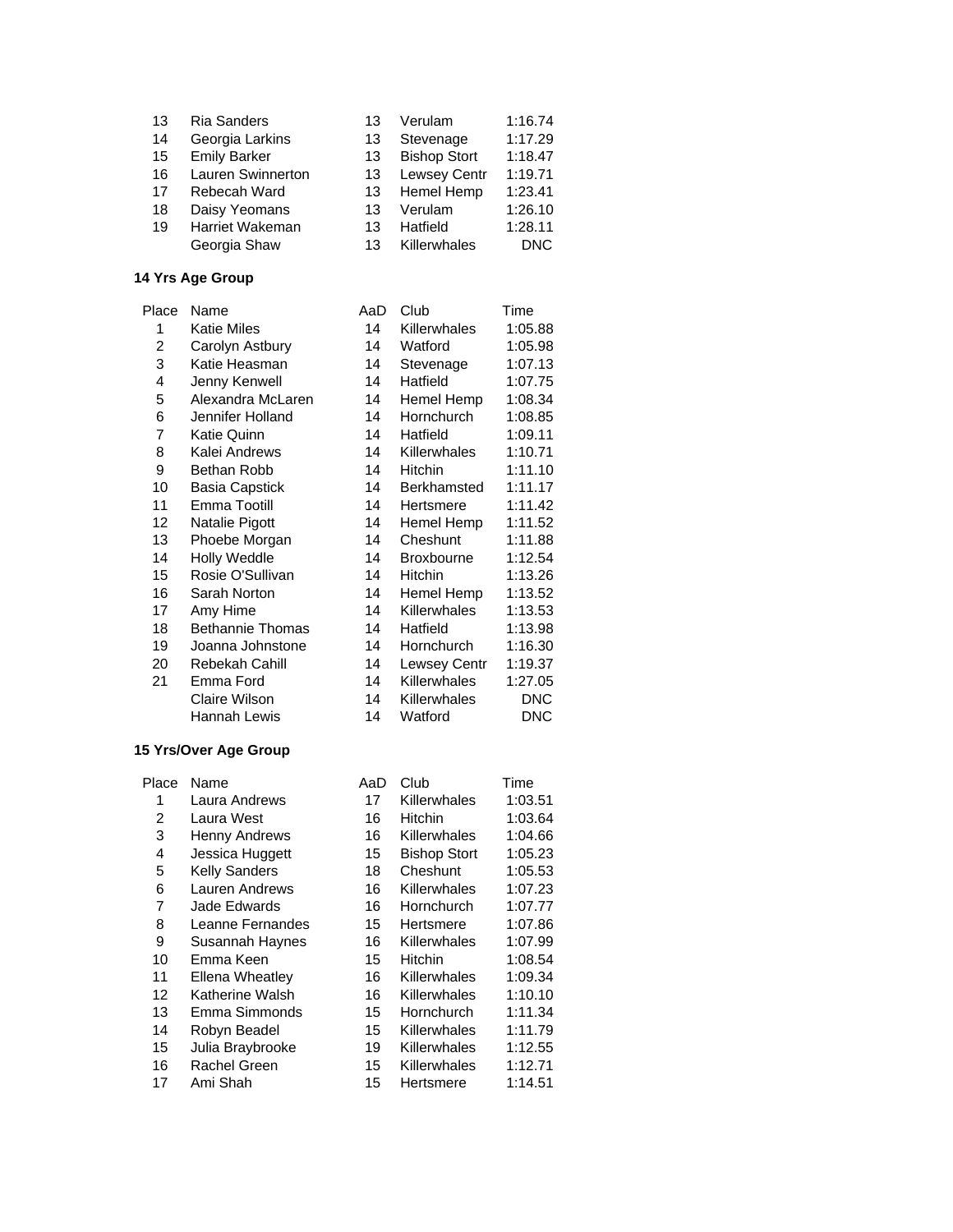| 18  | Meghan Thomas     | -17 | Bournem'th D | 1:14.93 |
|-----|-------------------|-----|--------------|---------|
| 19  | Victoria Beaumont | 15. | Killerwhales | 1:16.90 |
| 20  | Nicola Shepherd   |     | 15 Stevenage | 1:20.68 |
| -21 | Jessica Fensome   | 15  | Lewsey Centr | 1:27.86 |

| Place          | Name                     | AaD | Club                | Time    |
|----------------|--------------------------|-----|---------------------|---------|
| 1              | Laura Andrews            | 17  | Killerwhales        | 1:03.51 |
| $\overline{c}$ | Laura West               | 16  | Hitchin             | 1:03.64 |
| 3              | <b>Henny Andrews</b>     | 16  | Killerwhales        | 1:04.66 |
| 4              | Jessica Huggett          | 15  | <b>Bishop Stort</b> | 1:05.23 |
| 5              | <b>Kelly Sanders</b>     | 18  | Cheshunt            | 1:05.53 |
| 6              | <b>Katie Miles</b>       | 14  | Killerwhales        | 1:05.88 |
| $\overline{7}$ | Carolyn Astbury          | 14  | Watford             | 1:05.98 |
| 8              | Saffron Ardren           | 13  | Hoddesdon           | 1:07.03 |
| 9              | Katie Heasman            | 14  | Stevenage           | 1:07.13 |
| 10             | Lauren Andrews           | 16  | Killerwhales        | 1:07.23 |
| 11             | Jenny Kenwell            | 14  | Hatfield            | 1:07.75 |
| 12             | Jade Edwards             | 16  | Hornchurch          | 1:07.77 |
| 13             | Leanne Fernandes         | 15  | Hertsmere           | 1:07.86 |
| 14             | Susannah Haynes          | 16  | Killerwhales        | 1:07.99 |
| 15             | Holly Gannon             | 12  | Hoddesdon           | 1:08.19 |
| 16             | Alexandra McLaren        | 14  | Hemel Hemp          | 1:08.34 |
| 17             | Emma Keen                | 15  | Hitchin             | 1:08.54 |
| 18             | Jennifer Holland         | 14  | Hornchurch          | 1:08.85 |
| 19             | Katie Quinn              | 14  | Hatfield            | 1:09.11 |
| 20             | <b>Ellena Wheatley</b>   | 16  | Killerwhales        | 1:09.34 |
| 21             | <b>Harriet Cook</b>      | 12  | Cheshunt            | 1:09.70 |
| 22             | Shanice Chapman          | 13  | Watford             | 1:09.74 |
| 23             | Lauren Geddes            | 12  | <b>Bishop Stort</b> | 1:09.81 |
| 24             | Katherine Walsh          | 16  | Killerwhales        | 1:10.10 |
| 25             | Paige Dore-Boize         | 13  | Watford             | 1:10.29 |
| 26             | Emma Warrington          | 13  | Hoddesdon           | 1:10.60 |
| 27             | Kalei Andrews            | 14  | Killerwhales        | 1:10.71 |
| 28             | Bethan Robb              | 14  | Hitchin             | 1:11.10 |
| 29             | <b>Basia Capstick</b>    | 14  | Berkhamsted         | 1:11.17 |
| 30             | Emma Simmonds            | 15  | Hornchurch          | 1:11.34 |
| 31             | Emma Tootill             | 14  | Hertsmere           | 1:11.42 |
| 32             | Natalie Pigott           | 14  | Hemel Hemp          | 1:11.52 |
| 33             | Chelsea McKenzie         | 13  | Hitchin             | 1:11.60 |
| 34             | Grace Moore              | 13  | Hertsmere           | 1:11.77 |
| 35             | Robyn Beadel             | 15  | Killerwhales        | 1:11.79 |
| 36             | Phoebe Morgan            | 14  | Cheshunt            | 1:11.88 |
| 37             | <b>Charlotte Merrell</b> | 12  | Hitchin             | 1:11.90 |
| 38             | <b>Ashleigh Cattle</b>   | 13  | Hatfield            | 1:12.04 |
| 39             | Katie McLaren            | 12  | Hemel Hemp          | 1:12.13 |
| 40             | Kerry Ranger             | 12  | Cheshunt            | 1:12.17 |
| 40             | Katie Horrod             | 13  | Hemel Hemp          | 1:12.17 |
| 42             | <b>Charlotte Cattle</b>  | 13  | Hatfield            | 1:12.38 |
| 43             | Holly Weddle             | 14  | <b>Broxbourne</b>   | 1:12.54 |
| 44             | Julia Braybrooke         | 19  | Killerwhales        | 1:12.55 |
| 45             | Rachel Green             | 15  | Killerwhales        | 1:12.71 |
| 46             | Rosie O'Sullivan         | 14  | Hitchin             | 1:13.26 |
| 47             | <b>Claire Fisk</b>       | 13  | <b>Bishop Stort</b> | 1:13.34 |
| 48             | Sarah Norton             | 14  | Hemel Hemp          | 1:13.52 |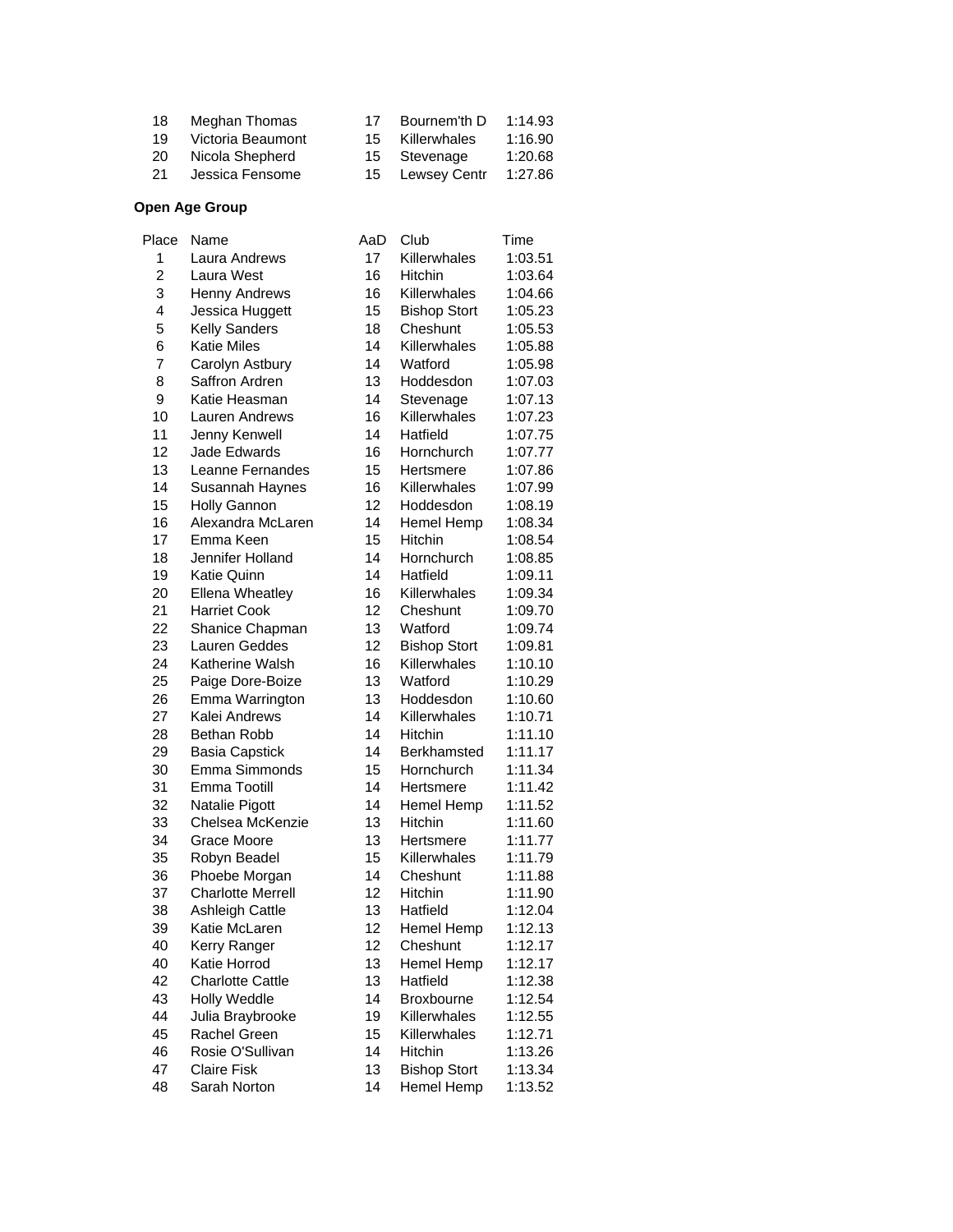| 49 | Amy Hime                | 14 | Killerwhales        | 1:13.53    |
|----|-------------------------|----|---------------------|------------|
| 50 | Alexandra Edwards       | 13 | Hornchurch          | 1:13.82    |
| 51 | <b>Bethannie Thomas</b> | 14 | Hatfield            | 1:13.98    |
| 52 | Ami Shah                | 15 | Hertsmere           | 1:14.51    |
| 53 | Meghan Thomas           | 17 | Bournem'th D        | 1:14.93    |
| 54 | <b>Emma Lewis</b>       | 13 | Watford             | 1:15.17    |
| 55 | <b>Tiffany Price</b>    | 12 | Hertford            | 1:15.63    |
| 56 | <b>Emma Stewart</b>     | 12 | Stevenage           | 1:15.70    |
| 57 | Amy Stewart             | 12 | Watford             | 1:16.17    |
| 58 | Abby Livingstone        | 12 | Stevenage           | 1:16.22    |
| 59 | Joanna Johnstone        | 14 | Hornchurch          | 1:16.30    |
| 60 | <b>Ria Sanders</b>      | 13 | Verulam             | 1:16.74    |
| 61 | Victoria Beaumont       | 15 | Killerwhales        | 1:16.90    |
| 62 | Kerris Munns            | 12 | Hoddesdon           | 1:17.06    |
| 63 | Georgia Larkins         | 13 | Stevenage           | 1:17.29    |
| 64 | Alice Mills             | 12 | Berkhamsted         | 1:17.52    |
| 65 | Rebekah Holden          | 12 | Berkhamsted         | 1:17.90    |
| 66 | Paige Steel             | 12 | Hornchurch          | 1:17.95    |
| 67 | <b>Sharn Verrier</b>    | 12 | Hoddesdon           | 1:18.26    |
| 68 | <b>Emily Barker</b>     | 13 | <b>Bishop Stort</b> | 1:18.47    |
| 69 | Rebekah Cahill          | 14 | Lewsey Centr        | 1:19.37    |
| 70 | <b>Megan Davies</b>     | 12 | Watford             | 1:19.68    |
| 71 | Lauren Swinnerton       | 13 | Lewsey Centr        | 1:19.71    |
| 72 | Judith Stephenson       | 12 | Hertford            | 1:20.16    |
| 73 | Gemma Izen              | 12 | Hertsmere           | 1:20.49    |
| 74 | Nicola Shepherd         | 15 | Stevenage           | 1:20.68    |
| 75 | Amy Cooper              | 12 | <b>Bishop Stort</b> | 1:23.31    |
| 76 | Rebecah Ward            | 13 | Hemel Hemp          | 1:23.41    |
| 77 | Rebecca Pritchard       | 12 | Hatfield            | 1:25.48    |
| 78 | Daisy Yeomans           | 13 | Verulam             | 1:26.10    |
| 79 | Emma Ford               | 14 | Killerwhales        | 1:27.05    |
| 80 | Alexandra Duric         | 12 | Hitchin             | 1:27.48    |
| 81 | Georgia Beadel          | 12 | Killerwhales        | 1:27.65    |
| 82 | Jessica Fensome         | 15 | <b>Lewsey Centr</b> | 1:27.86    |
| 83 | Harriet Wakeman         | 13 | Hatfield            | 1:28.11    |
| 84 | Nicole Tyrrell          | 12 | Hoddesdon           | 1:31.94    |
| 85 | Ashley James            | 12 | Killerwhales        | 1:34.91    |
| 86 | Rianna Hutton           | 12 | Hoddesdon           | 1:35.93    |
| 87 | Rachael King            | 12 | Hemel Hemp          | 1:39.17    |
| 88 | Danielle Butterworth    | 12 | Killerwhales        | 1:40.35    |
|    | <b>Claire Wilson</b>    | 14 | Killerwhales        | <b>DNC</b> |
|    | Georgia Shaw            | 13 | Killerwhales        | <b>DNC</b> |
|    | Hannah Lewis            | 14 | Watford             | <b>DNC</b> |

# **EVENT 20 Boys 12/13/14 & 15+ yrs 100m Free**

| Place Name           | AaD | Club                | Time    |
|----------------------|-----|---------------------|---------|
| Jake Robinson        | 12  | Stevenage           | 1:05.92 |
| Kieran Huggett       | 12  | <b>Bishop Stort</b> | 1:07.64 |
| Tom Webb             | 12  | Killerwhales        | 1:07.85 |
| Jay Munkley          | 12  | Hertsmere           | 1:08.20 |
| <b>Oliver Barker</b> | 12  | <b>Bishop Stort</b> | 1:10.26 |
| Josh Arnold          | 12  | Hoddesdon           | 1:11.23 |
|                      |     |                     |         |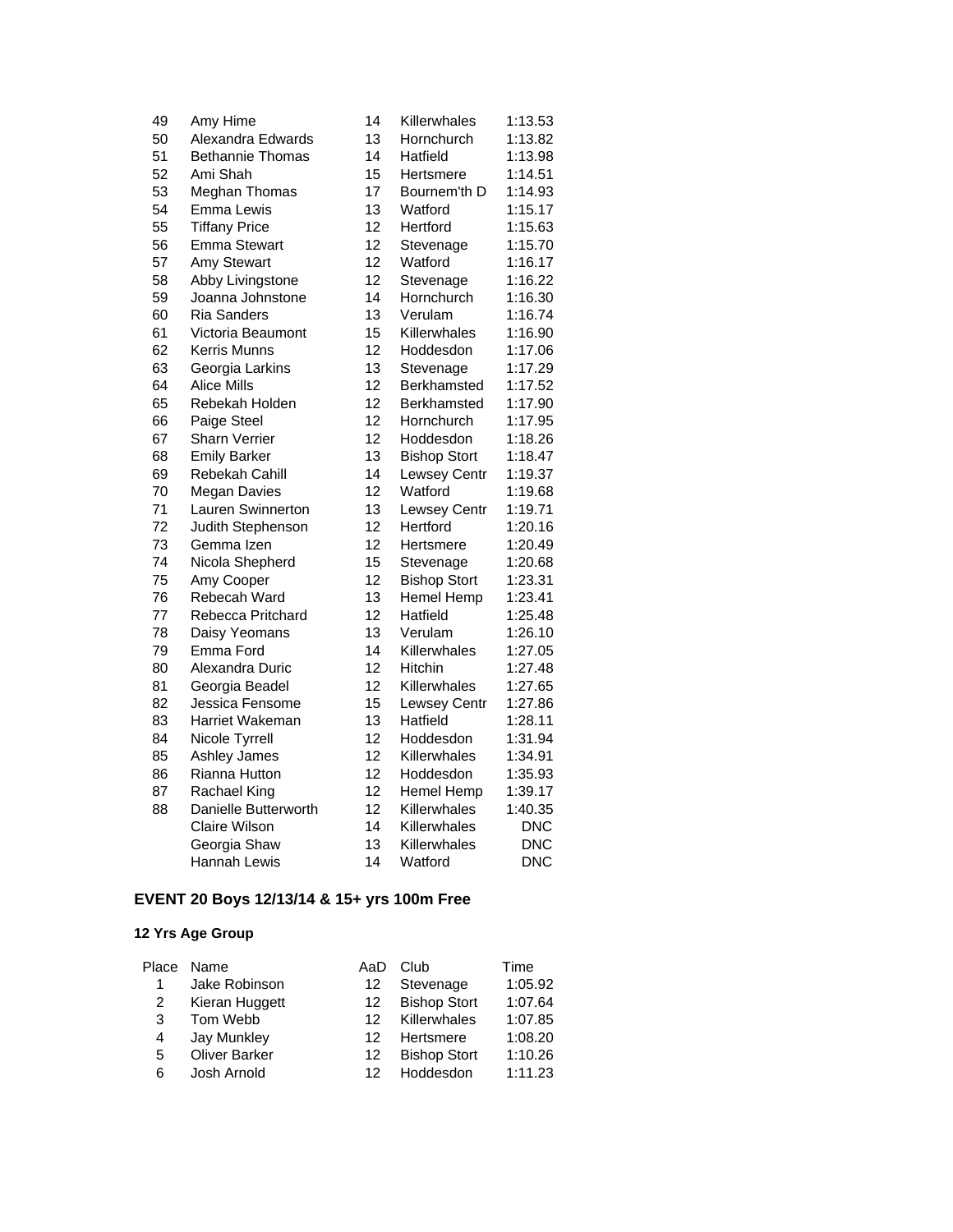| 7  | George Farrell        | 12                | Hatfield            | 1:11.56 |
|----|-----------------------|-------------------|---------------------|---------|
| 8  | Oliver Allen          | 12                | <b>Bishop Stort</b> | 1:12.31 |
| 9  | <b>Matthew Harris</b> | $12 \overline{ }$ | Cheshunt            | 1:12.95 |
| 10 | <b>Oliver Taffs</b>   | 12                | <b>Bishop Stort</b> | 1:13.80 |
| 11 | <b>Fraser Chivers</b> | 12                | Hitchin             | 1:13.88 |
| 12 | <b>Toby Andrews</b>   | $12 \overline{ }$ | Killerwhales        | 1:14.23 |
| 13 | Simon Emerson         | 12                | Hitchin             | 1:14.30 |
| 14 | Jack Noble            | 12                | <b>Hitchin</b>      | 1:14.48 |
| 15 | Jed Ardren            | 12                | Hoddesdon           | 1:15.32 |
| 16 | Danny Buckley         | 12                | Stevenage           | 1:15.65 |
| 17 | Daniel Golland        | $12 \overline{ }$ | Hertsmere           | 1:16.16 |
| 18 | Aaron Fletcher        | 12                | Cheshunt            | 1:16.24 |
| 19 | Ben Cotton            | 12                | <b>Hitchin</b>      | 1:16.74 |
| 20 | <b>Tom Skingsley</b>  | 12                | <b>Killerwhales</b> | 1:16.91 |
| 21 | Michael Burman        | 12                | <b>Bishop Stort</b> | 1:17.64 |
| 22 | <b>Jared Baker</b>    | 12                | Hertsmere           | 1:17.77 |
| 23 | Adam Edwards          | 12                | Hornchurch          | 1:17.96 |
| 24 | Sam Pigott            | 12                | Hemel Hemp          | 1:18.70 |
| 25 | Matthew Costello      | 12                | Stevenage           | 1:20.02 |
| 26 | Sam Sparks            | $12 \overline{ }$ | Killerwhales        | 1:20.71 |
| 27 | <b>Thomas Hall</b>    | $12 \overline{ }$ | Watford             | 1:22.79 |
| 28 | Jack Burchell         | 12                | <b>Hitchin</b>      | 1:23.17 |
| 29 | Jordan Santos         | 12                | Cheshunt            | 1:23.26 |
| 30 | Mitchell Doubleday    | $12 \overline{ }$ | Cheshunt            | 1:24.87 |
| 31 | <b>Ellis Wiley</b>    | $12 \overline{ }$ | <b>Killerwhales</b> | 1:27.82 |
| 32 | Tobie Van Zwieten     | 12                | Stevenage           | 1:28.11 |
| 33 | Aaron Parcell-Jones   | 12                | Lewsey Centr        | 1:45.58 |

| Place | Name                   | AaD | Club                | Time    |
|-------|------------------------|-----|---------------------|---------|
| 1     | David Kelleway         | 13  | <b>Bishop Stort</b> | 1:02.77 |
| 2     | <b>Christopher Cox</b> | 13  | Hertsmere           | 1:04.62 |
| 3     | Alex Baker             | 13  | Hitchin             | 1:04.80 |
| 4     | Lewis Clifford-Stephen | 13  | Killerwhales        | 1:05.04 |
| 5     | <b>Brett Harding</b>   | 13  | Hertford            | 1:06.43 |
| 6     | <b>Nik Spears</b>      | 13  | Watford             | 1:08.21 |
| 7     | Glenn Kennedy          | 13  | Killerwhales        | 1:09.24 |
| 8     | John Ayres             | 13  | Hoddesdon           | 1:10.21 |
| 9     | Tom Ward               | 13  | Stevenage           | 1:12.30 |
| 10    | Ryan Smith             | 13  | Killerwhales        | 1:12.83 |
| 11    | Lewis Childs           | 13  | Verulam             | 1:12.99 |
| 12    | Joe Sisson             | 13  | Killerwhales        | 1:14.64 |
| 13    | Ben Murphy             | 13  | Stevenage           | 1:16.38 |
| 14    | <b>Matthew Barton</b>  | 13  | <b>Bishop Stort</b> | 1:17.70 |
| 15    | Max Robinson           | 13  | Stevenage           | 1:17.75 |
| 16    | <b>Tom Marsland</b>    | 13  | Stevenage           | 1:18.02 |
| 17    | Paul Spicer            | 13  | Stevenage           | 1:19.35 |
| 18    | Joseph Mahon           | 13  | Stevenage           | 1:23.66 |
| 19    | James Evans            | 13  | Lewsey Centr        | 1:23.89 |
| 20    | Michael Walsh          | 13  | Killerwhales        | 1:24.04 |
| 21    | Michael Imrie          | 13  | Berkham SCen        | 1:25.07 |
| 22    | <b>Edward Rudge</b>    | 13  | <b>Bishop Stort</b> | 1:25.56 |
| 23    | Christopher All        | 13  | Hertsmere           | 1:26.00 |
| 24    | Terence Holness-Wright | 13  | Watford             | 1:27.65 |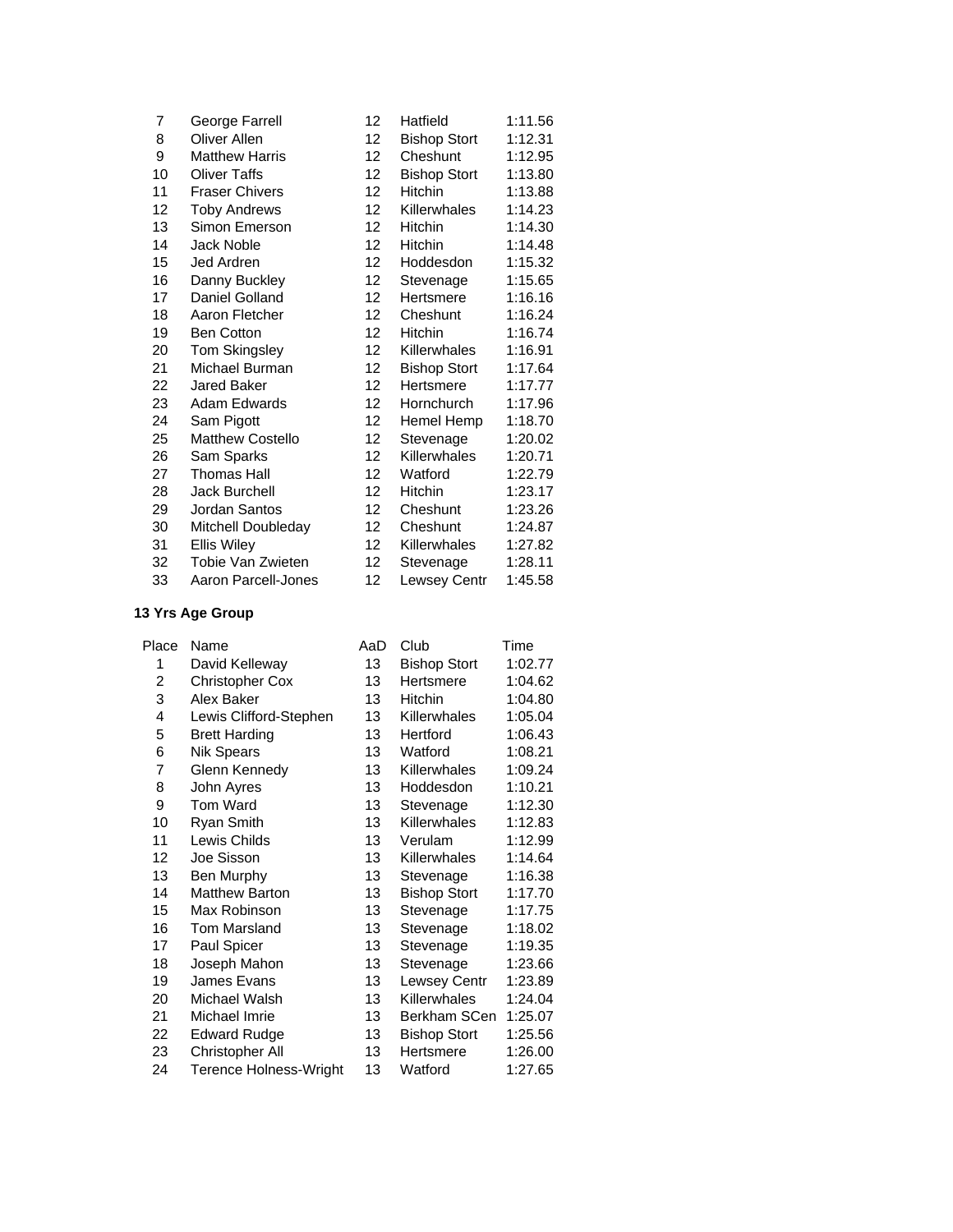| Place | Name                      | AaD | Club                | Time    |
|-------|---------------------------|-----|---------------------|---------|
| 1     | Daniel Stepton            | 14  | <b>Becontree</b>    | 56.42   |
| 2     | Ben Mason                 | 14  | Hoddesdon           | 58.71   |
| 3     | Craig Ross                | 14  | <b>Bishop Stort</b> | 59.47   |
| 4     | Ben King                  | 14  | Cheshunt            | 1:03.25 |
| 5     | Charlie Wood              | 14  | Killerwhales        | 1:04.08 |
| 6     | Lee Parker                | 14  | Killerwhales        | 1:04.82 |
| 7     | Michael Jordan            | 14  | <b>Bishop Stort</b> | 1:05.46 |
| 8     | <b>Alexander Geddes</b>   | 14  | <b>Bishop Stort</b> | 1:06.20 |
| 9     | <b>Shaun Dempsey</b>      | 14  | Stevenage           | 1:07.38 |
| 10    | Nick Wright               | 14  | <b>Bishop Stort</b> | 1:08.72 |
| 11    | Thomas Lee                | 14  | <b>Bishop Stort</b> | 1:09.06 |
| 12    | Dan Cotton                | 14  | Hitchin             | 1:09.96 |
| 13    | <b>Martin Butterworth</b> | 14  | Killerwhales        | 1:13.48 |
| 14    | <b>Ben Davies</b>         | 14  | Verulam             | 1:14.09 |
| 15    | Alexander Trew            | 14  | Cheshunt            | 1:17.08 |
| 16    | Adam Spicer               | 14  | Stevenage           | 1:25.80 |
|       | Oliver Wiseman            | 14  | <b>Bishop Stort</b> | DNC     |
|       |                           |     |                     |         |

#### **15 Yrs/Over Age Group**

| Place | Name                    | AaD | Club                | Time    |
|-------|-------------------------|-----|---------------------|---------|
| 1     | <b>Richard Molloy</b>   | 16  | <b>Bishop Stort</b> | 57.50   |
| 2     | <b>Mat Vickers</b>      | 16  | Cheshunt            | 58.66   |
| 3     | Adam Raw                | 15  | Watford             | 59.62   |
| 4     | Joe Giggins             | 15  | Hornchurch          | 59.76   |
| 5     | Liam Rogers             | 17  | Hitchin             | 59.99   |
| 6     | Tom Bircham             | 15  | Killerwhales        | 1:00.40 |
| 7     | <b>Tony Keast</b>       | 15  | Stevenage           | 1:01.97 |
| 8     | Adam Conway             | 16  | Killerwhales        | 1:02.43 |
| 9     | Sam Munkley             | 15  | Hertsmere           | 1:02.47 |
| 10    | Dayne Lunn              | 16  | Cheshunt            | 1:02.82 |
| 11    | James Croxon            | 16  | Killerwhales        | 1:02.99 |
| 12    | <b>Ben Golland</b>      | 15  | Hertsmere           | 1:03.03 |
| 13    | <b>Jake Sanders</b>     | 15  | Verulam             | 1:04.00 |
| 14    | Robert Van Tromp        | 15  | Verulam             | 1:04.42 |
| 15    | Daniel Bleach           | 15  | Killerwhales        | 1:04.48 |
| 16    | <b>Christopher Tate</b> | 15  | Cheshunt            | 1:05.70 |
| 17    | <b>Matthew Duric</b>    | 15  | Hitchin             | 1:06.81 |
| 18    | Sam Colby               | 15  | Cheshunt            | 1:07.71 |
| 19    | Scott Jackson           | 15  | Killerwhales        | 1:07.79 |
| 20    | John Pickford           | 15  | Watford             | 1:08.28 |
| 21    | <b>Mikey Warr</b>       | 15  | Berkham SCen        | 1:10.10 |
| 22    | Paolo Merrifield        | 17  | Hoddesdon           | 1:10.74 |
| 23    | <b>Daniel Fellows</b>   | 15  | Enfield             | 1:11.25 |
| 24    | <b>Andrew Dawkins</b>   | 15  | Killerwhales        | 1:12.23 |

| Place Name            |    |                  | Time                                                       |
|-----------------------|----|------------------|------------------------------------------------------------|
| Daniel Stepton        | 14 | <b>Becontree</b> | 56.42                                                      |
| <b>Richard Molloy</b> |    |                  | 57.50                                                      |
| <b>Mat Vickers</b>    |    |                  | 58.66                                                      |
| Ben Mason             |    |                  | 58.71                                                      |
|                       |    |                  | AaD Club<br>16 Bishop Stort<br>16 Cheshunt<br>14 Hoddesdon |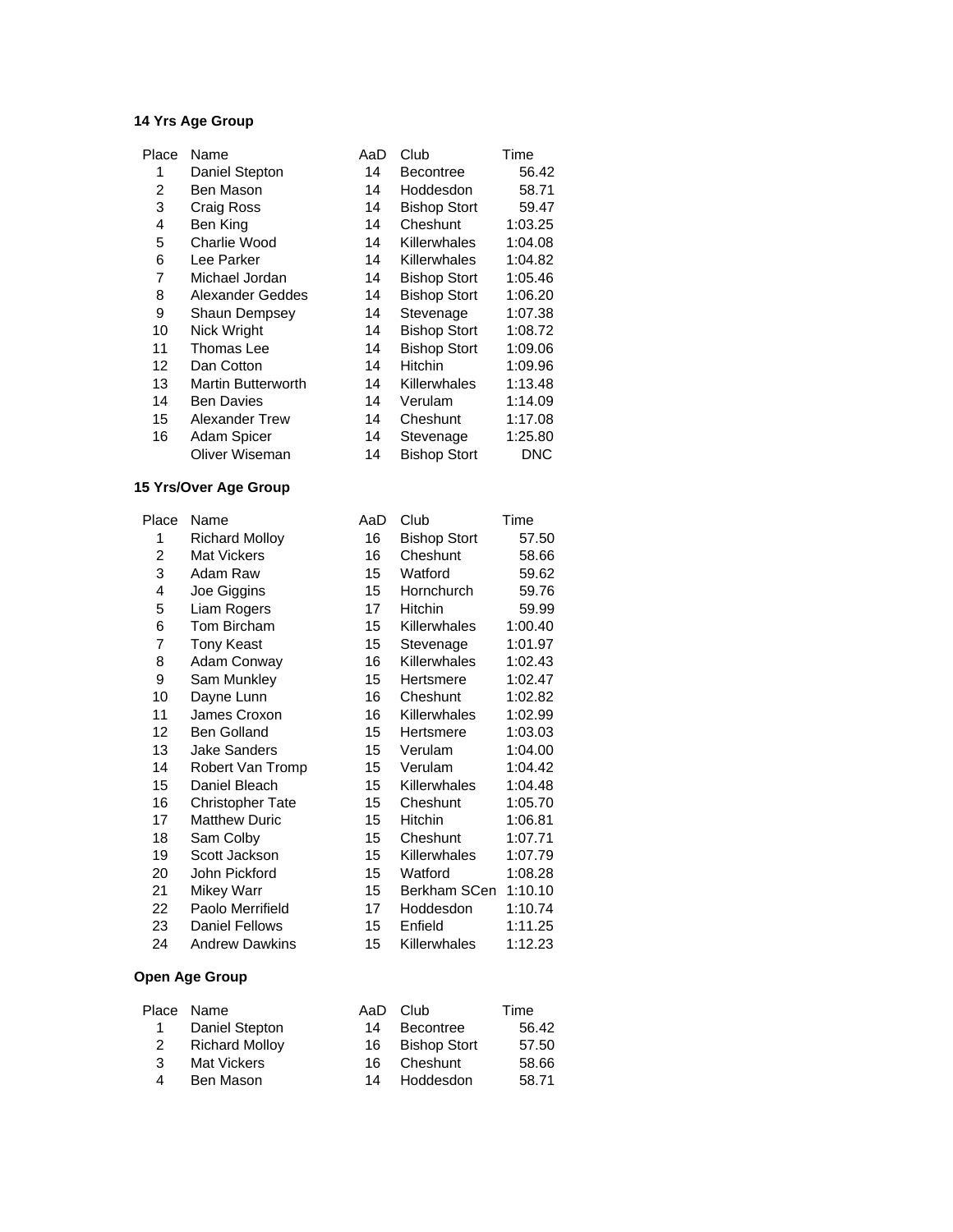| 5  | Craig Ross              | 14 | <b>Bishop Stort</b> | 59.47   |
|----|-------------------------|----|---------------------|---------|
| 6  | Adam Raw                | 15 | Watford             | 59.62   |
| 7  | Joe Giggins             | 15 | Hornchurch          | 59.76   |
| 8  | Liam Rogers             | 17 | Hitchin             | 59.99   |
| 9  | Tom Bircham             | 15 | Killerwhales        | 1:00.40 |
| 10 | <b>Tony Keast</b>       | 15 | Stevenage           | 1:01.97 |
| 11 | Adam Conway             | 16 | Killerwhales        | 1:02.43 |
| 12 | Sam Munkley             | 15 | Hertsmere           | 1:02.47 |
| 13 | David Kelleway          | 13 | <b>Bishop Stort</b> | 1:02.77 |
| 14 | Dayne Lunn              | 16 | Cheshunt            | 1:02.82 |
| 15 | James Croxon            | 16 | Killerwhales        | 1:02.99 |
| 16 | <b>Ben Golland</b>      | 15 | Hertsmere           | 1:03.03 |
| 17 | Ben King                | 14 | Cheshunt            | 1:03.25 |
| 18 | <b>Jake Sanders</b>     | 15 | Verulam             | 1:04.00 |
| 19 | Charlie Wood            | 14 | Killerwhales        | 1:04.08 |
| 20 | Robert Van Tromp        | 15 | Verulam             | 1:04.42 |
| 21 | Daniel Bleach           | 15 | Killerwhales        | 1:04.48 |
| 22 | <b>Christopher Cox</b>  | 13 | Hertsmere           | 1:04.62 |
| 23 | Alex Baker              | 13 | Hitchin             | 1:04.80 |
| 24 | Lee Parker              | 14 | Killerwhales        | 1:04.82 |
| 25 | Lewis Clifford-Stephen  | 13 | Killerwhales        | 1:05.04 |
| 26 | Michael Jordan          | 14 | <b>Bishop Stort</b> | 1:05.46 |
| 27 | <b>Christopher Tate</b> | 15 | Cheshunt            | 1:05.70 |
| 28 | Jake Robinson           | 12 | Stevenage           | 1:05.92 |
| 29 | <b>Alexander Geddes</b> | 14 | <b>Bishop Stort</b> | 1:06.20 |
| 30 | <b>Brett Harding</b>    | 13 | Hertford            | 1:06.43 |
| 31 | <b>Matthew Duric</b>    | 15 | Hitchin             | 1:06.81 |
| 32 | Shaun Dempsey           | 14 | Stevenage           | 1:07.38 |
| 33 | Kieran Huggett          | 12 | <b>Bishop Stort</b> | 1:07.64 |
| 34 | Sam Colby               | 15 | Cheshunt            | 1:07.71 |
| 35 | Scott Jackson           | 15 | Killerwhales        | 1:07.79 |
| 36 | Tom Webb                | 12 | Killerwhales        | 1:07.85 |
| 37 | <b>Jay Munkley</b>      | 12 | Hertsmere           | 1:08.20 |
| 38 | <b>Nik Spears</b>       | 13 | Watford             | 1:08.21 |
| 39 | John Pickford           | 15 | Watford             | 1:08.28 |
| 40 | Nick Wright             | 14 | <b>Bishop Stort</b> | 1:08.72 |
| 41 | Thomas Lee              | 14 | <b>Bishop Stort</b> | 1:09.06 |
| 42 | Glenn Kennedy           | 13 | Killerwhales        | 1:09.24 |
| 43 | Dan Cotton              | 14 | Hitchin             | 1:09.96 |
| 44 | Mikey Warr              | 15 | Berkham SCen        | 1:10.10 |
| 45 | John Ayres              | 13 | Hoddesdon           | 1:10.21 |
| 46 | <b>Oliver Barker</b>    | 12 | <b>Bishop Stort</b> | 1:10.26 |
| 47 | Paolo Merrifield        | 17 | Hoddesdon           | 1:10.74 |
| 48 | Josh Arnold             | 12 | Hoddesdon           | 1:11.23 |
| 49 | <b>Daniel Fellows</b>   | 15 | Enfield             | 1:11.25 |
| 50 | George Farrell          | 12 | Hatfield            | 1:11.56 |
| 51 | <b>Andrew Dawkins</b>   | 15 | Killerwhales        | 1:12.23 |
| 52 | Tom Ward                | 13 | Stevenage           | 1:12.30 |
| 53 | <b>Oliver Allen</b>     | 12 | <b>Bishop Stort</b> | 1:12.31 |
| 54 | Ryan Smith              | 13 | Killerwhales        | 1:12.83 |
| 55 | <b>Matthew Harris</b>   | 12 | Cheshunt            | 1:12.95 |
| 56 | Lewis Childs            | 13 | Verulam             | 1:12.99 |
| 57 | Martin Butterworth      | 14 | Killerwhales        | 1:13.48 |
| 58 | <b>Oliver Taffs</b>     | 12 | <b>Bishop Stort</b> | 1:13.80 |
| 59 | <b>Fraser Chivers</b>   | 12 | Hitchin             | 1:13.88 |
|    |                         |    |                     |         |